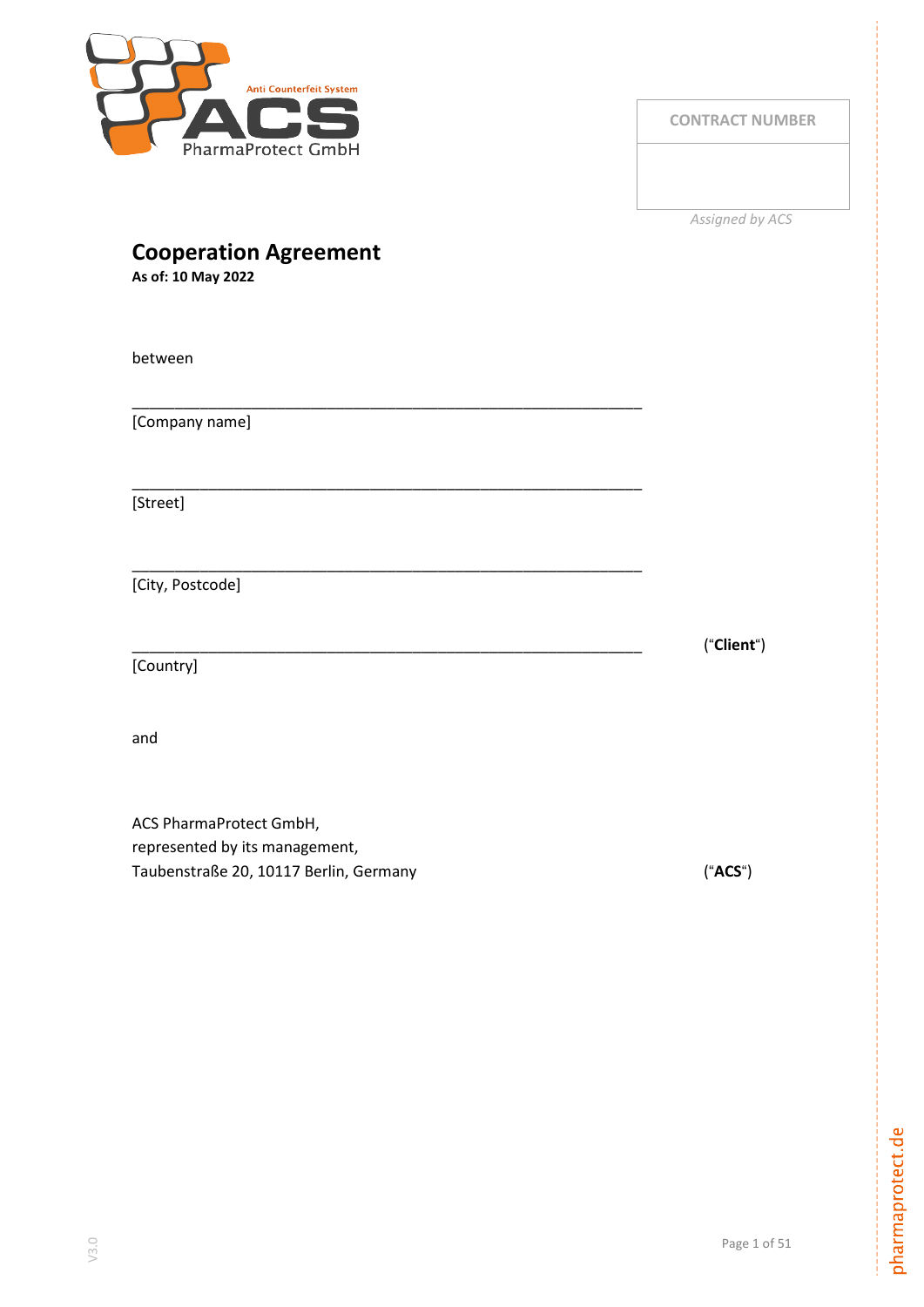

# **Table of contents**

| 1.  | <b>PREAMBLE</b>                                                           | 4  |
|-----|---------------------------------------------------------------------------|----|
| 2.  | <b>DEFINITIONS</b>                                                        | 5  |
| 3.  | <b>CONTRACTUAL OBJECT</b>                                                 | 11 |
| 4.  | <b>CONTRACTUAL OBLIGATIONS AND VOLUNTARY SERVICES OF ACS</b>              | 12 |
| 5.  | <b>PARTICIPATION DUTIES OF THE CLIENT</b>                                 | 12 |
| 6.  | <b>AUTHORISED THIRD PARTIES</b>                                           | 14 |
| 7.  | <b>DISRUPTIONS/RESTRICTIONS</b>                                           | 14 |
| 8.  | FEE                                                                       | 15 |
| 9.  | <b>DEFAULT</b>                                                            | 17 |
| 10. | <b>LEGITIMACY CHECK</b>                                                   | 17 |
| 11. | <b>COLLABORATION OF THE PARTIES</b>                                       | 19 |
| 12. | <b>AUDITS</b>                                                             | 19 |
| 13. | <b>ALERTS BY THE CLIENT</b>                                               | 19 |
| 14. | <b>ALERTS BY ACS</b>                                                      | 20 |
| 15. | <b>CONCESSION OF RIGHTS</b>                                               | 20 |
| 16. | <b>EXTERNAL COMMUNICATIONS</b>                                            | 20 |
| 17. | <b>SUBCONTRACTING</b>                                                     | 21 |
| 18. | <b>CIRCUMSTANCES BEYOND CONTROL</b>                                       | 21 |
| 19. | <b>MATERIAL DEFECTS AND DEFECTS OF TITLE</b>                              | 21 |
| 20. | <b>RIGHTS TO DATA</b>                                                     | 23 |
| 21. | <b>IT SECURITY</b>                                                        | 23 |
| 22. | BUSINESS CONTINUITY MANAGEMENT AND DISASTER RECOVERY<br><b>MANAGEMENT</b> | 24 |
| 23. | <b>DATA SECURITY</b>                                                      | 24 |
| 24. | PROTECTION OF PERSONAL INFORMATION                                        | 24 |
| 25. | AMENDMENTS TO THIS COOPERATION AGREEMENT                                  | 24 |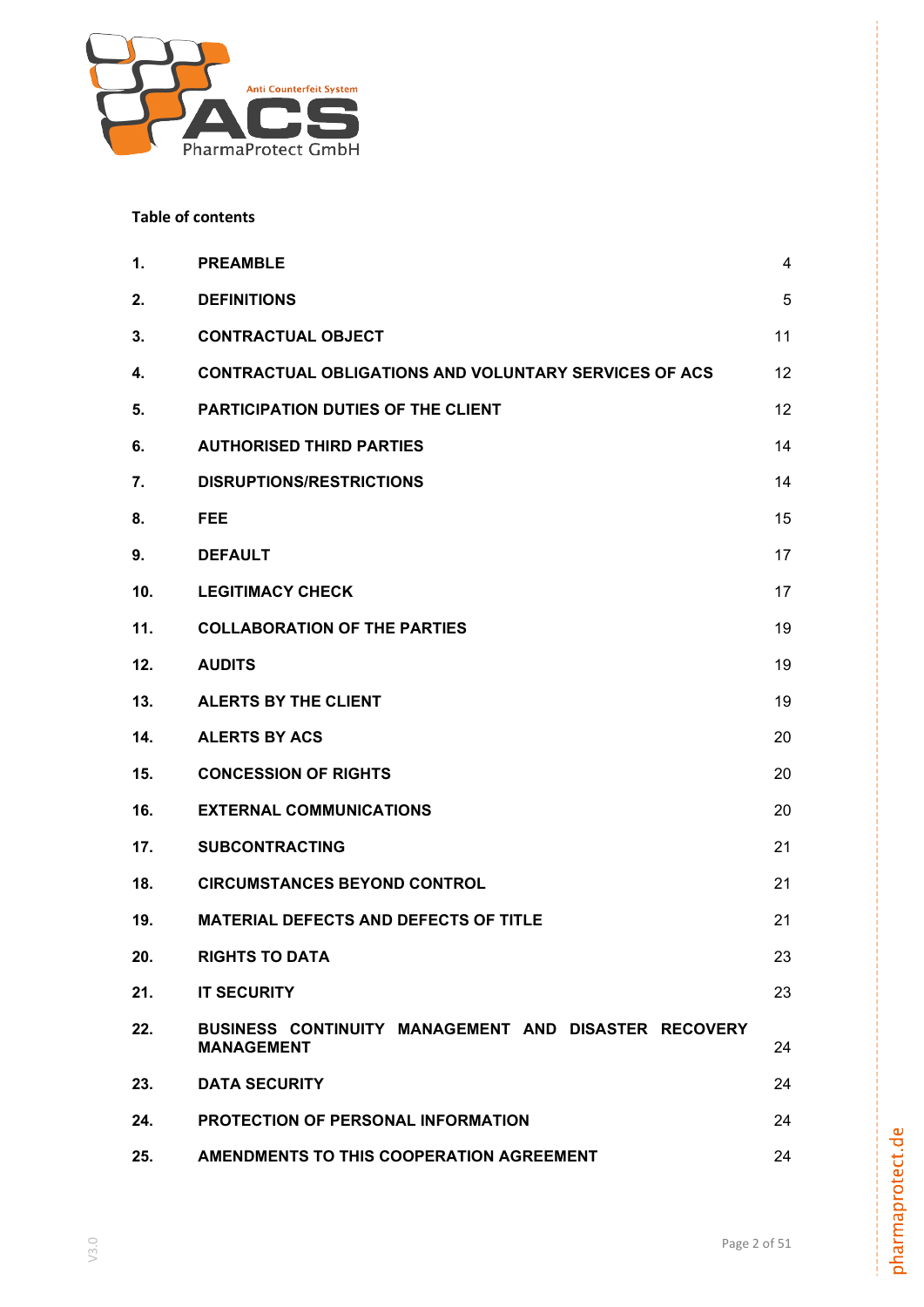

| 26. | CHANGES TO THE FUNCTIONALITIES OF THE ACS MAH SYSTEM AND<br>THE WEB INTERFACES | 25 |
|-----|--------------------------------------------------------------------------------|----|
| 27. | <b>MAINTENANCE WINDOW</b>                                                      | 25 |
| 28. | <b>LIABILITY OF THE PARTIES</b>                                                | 26 |
| 29. | <b>COMPLIANCE</b>                                                              | 26 |
| 30. | <b>CONTRACTUAL TERM AND TERMINATION</b>                                        | 26 |
| 31. | <b>TRANSFER OF RIGHTS AND OBLIGATIONS</b>                                      | 28 |
| 32. | <b>HIERARCHY</b>                                                               | 29 |
| 33. | <b>PLACE OF JURISDICTION AND APPLICABLE LAW</b>                                | 29 |
| 34. | <b>FORM REQUIREMENTS</b>                                                       | 30 |
| 35. | <b>MISCELLANEOUS</b>                                                           | 30 |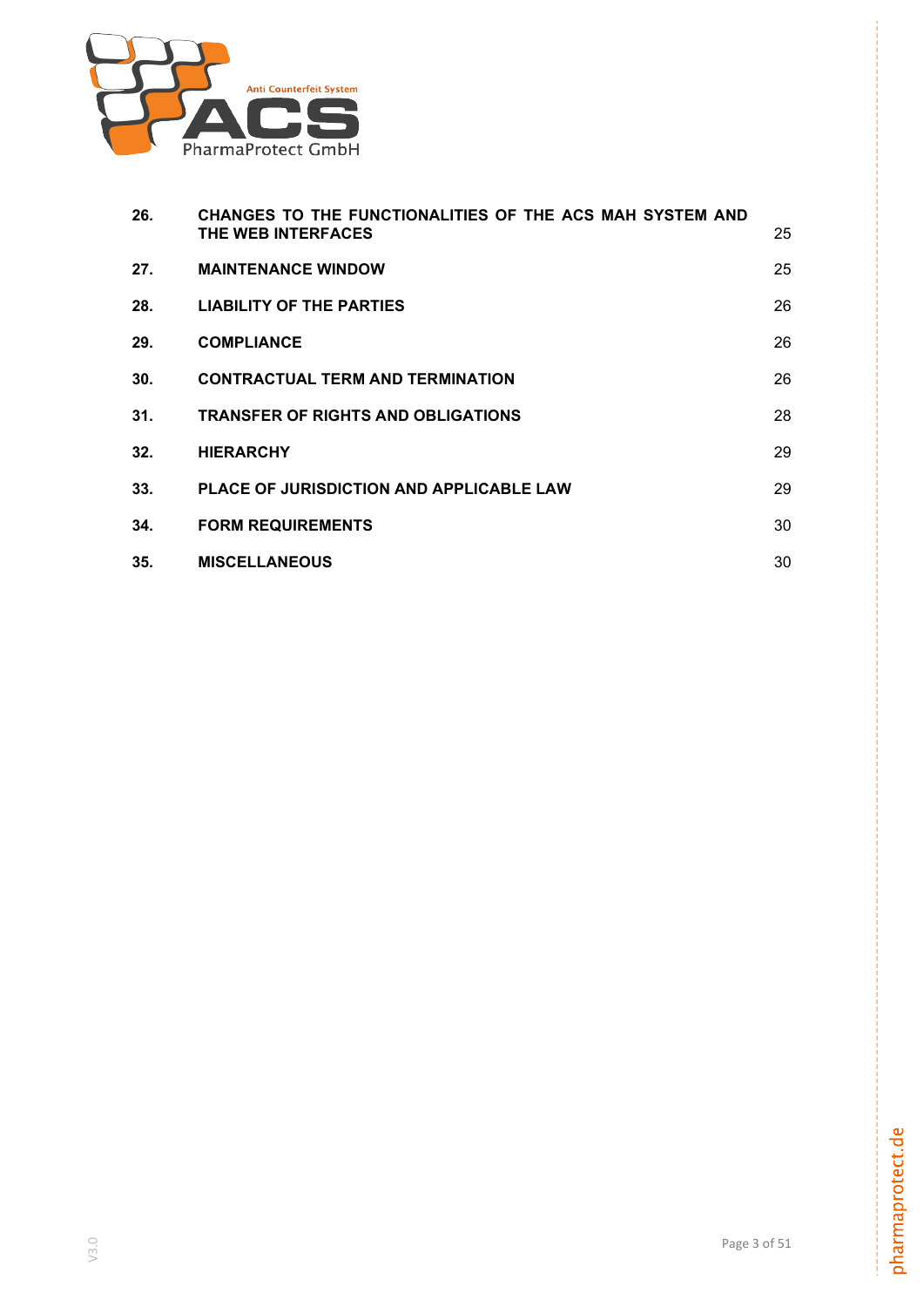

# <span id="page-3-0"></span>**1. Preamble**

1.1 In June 2011, the European Union passed the Falsified Medicines Directive. In accordance with Article 54 para. 1 of Directive 2001/83/EC, which was amended by the so-called Falsified Medicines Directive, generally, all medicinal products subject to prescription must bear safety features that facilitate specifically the identification of individual packs and the verification of their authenticity.

Based on the Falsified Medicines Directive, the European Commission passed the Delegated Regulation, which has been effective since 9 February 2019.

1.2 To implement the Falsified Medicines Directive and the Delegated Regulation in Germany, securPharm was established as the non-profit stakeholder organisation for the implementation and operation of the system for the verification of medicinal products in accordance with the requirements of the Falsified Medicines Directive and the Delegated Regulation for the protection of patients from falsified medicinal products in the legal supply chain.

The Verification System is part of the EMVS. The individual (supra)national parts of the EMVS are linked with each other via the EU Hub. The Verification System is connected with the EU Hub via the ACS MAH System.

1.3 ACS is in equal shares a company of the pharmaceutical associations BAH, BPI, Pro Generika and vfa. In accordance with this Cooperation Agreement, ACS renders services in connection with obligatory functionalities of the ACS MAH System as well as additional voluntary services.

Certain key services by ACS in accordance with this Cooperation Agreement are not rendered by ACS itself but by its Subcontractor Arvato Systems.

- 1.4 The Client is a Marketing Authorisation Holder or Parallel Distributor of Medicinal Products to be Verified in Germany. Pursuant to the Falsified Medicines Directive and the Delegated Regulation, Marketing Authorization Holders and Parallel Distributors must perform a variety of duties which require the Marketing Authorization Holder, respectively the Parallel Distributor, to connect to the EMVS. The EU Hub transmits in particular the Product Master Data and the Pack-related Data uploaded to the EU Hub for the Client into the ACS MAH System.
- 1.5 Pursuant to Art. 54a 2 (e) of the Code for Medicinal Products for Human Use and Art. 31 5 of the Delegated Regulation, the costs of the EMVS must be borne by the holders of manufacturing authorisations for medicinal products bearing the Safety Features. The EMVO and the operators of the national and supranational data repositories of the EMVS have agreed that the costs of the EU Hub will be borne by the operators of the national and supranational data repositories of the EMVS.

securPharm bills ACS for those costs of the EU Hub, which must be borne by securPharm according to the agreement with EMVO.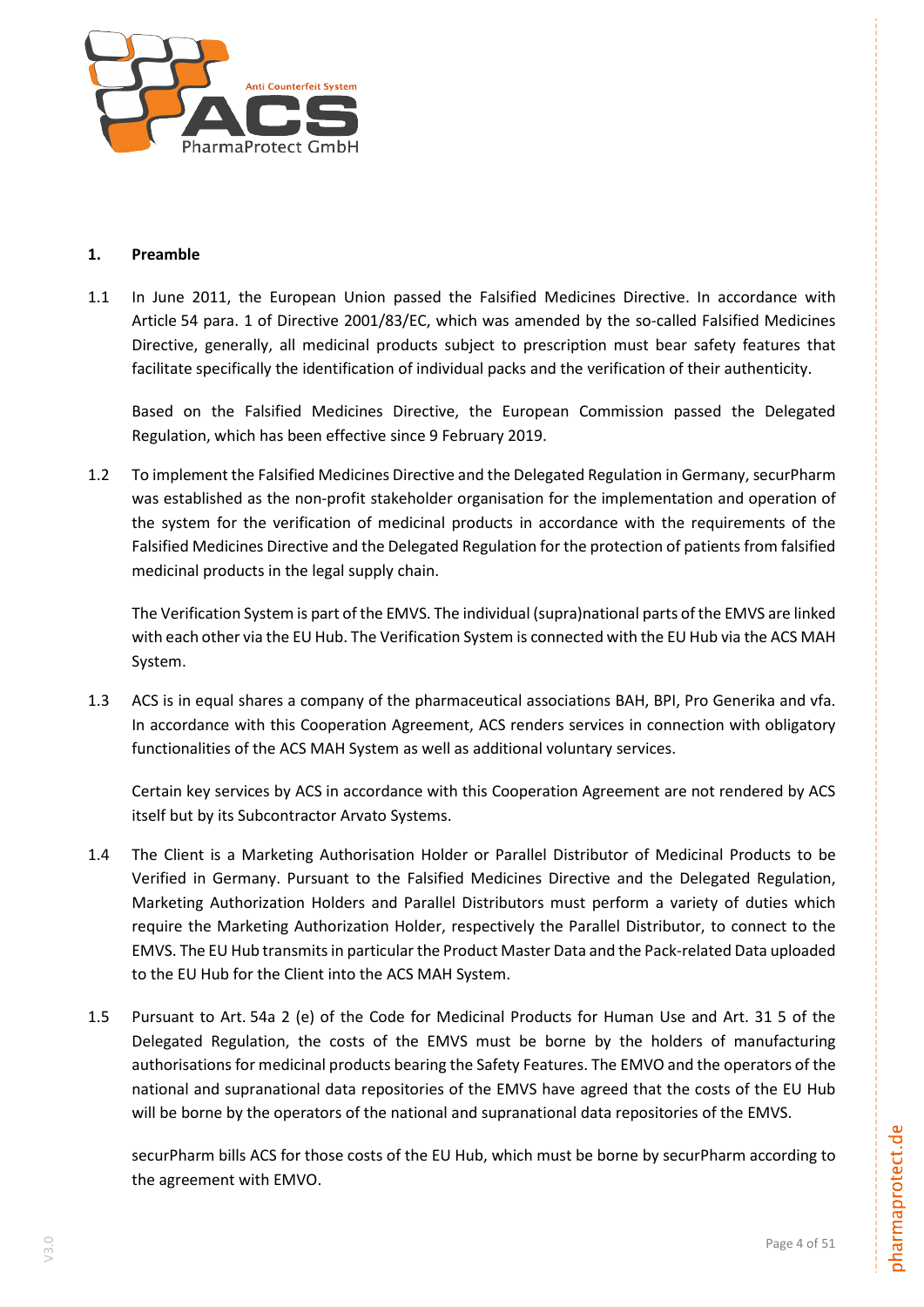

ACS passes on the costs for operation of the EU Hub invoiced by securPharm to its clients. These costs are part of the fee the Client must pay to ACS in accordance with this Cooperation Agreement.

1.6 In light of this background, ACS and the Client, individually also referred to as "Party" and jointly as "the Parties", conclude this Cooperation Agreement.

# <span id="page-4-0"></span>**2. Definitions**

- 2.1 **ACS MAH System** means the data repository for the pharmaceutical industry in Germany, which is operated by ACS in accordance with this Cooperation Agreement in compliance with the Legal Requirements and the securPharm requirements implementing these legal requirements, and which is part of the Verification System.
- 2.2 **Pharmaceutical Pack** means the outer packaging of a medicinal product or, if the medicinal product has no outer packaging, the primary packaging (container).
- <span id="page-4-1"></span>2.3 **Pharmacy Server** means the partial system of the Verification System operated by NGDA through which in particular public pharmacies, pharmaceutical wholesalers, hospital pharmacies and other parties involved in the supply chain are connected to the Verification System.
- 2.4 **Arvato Systems** means Arvato Systems GmbH, Reinhard-Mohn-Straße 18, 33333 Gütersloh, Germany.
- 2.5 **BAH** means the Bundesverband der Arzneimittel-Hersteller e.V., Ubierstraße 71-73, 53173 Bonn, Germany.
- 2.6 **Processing Time** means the time period in accordance with Enclosure 4, which starts when the Response Time has ended.
- 2.7 **Authorised Third Parties** means legal entities named by the Client in writing to ACS which, as codistributors of the Client, place Medicinal Products to be Verified of the Client on the market in Germany under their own name, and which have been granted individual rights of use in the ACS MAH System.
- 2.8 **Authority Information Portal** means the third partial system of the Verification System existing in addition to the ACS MAH System and the Pharmacy Server, in which data from the two aforementioned systems are combined and evaluated in the event of suspected falsification, and where the audit trail is created, and which, as the only interface to the authorities, provides them with processed data.
- 2.9 **Entitled Group Company** means, for the purpose of granting a Group Rebate, a company which is one of several Affiliated Companies and which has been determined by the other Affiliated Companies to be solely entitled to issue declarations and perform actions in connection with the ACS MAH System also for the other Affiliated Companies. The Client may, but does not have to be, the Entitled Group Company.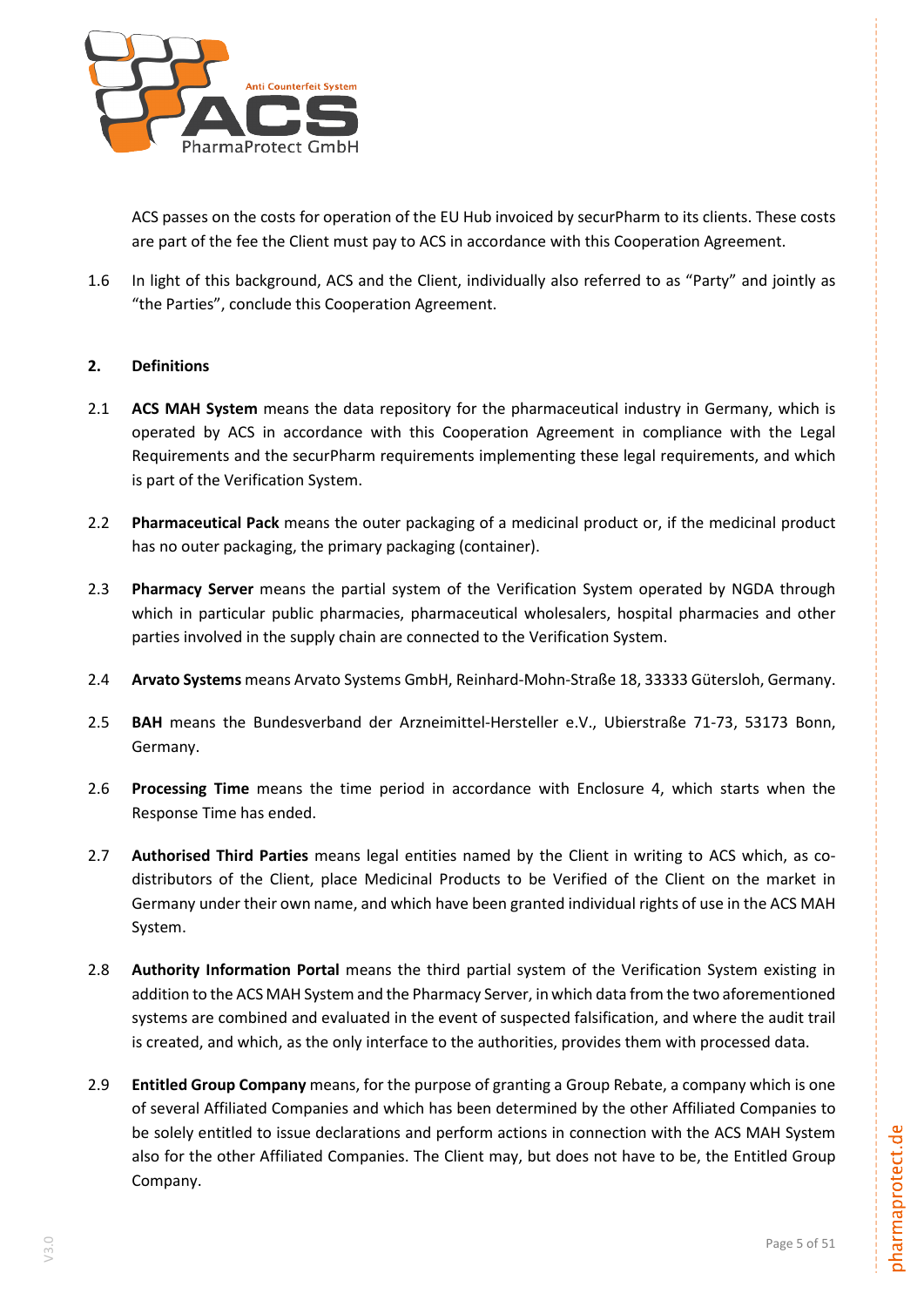

- 2.10 **BPI** meansthe Bundesverband der pharmazeutischen Industrie e.V., Friedrichstraße 148, 10117 Berlin, Germany.
- 2.11 **Data** means the entirety of Product Master Data and Pack-related Data with regard to Germany.
- 2.12 **Delegated Regulation** means the "Delegated Regulation (EU) 2016/161 of the European Commission of 2 October 2015 supplementing Directive 2001/83/EC of the European Parliament and the Council by stipulating exact provisions regarding the safety features on the packaging of medicinal products for human use."
- 2.13 **GDPR** means the "Regulation (EU) 2016/679 on the protection of natural persons with regard to the processing of personal data and on the free movement of such data, and repealing Directive 95/46/EC (General Data Protection Regulation)".
- 2.14 **EMVO** means the European Medicines Verification Organisation a.s.b.l., Brussels, Belgium, which operates the EU Hub.
- 2.15 **EMVS** means the "European Medicines Verification System", i.e. the verification system for medicinal products built and operated in accordance with Chapter VII of the Delegated Regulation. It consists of the EU Hub, the Verification System and other national and supranational data repositories in terms of Art. 32 1 (b) of the Delegated Regulation and will facilitate the verification of the authenticity of a medicinal product according to the Falsified Medicines Directive and the Delegated Regulation, also across national borders.
- 2.16 **EU Hub** means the central information and data router of the EMVS pursuant to Art. 32 1 (a) of the Delegated Regulation, which serves to transmit data to and from the national and supranational systems for the verification of medicinal products.
- 2.17 **EMVS Cooperation Agreement** means the contractual arrangements between securPharm and the EMVO regarding the operation of the EMVS.
- 2.18 **Falsified Medicines Directive** means the "European Directive 2011/62/EU of the European Parliament and the Council of 8 June 2011 amending Directive 2001/83/EC on the Community code relating to medicinal products for human use, as regards the prevention of the entry into the legal supply chain of falsified medicinal products". It was transposed into German law on 19 October 2012 with the "Second Amendment Act for Pharmaceutical Law and other Regulations".
- 2.19 **Legal Requirements** mean the entire body of requirements of the Falsified Medicines Directive and the Delegated Regulation.
- 2.20 **Uploading** means the transmission of files and other information by or on behalf of a Party to IT systems of the other Party or IT systems of a third party as e.g. the EU Hub.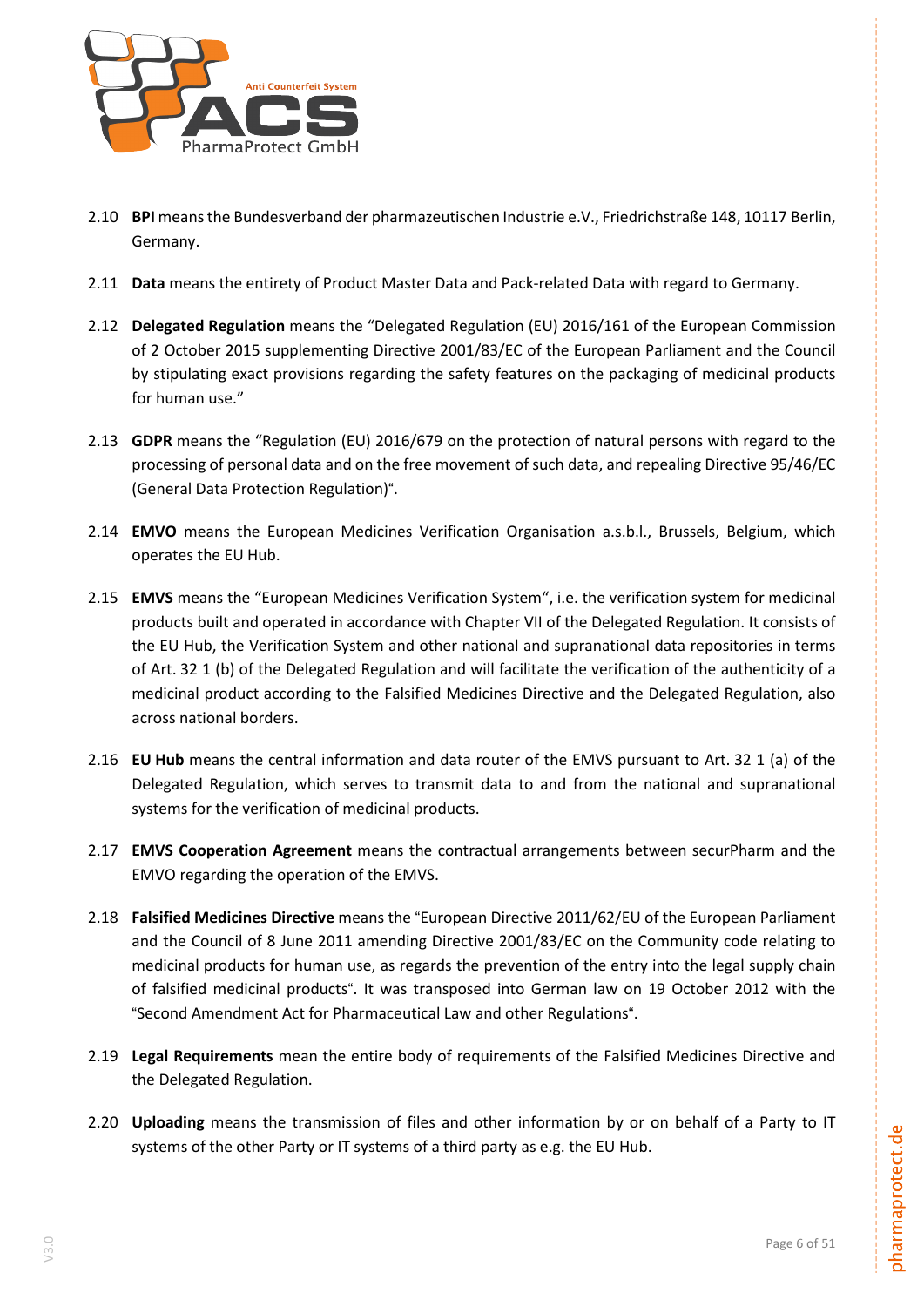

- 2.21 **Circumstances beyond Control** means any event which is beyond a Party´s control and that makes it permanently or temporarily impossible or economically unreasonable for this Party to perform one or more of its contractual obligations, such as e.g. natural disasters (in particular floods, volcanic eruptions, earthquakes, severe weather), sabotage, strikes, terrorist attacks, riots, fire, civil war, war, legitimate lockouts and interruptions of operations not caused by this Party, as well as official orders which are not based on culpable conduct on the part of this Party, in particular the declaration of an epidemic or comparable situation, at the registered office and/or a location of the respective Party relevant for the performance of this agreement. Supply difficulties and other service disruptions on the part of an agent are only considered Circumstances beyond control of this Party if the agent itself is prevented from rendering the service owed due to an event in accordance with sentence 1.
- 2.22 **Code for Medicinal Products for Human Use** means Directive 2001/83/EC of the European Parliament and of the Council of 6 November 2001 on the Community Code relating to Medicinal Products for Human Use, as amended.
- 2.23 **Date of Effectiveness** means the time at which at least one version of this Cooperation Agreement was signed by both Parties.
- 2.24 **IQVIA** means the IQVIA Commercial GmbH & Co. OHG, Unterschweinstiege 2-14, 60549 Frankfurt/Main, Germany.
- 2.25 **IT Contract** meansthe "Master Agreement for Rendering IT Services" between ACS and Arvato Systems regarding services in the field of IT consulting, software development and software operation as well as IT infrastructure services with regard to the ACS MAH System.
- 2.26 **Group Companies** means Affiliated Companies (individually or collectively) that have been named by the Entitled Group Company in the request for a Group Rebate, or are subsequently as being affiliated with the Entitled Group Company.
- 2.27 **Group** means the Group Companies and the Entitled Group Company collectively.
- 2.28 **Legitimacy Check** means a check of the identity, role and legitimation of the Client or Authorised Third Parties in accordance with the requirements of securPharm for the use of the ACS MAH System and the Web Interfaces by ACS.
- 2.29 **Log-in Data** means the data generated by the Client from the Access Information by means of which the Client can access the ACS MAH System and the Web Interfaces.
- 2.30 **NGDA** means the Netzgesellschaft Deutscher Apotheker mbH, Carl-Mannich-Straße 26, 65760 Eschborn, Germany.
- 2.31 **Pack-related Data** means information that characterises a single Pharmaceutical Pack and is transferred from the EU Hub to the ACS MAH System. Pack-related Data is determined according to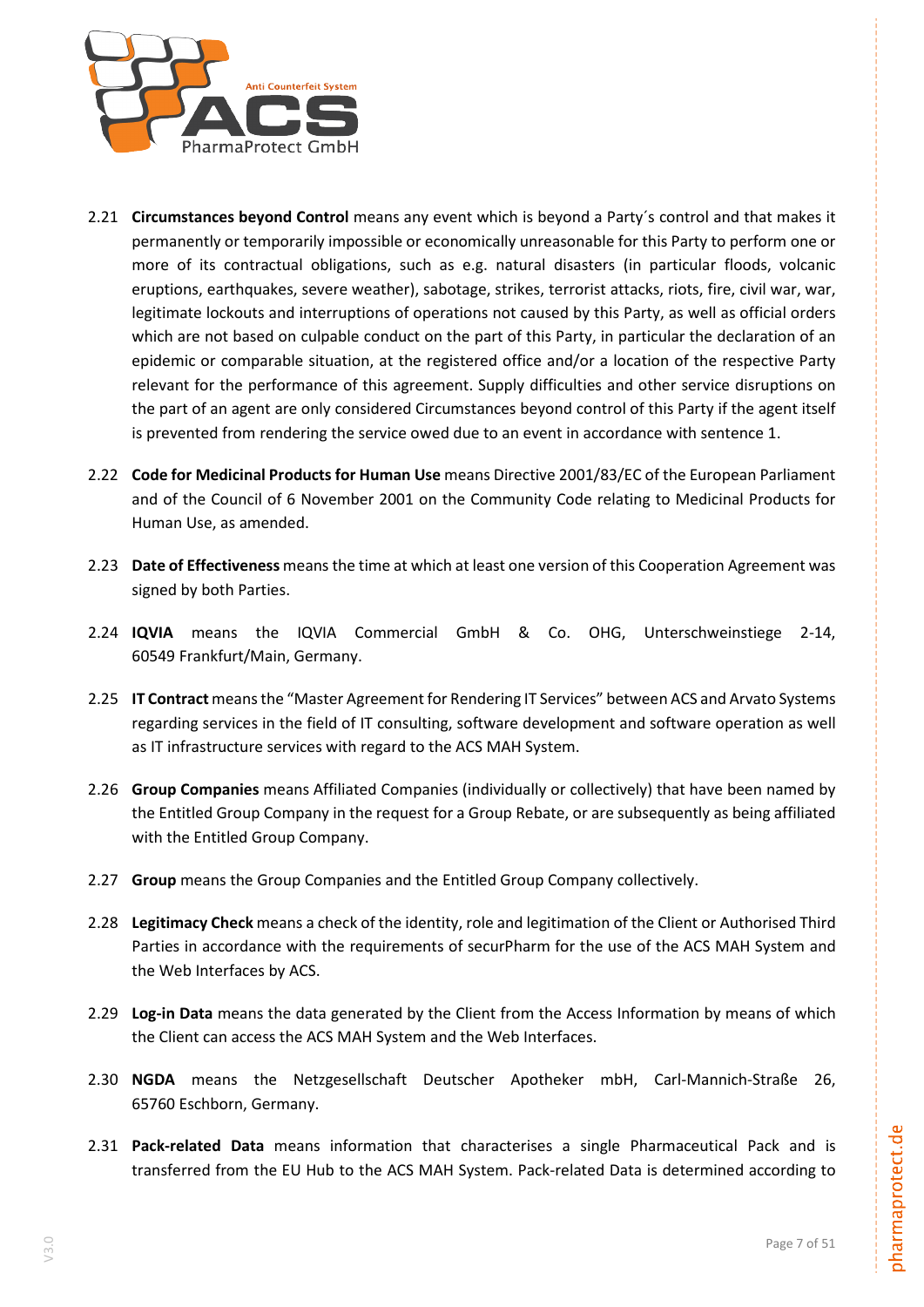

the respective applicable requirements of the EMVO and, includes, at the Date of Effectiveness, in particular:

- 2.31.1 Name of the manufacturer;
- 2.31.2 Serial number;
- 2.31.3 Batch number;
- 2.31.4 Expiry date; and the
- 2.31.5 PZN (*Pharmazentralnummer* = central pharmaceutical number).
- 2.32 **Parallel Distributor** means a legal entity which is independent of the Marketing Authorization Holder which distributes a centrally authorised medicinal product from one member state in another member state and has undergone a notification procedure with the EMA for that medicinal product.
- 2.33 **Product Master Data** means information that characterises a product type and is transferred from the EU Hub to the ACS MAH System. Product master data is determined according to the respective applicable requirements of the EMVO and includes, at the Date of Effectiveness, in particular:
	- 2.33.1 MAH-ID;
	- 2.33.2 MAH-name;
	- 2.33.3 Product code;
	- 2.33.4 Product name;
	- 2.33.5 Dosage form;
	- 2.33.6 Size of the Pharmaceutical Pack (quantity/unit); and
	- 2.33.7 Date last changed.
- 2.34 **Pro Generika** means the Pro Generika e.V., Unter den Linden 32-34, 10117 Berlin, Germany.
- 2.35 **Response Time** meansthe time period according to Enclosure 4 at the end of which deficiency handling begins after ACS first became aware of the deficiency (regardless of how awareness occurred). Response times are maximum times.
- 2.36 **Intellectual Property Rights** means all rights to and arising from patents, utility models, brands, commercial names, copyrights, ancillary copy rights and related rights, designs, business and trade secrets and the registration of such rights.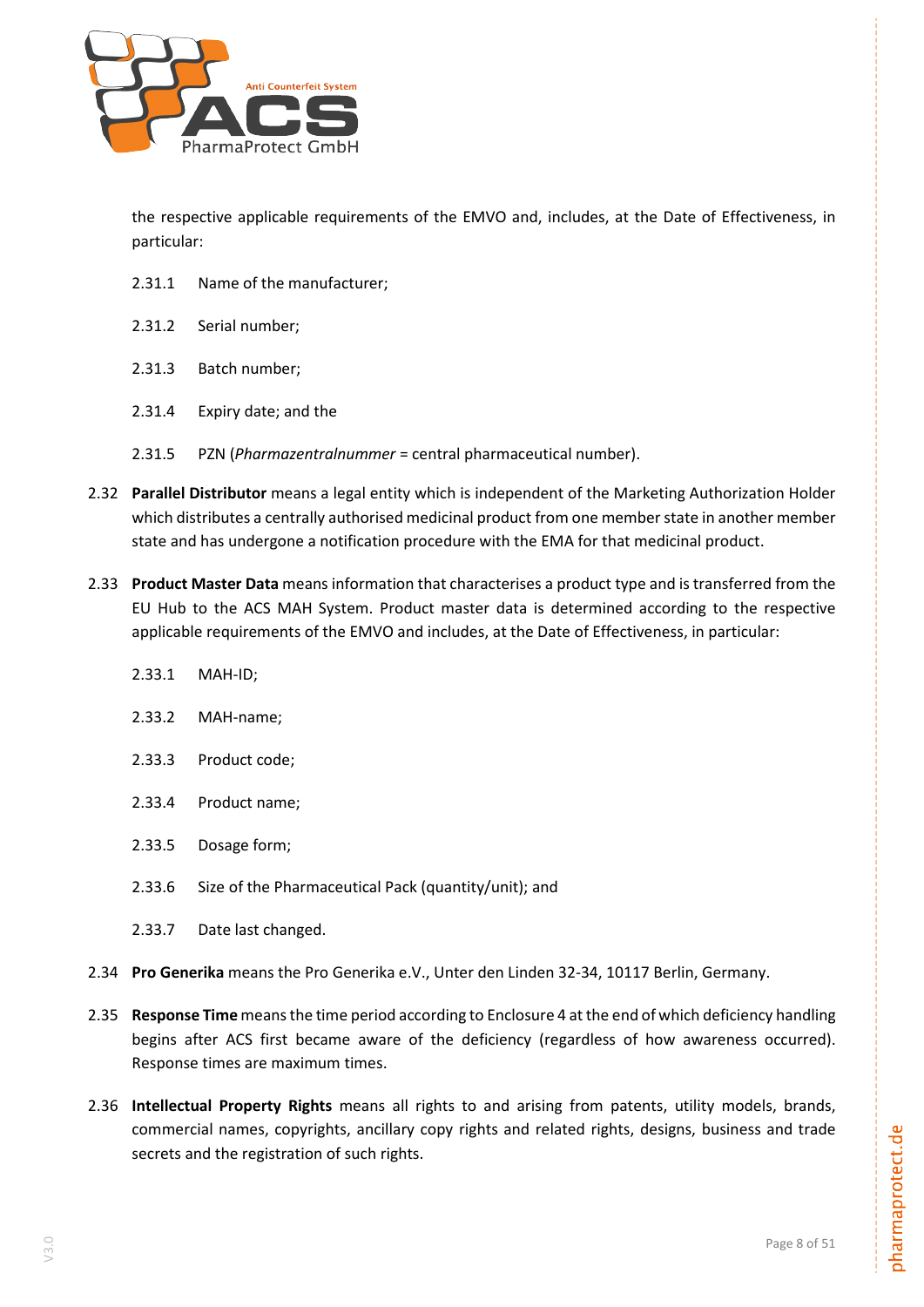

- 2.37 **Coding Rules** means the "Coding rules for medicines requiring verification for the German market" published by securPharm, in their current version.
- 2.38 **Closure of Alarms in the ACS MAH System** means the process by which an alarm is marked as not reportable to the Competent Authority, either by the Client or by an Authorised Third Party, in each case after its verification or automatically.
- 2.39 **securPharm** means the securPharm e.V., Hamburger Allee 26-28, 60486 Frankfurt/Main, Germany.
- 2.40 **Safety Feature** means the unique identifier pursuant to the Delegated Regulation that facilitates the authentication and identification of a Pharmaceutical Pack.
- 2.41 **Security Breach** means events, interventions and attacks of any kind that, from an objective point of view,
	- 2.41.1 Jeopardise or could likely jeopardise the security or functionality of the EMVS (including the ACS MAH System), including unauthorised data processing and uploading of unauthorised data to the EMVS (including the ACS MAH System); and/or
	- 2.41.2 Lead or could likely lead to the destruction, loss, change, unauthorised disclosure of or unauthorised access to Data or (other) Confidential Information.
- 2.42 **Subcontractor** means a legally independent entity or other legally independent third party used by one Party to fulfil this Cooperation Agreement.
- 2.43 **Affiliated Companies** means affiliated companies within the meaning of Sections 15 et seq. of the German Stock Corporation Act (*Aktiengesetz*).
- 2.44 **Availability** means the time period mentioned in Enclosure 5 during which the functionalities of the ACS MAH System in accordance with this Cooperation Agreement are available to the Client without restriction. Planned maintenance work is not part of availability.
- 2.45 **Verification System** means the data repository system in Germany in accordance with the Delegated Regulation, which consists of the ACS MAH System, the Pharmacy Server and the Authority Information Portal (reportingtool), all of which are connected to each other via interfaces.
- 2.46 **Medicinal Product to be Verified** means a medicinal product whose packaging must be provided with a Safety Feature in accordance with the Legal Requirements.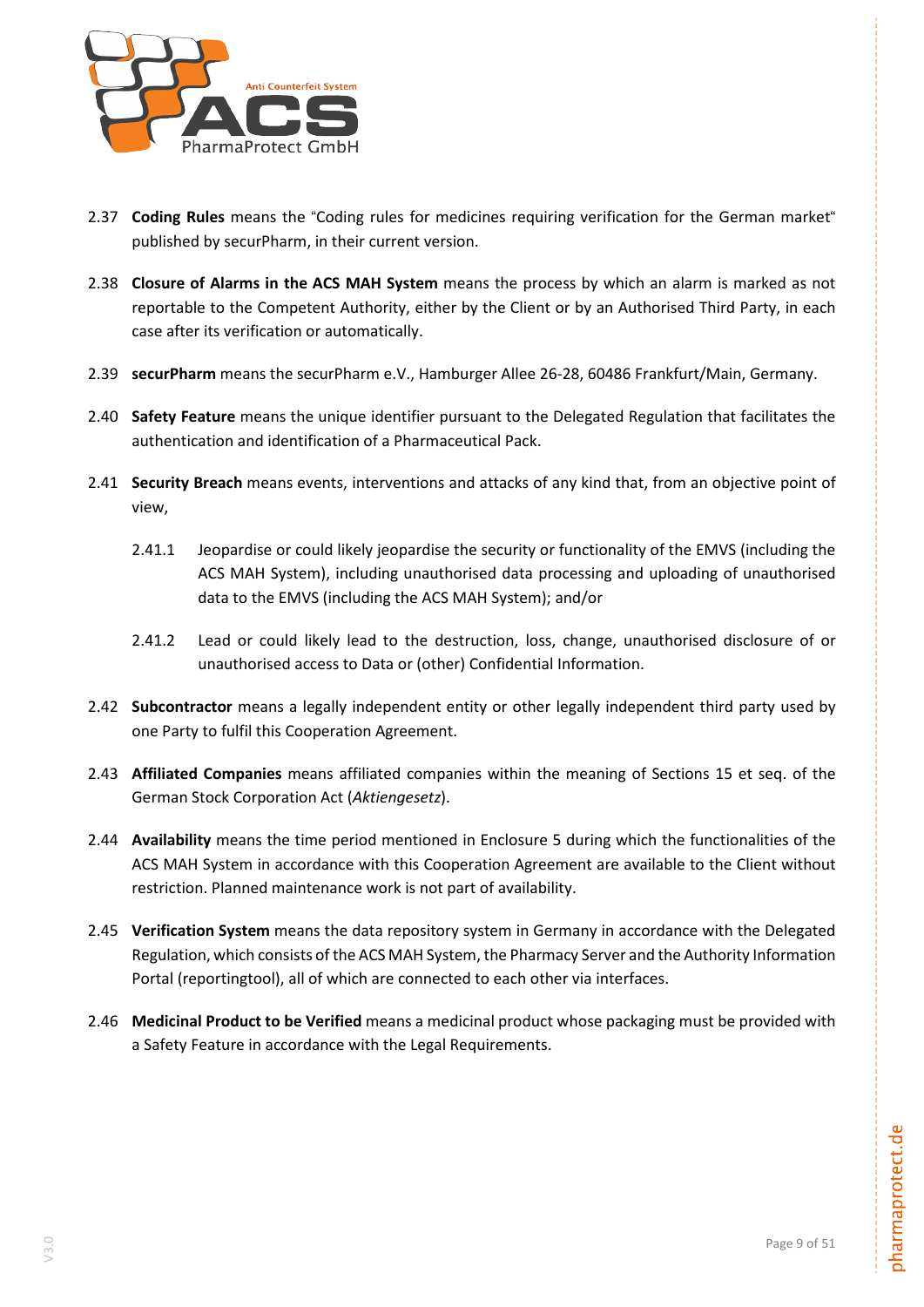

- 2.47 **Confidential Information** means all information for which appropriate, technical, organisational and legal measures have been taken to maintain confidentiality, and that the disclosing Party has disclosed or made accessible to the recipient in connection with the implementation of this Cooperation Agreement at the Date of Effectiveness, will disclose or make accessible in the future or of which the recipient acquires knowledge,
	- 2.47.1 Regardless of whether
		- (a) The information is in written, electronic, oral or other format; and
		- (b) The information is deemed or marked confidential, secret or the like,
	- 2.47.2 With the exception of such information that
		- (a) Was publicly known as of the Date of Effectiveness or became publicly known later, as long as this public knowledge was not based on a violation of the recipient of this Cooperation Agreement;
		- (b) Was in the possession of the recipient already prior to the first disclosure or being made accessible otherwise by the disclosing Party, without the recipient being obligated to confidentiality towards the disclosing Party and the recipient being able to prove this with written evidence;
		- (c) The recipient legitimately acquired it through a third party who was not bound by confidentiality towards the disclosing Party;
		- (d) Was independently developed by the recipient, specifically by legal representatives and/or agents who had and have no access to the Confidential Information of the disclosing Party; or
		- (e) Whose further disclosure or being made accessible otherwise by the recipient towards any third party was authorised in writing previously by the disclosing Party (pursuant to Section [34\)](#page-29-0).
- 2.48 **vfa** means the Verband Forschender Arzneimittelhersteller e.V. (German Association of Researchbased Pharmaceutical Companies), Hausvogteiplatz 13, 10117 Berlin, Germany.
- 2.49 **Web Interfaces** means the Web Portal and the Web Service.
- 2.50 **Web Portal** means the graphic user interface provided via the internet through which ACS offers the Client functionalities in connection with the ACS MAH System according to this Cooperation Agreement voluntarily and free of charge. The Web Portal is not part of the ACS MAH System.
- 2.51 **Web Service** means the application programming interface, which is provided via the internet through which ACS provides the Client voluntarily and free of charge with a connection to the ACS MAH System in accordance with this Cooperation Agreement. The Web Service is not part of the ACS MAH System.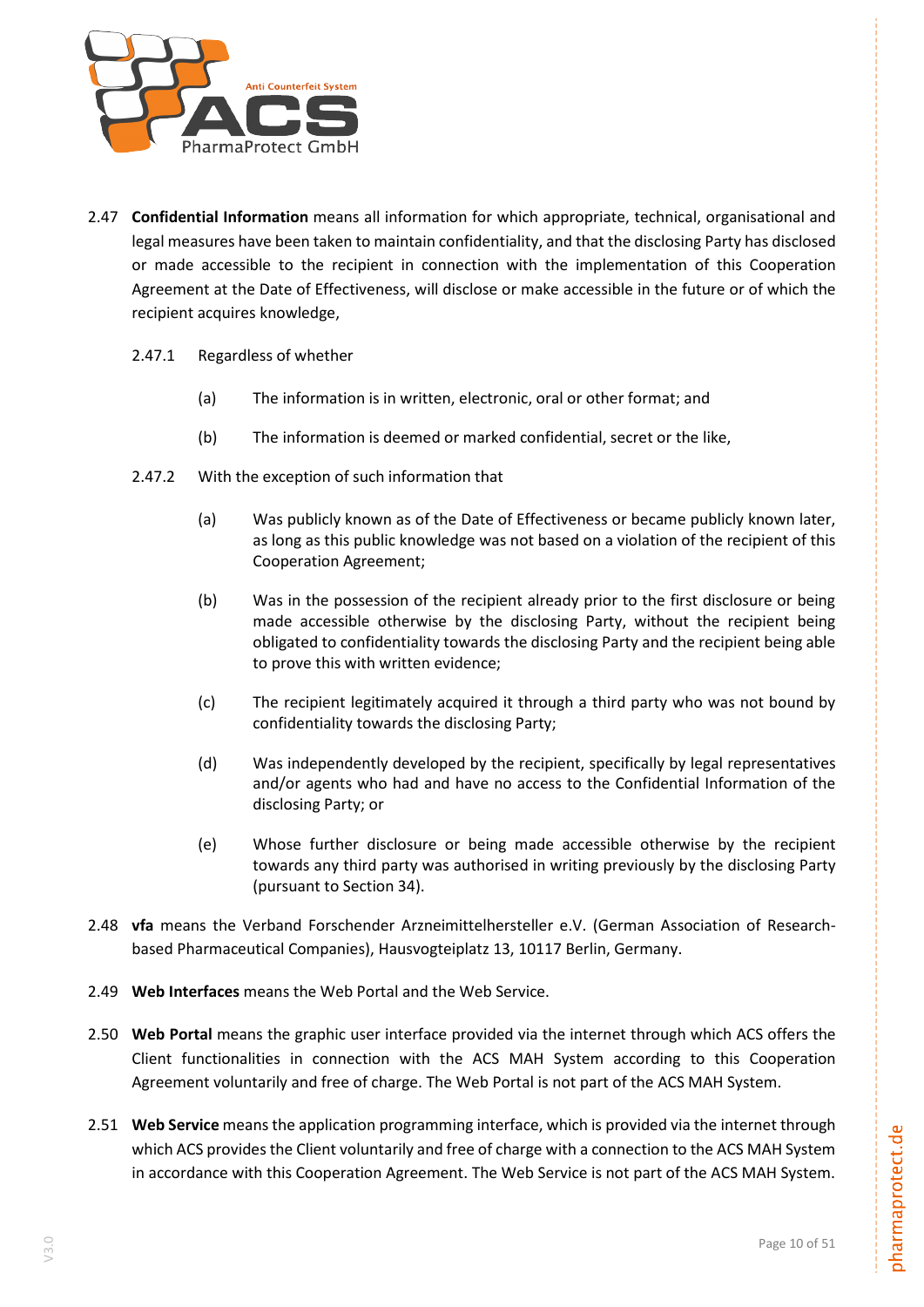

- 2.52 **Business Day** means any day from Monday to Friday with the exception of public holidays at the place of businees of ACS.
- 2.53 **Access Information** means the initial passwords that are valid for 30 calendar days after their creation and that the Client receives from ACS.
- 2.54 **Marketing Authorisation Holder** means the holder of the marketing authorisation for a Medicinal Product to be Verified in Germany or, in the case of parallel imported Medicinal Products to be Verified, the holder of the national German marketing authorisation for the parallel import.
- 2.55 **Marketing Authorisation** describes the regulatory approval valid for Germany of a Medicinal Product to be Verified.
- 2.56 **Competent Authority** describes each national competent authority in Germany pursuant to Art. 39 of the Delegated Regulation.

# <span id="page-10-0"></span>**3. Contractual object**

- 3.1 In accordance with this Cooperation Agreement, ACS renders services in connection with the obligatory functionalities of the ACS MAH System as well the Web Interfaces.
- 3.2 The correctness, currency, compatibility and completeness of the data uploaded into the ACS MAH System for the Client via the EU Hub shall be the exclusive responsibility of the Client, unless otherwise specified in this Cooperation Agreement.
- 3.3 Furthermore, according to this Cooperation Agreement, the following will also not be the responsibility of ACS:
	- 3.3.1 The functional capability of the EMVS with the exception of the ACS MAH System;
	- 3.3.2 The functional capability of the internet; and
	- 3.3.3 The functional capability of the IT Infrastructure of the Client, Authorised Third Parties and Subcontractors used by the Client.
- 3.4 Prerequisite for the use of the functionalities of the ACS MAH System and the Web Services according to this Cooperation Agreement by the Client is the complete and successful completion of the so-called on-boarding process of EMVO (contractual and technical part) as well as the proper Uploading of the Product Master Data and the Pack-related Data via the EU Hub.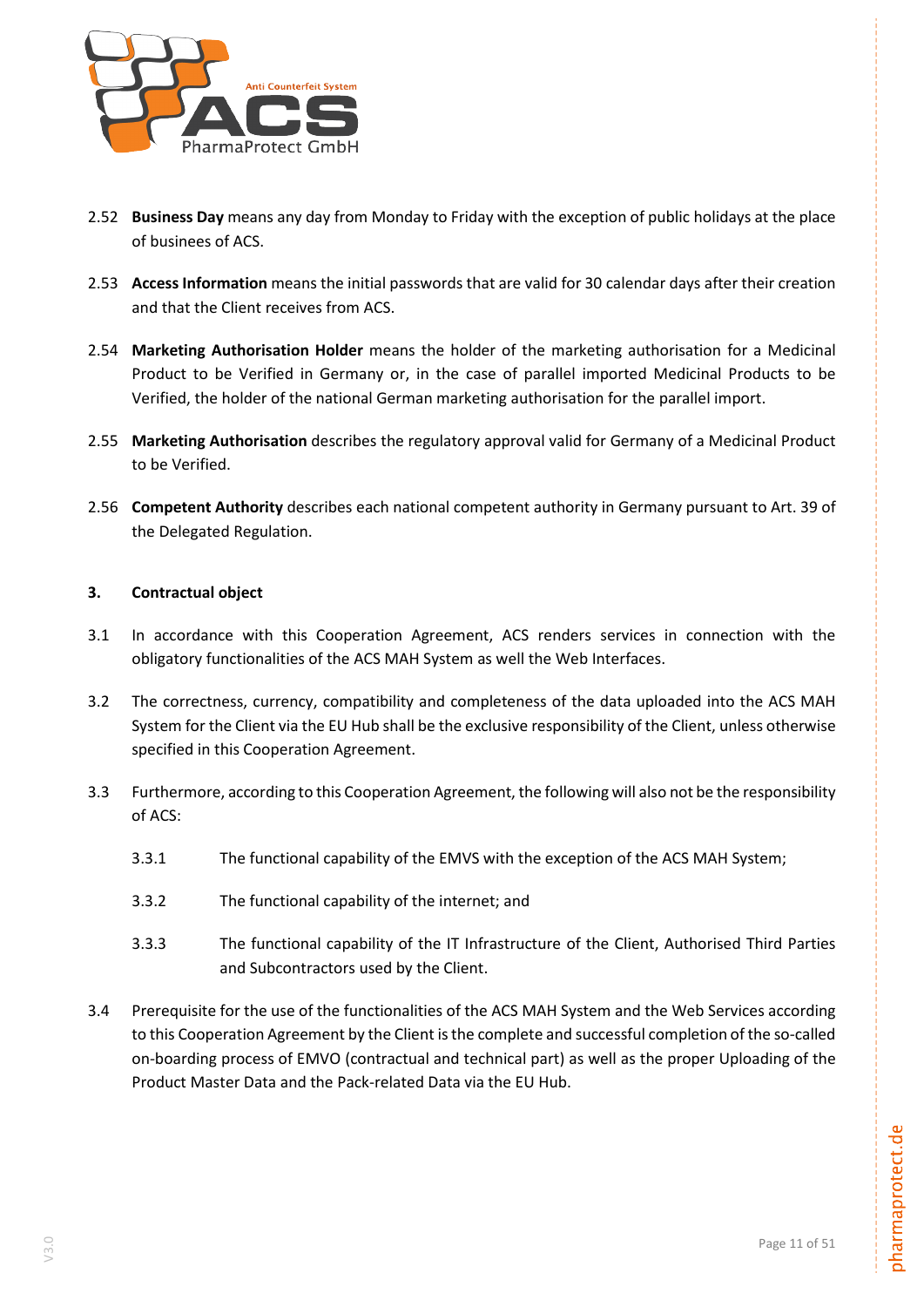

# <span id="page-11-0"></span>**4. Contractual obligations and voluntary services of ACS**

- 4.1 ACS undertakes to provide the Client specifically with the following functionalities for the Client's Medicinal Products to be Verified via the following interfaces in the ACS MAH System in accordance with this Cooperation Agreement:
	- 4.1.1 EU Hub interface
		- (a) Verification of Pack-related Data,
		- (b) Provision and editing of Pack-related Data,
		- (c) Status change with subsequent deactivation of the safety feature,
	- 4.1.2 Pharmacy Server interface
		- (a) Verification of Pharmaceutical Packs without status change,
		- (b) Dispensing of a Pharmaceutical Pack with integrated verification with status change,
		- (c) Recall of a dispensed Pharmaceutical Pack as part of defined rules.
- 4.2 Furthermore, in accordance with this Cooperation Agreement, but without being obligated, ACS provides the Client with the following local functionalities via the Web Interfaces:
	- 4.2.1 Verification of Pack-related Data,
	- 4.2.2 Status change with subsequent deactivation of the Safety Feature,
	- 4.2.3 Report functionalities (reporting) for the Client.

ACS will make an effort to render the Web Interfaces according to the Availability, whereas for ACS a certain duration of usability of the local functionalities of the Web Interfaces does not represent part of the performance object in accordance with this Cooperation Agreement.

4.3 If ACS is obligated to grant to the Competent Authority access to the Client's Data available in the ACS MAH System pursuant to Section [20.3,](#page-22-2) ACS must inform the Client about the access granted unless this is legally prohibited.

#### <span id="page-11-1"></span>**5. Participation duties of the Client**

5.1 The Client undertakes to provide ACS in a timely manner with the complete information required for ACS to be able to fulfil its duties in accordance with this Cooperation Agreement. The Client is obligated to inform ACS immediately of any changes to the information provided.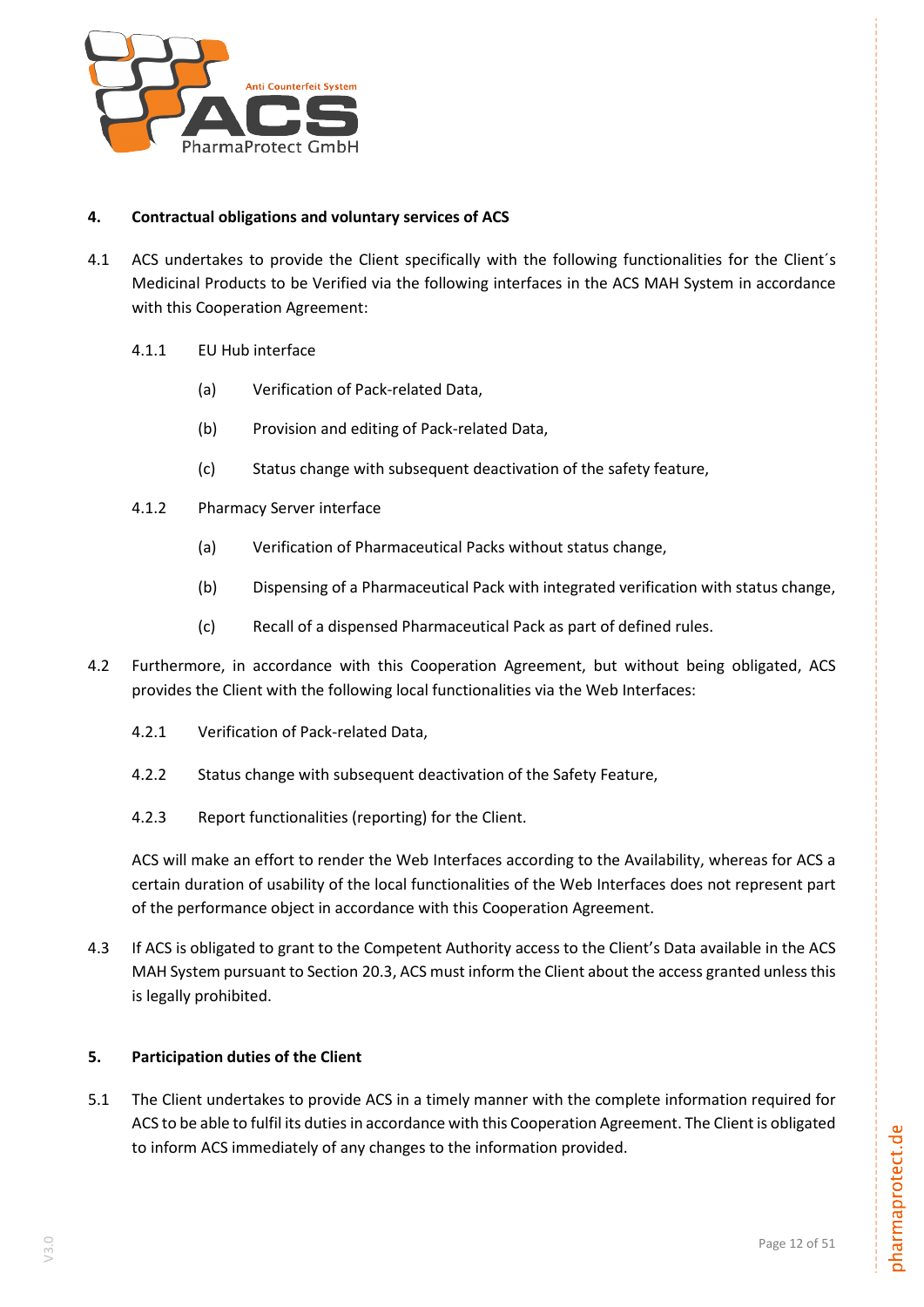

- 5.2 The Client is obligated to ensure that the Product Master Data and the Pack-related Data transferred for it to the EU Hub are correct, complete, compatible with the system, unambiguous and current, and that they meet the applicable requirements of the EMVO and securPharm.
- 5.3 The Client is obligated to comply with the Coding Rules.
- 5.4 If the Client intends to use the Web Interfaces, it is obligated to immediately set up two administrators in the Web Interfaces upon receipt of the Access Information from ACS, if and to the extent that ACS has not carried out the setup for the Client.
- 5.5 The Client is obligated to protect its IT system and connections of its IT system to the ACS MAH System, the Web Interfaces and the EU Hub by means of state-of-the-art security precautions in order to prevent Security Breaches of the ACS MAH System as well as of its system with an impact on the ACS MAH System.
- <span id="page-12-1"></span><span id="page-12-0"></span>5.6 The Client is obligated to ensure that
	- 5.6.1 Using its Access Information and Log-in Data, only the Client and Authorised Third Parties have access to the Web Interfaces;
	- 5.6.2 The Access Information and Log-in Data that ACS will issue to the Client following the Date of Effectiveness, are managed and kept secret as instructed by ACS;
	- 5.6.3 No attempts are made or caused to be made by the Client and Authorised Third Parties to view, alter or delete any data of other clients stored in the ACS MAH System without authorisation, or to spread viruses, worms, trojans or other malware or deterioration mechanisms in the ACS MAH System; and
	- 5.6.4 Employees of the Client and Authorised Third Parties which are granted access to the Web Interfaces are obligated in writing to comply with the requirements according to Sections [5.6.2](#page-12-0) an[d 5.6.3.](#page-12-1) before they receive access to the Web Interfaces.
- <span id="page-12-2"></span>5.7 The Client is obligated to use the ACS MAH System and the Web Interfaces only in accordance with their intended use and with the greatest possible diligence. Specifically, the Client is obligated to refrain from all actions that jeopardise or may jeopardise the functional capability of the ACS MAH System and the Web Interfaces, such as e.g. regular, automated queries of the status of all or nearly all of the Client's Pharmaceutical Packs in the ACS MAH System. If ACS becomes aware that the ACS MAH System and/or the Web Interfaces are used by the Client or Authorised Third Parties in a way that is not intended, ACS is entitled to request the Client to cease performing such actions or to ensure that they are refrained from, and/or to limit or interrupt such actions by means of suitable technical measures in order to ensure the contractual functional capability of the ACS MAH System and the Web Interfaces for all users.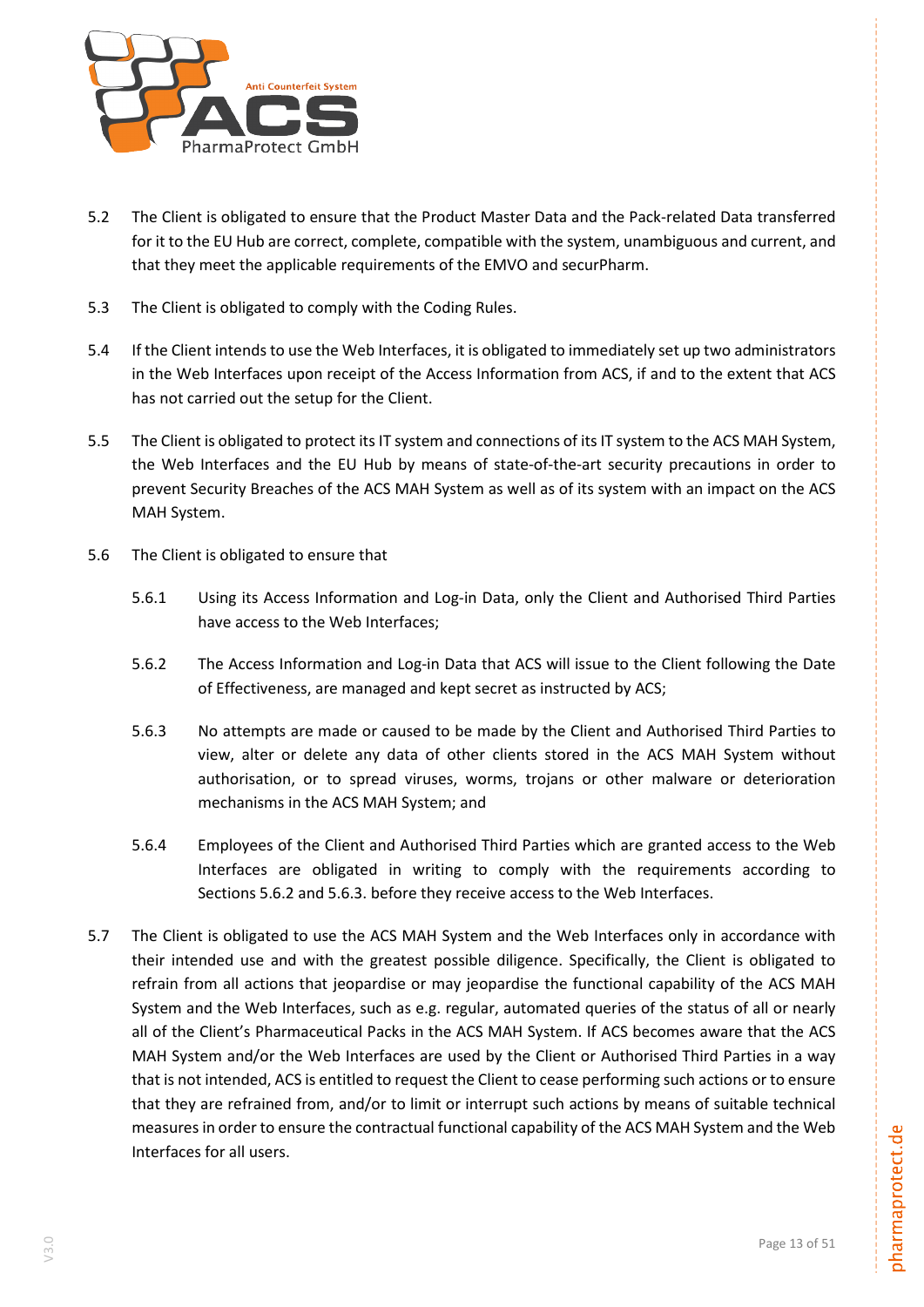

5.8 ACS is entitled to invoice the Client separately for any expenses incurred in the event the Client violates its obligations pursuant to Section [5.7.](#page-12-2)

# <span id="page-13-0"></span>**6. Authorised Third Parties**

- <span id="page-13-4"></span>6.1 The Client is obligated to notify ACS of Authorised Third Parties, stating the company name and full address, in writing in accordance with Section 34 of the Cooperation Agreement. After notification by the Client, ACS will carry out a Legitimacy Check of the Authorised Third Party in accordance with Section 10, if not yet carried out otherwise.
- 6.2 ACS agrees to allow the Client to provide the Authorised Third Party access to the Client's system account in the ACS MAH System. A transfer of this right by the Authorised Third Party is not permitted.
- <span id="page-13-5"></span>6.3 The Client is obligated to notify ACS in writing (Section 34 of the Cooperation Agreement) without undue delay that and on what date an Authorised Third Party loses itsstatus as Authorised Third Party, e.g. due to termination of the co-distribution agreement. As soon as an Authorised Third Party has lost its status as Authorised Third Party, the Client is further obligated to immediately ensure that any access to the Client's system account in the ACS MAH System is withdrawn from the Authorised Third Party.
- 6.4 The Client undertakes, by written agreement with Authorised Third Parties, to ensure that Authorised Third Parties comply with the obligations under Sections 5.1, 5.2, 5.3, 5.5, 5.6, 5.7, 21 and 29 and under the Confidentiality Agreement as set out in Enclosure 1. Any breach by an Authorised Third Party of any of the aforementioned obligations shall be deemed to be the Client's own breach. ACS' own claims against the Authorised Third Party shall remain unaffected.
- 6.5 In the event that an Authorised Third Party infringes the obligations under Section [5.7,](#page-12-2) the Client undertakes to compensate ACS for the expenses incurred as a result of the breach.
- 6.6 No separate agreement is concluded between ACS and Authorised Third Parties.

# **7. Disruptions/restrictions**

- <span id="page-13-3"></span><span id="page-13-2"></span><span id="page-13-1"></span>7.1 Pursuant to the EMVS-Cooperation Agreement,
	- 7.1.1 The EMVO is entitled to disconnect the Verification System immediately from the EU Hub, if the EMVO has reason to assume based on reasonable and objective facts that the continued operation of the Verification System would immediately and considerably jeopardise the security and functional ability of the entire EMVS or parts thereof.
	- 7.1.2 The EMVO is obligated to immediately reconnect the Verification System to the EU Hub, if securPharm has proven that the risk according to Section [7.1.1](#page-13-1) no longer exists.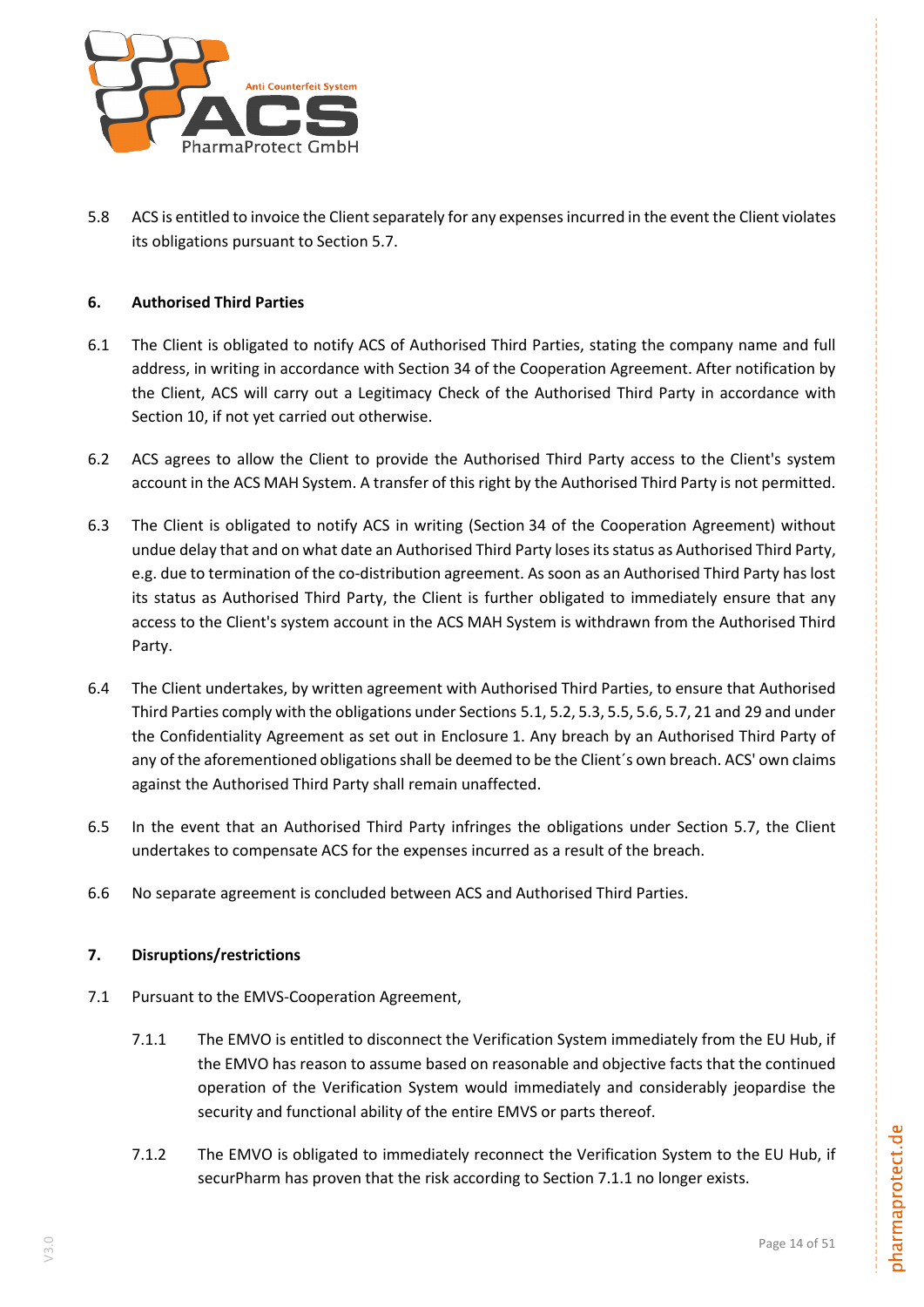

- 7.1.3 After the mandatory execution of a series of de-escalating interim steps with a suspensive effect, the EMVO is entitled to disconnect the Verification System from the EU Hub, if and as long as securPharm has not paid fees according to the EMVS Cooperation Agreement.
- 7.1.4 securPharm is both entitled and obligated pursuant to Sections [7.1.1](#page-13-1) and [7.1.2.](#page-13-2)
- 7.1.5 After the mandatory execution of a series of de-escalating interim steps with a suspensive effect and under the condition that the security or functional ability of the entire EMVS or parts thereof are not directly and considerably jeopardised, securPharm is entitled to disconnect the Verification System from the EU Hub, if and as long as the EMVO violates the EMVS-Cooperation Agreement.
- 7.2 If the EMVO or securPharm exercise their rights pursuant to Section [7.1,](#page-13-3)
	- 7.2.1 There can be restrictions or outages of individual or all services of ACS in accordance with this Cooperation Agreement;
	- 7.2.2 The Client remains obligated to pay the fee pursuant to Section [8,](#page-14-0) unless ACS is responsible for the disruption.
	- 7.2.3 ACS is obligated to inform the Client immediately of an upcoming disconnection from the EU Hub, a completed disconnection from the EU Hub as well as the reasons for the upcoming or completed connection to the EU Hub, provided ACS is in a position to do so.
	- 7.2.4 ACS is obligated to inform the Client immediately of a completed disconnection from the EU Hub upon becoming aware of it and about the reason for it as well as to inform the Client of an upcoming connection to the EU Hub.

# <span id="page-14-0"></span>**8. Fee**

- <span id="page-14-1"></span>[8.1](#page-14-1) The Client is obligated to pay the fee to ACS in accordance with this Section 8.1 as well as Enclosure 2 (initial set-up fee). The fee pursuant to this Section [8.1](#page-14-1) is non-refundable, except in cases prescribed by mandatory law, and becomes due 30 calendar days after the corresponding invoice date. Pursuant to this Section [8.1,](#page-14-1) ACS is entitled to issue the invoice for the fee according to this Sectio[n 8.1](#page-14-1) any time after the Date of Effectiveness.
- <span id="page-14-3"></span><span id="page-14-2"></span>[8.2](#page-14-2) The Client is obligated to pay an annual fee to ACS in accordance with this Section 8.2 as well as Enclosure 2. Pursuant to this Section [8.2,](#page-14-2) the fee becomes due 30 calendar days after the respective invoice date.
	- 8.2.1 ACS is entitled to issue an invoice for the fee pursuant to Section [8.2.](#page-14-2)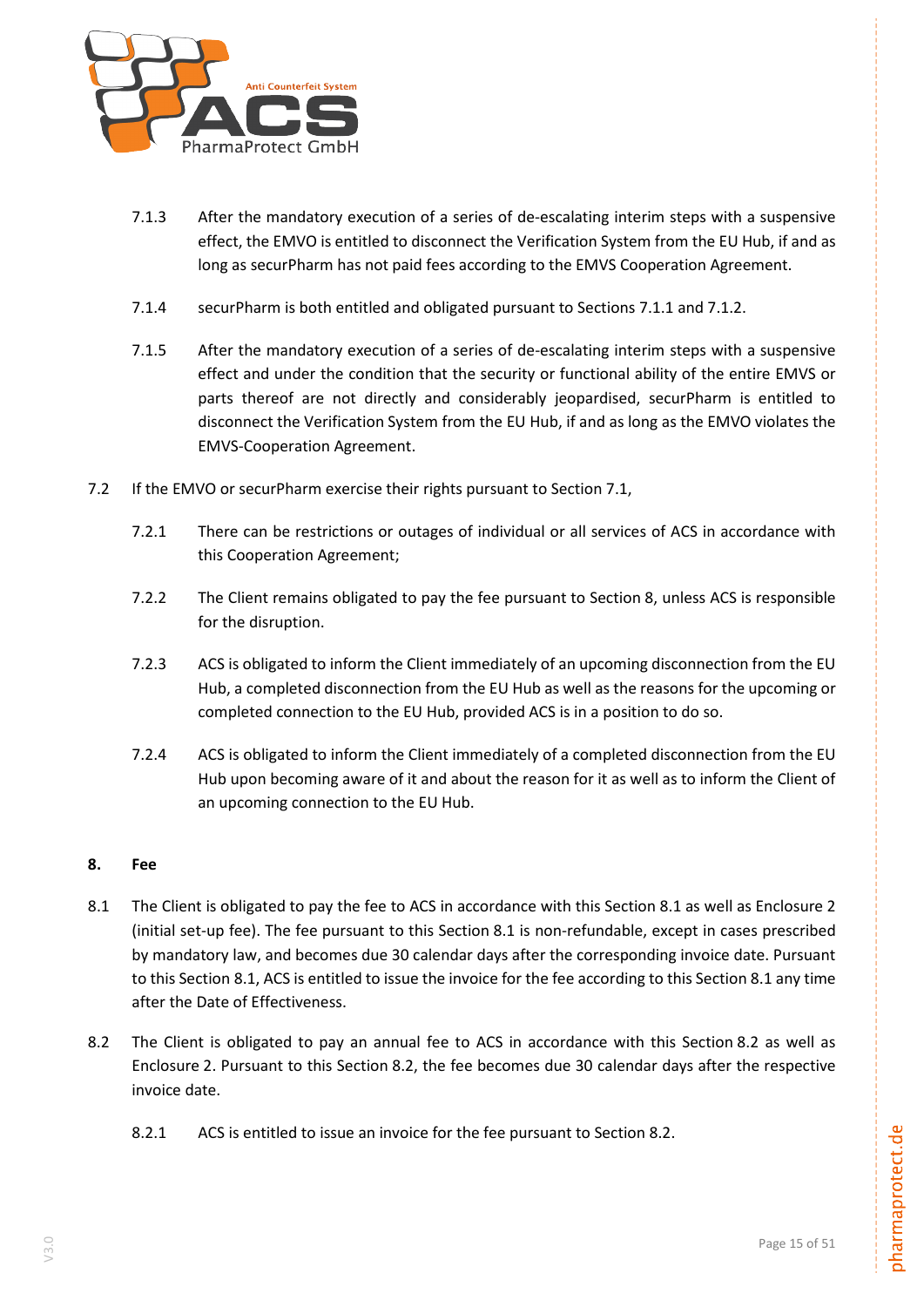

- 8.2.2 The obligation to pay a fee pursuant to this Section [8.2](#page-14-2) as well as Enclosure 2 also continues to be in effect after a termination of this Cooperation Agreement, until
	- (a) All Medicinal Products to be Verified for which Data have been uploaded to the ACS MAH System for the Client, either directly or via the EU Hub, have been dispensed to the public;
	- (b) The Client has recalled all Medicinal Products to be Verified for which Data have been uploaded to the ACS MAH System for the Client, either directly or via the EU Hub;
	- (c) The Marketing Authorisations for all Medicinal Products to be Verified and for which Data have been uploaded to the ACS MAH System for the Client, either directly or via the EU Hub, were transferred to another Marketing Authorisation Holder; or
	- (d) Other processes have been concluded that free the Client from all of its responsibilities in accordance with the Legal Requirements with regard to all Medicinal Products to be Verified and for which Data have been uploaded to the ACS MAH System for the Client.
- <span id="page-15-0"></span>8.3 ACS is entitled to adjust the fee pursuant to Section [8.2](#page-14-2) through unilateral performance determination based on reasonable discretion (Section 315 of the German Civil Code (*Bürgerliches Gesetzbuch*)).
	- 8.3.1 The Client is entitled to have the equity of the adjustment of the fee examined in civil court. ACS is entitled to adjust the fee in the event of cost increases, but is obligated to do so in the case of cost reductions. When determining the fee, ACS is obligated to only take into account cost increases while simultaneously considering contrary cost reductions and to offset cost increases and cost reductions.
	- 8.3.2 ACS must determine the extent and time of the adjustment of the fee in such a manner as to take into account cost reductions according to the same business standards as cost increases. Specifically, ACS must not pass on cost reductions later than cost increases. ACS shall examine the cost developments at least every 12 months.
	- 8.3.3 Adjustments of the fee shall become effective only upon written notification of the Client, which must be made at least six weeks prior to the intended change.
	- 8.3.4 If ACS adjusts the fee, the Client has the right to terminate the Cooperation Agreement without observing a period of notice as of the effective date of the adjustment of the fee. If, in the event of an increase of the fee, the Client has initiated a civil court examination of the adjustment of the fee, the Client is entitled to pay the fee applicable prior to the adjustment until a legally binding decision on the equity of the adjustment of the fee has been rendered. If the Client exercises its right to pay the fee applicable prior to the adjustment, it is obligated, in the event of an increase of the fee, to deposit any difference in money or to provide a written, irrevocable, unconditional and unlimited guarantee from a credit institution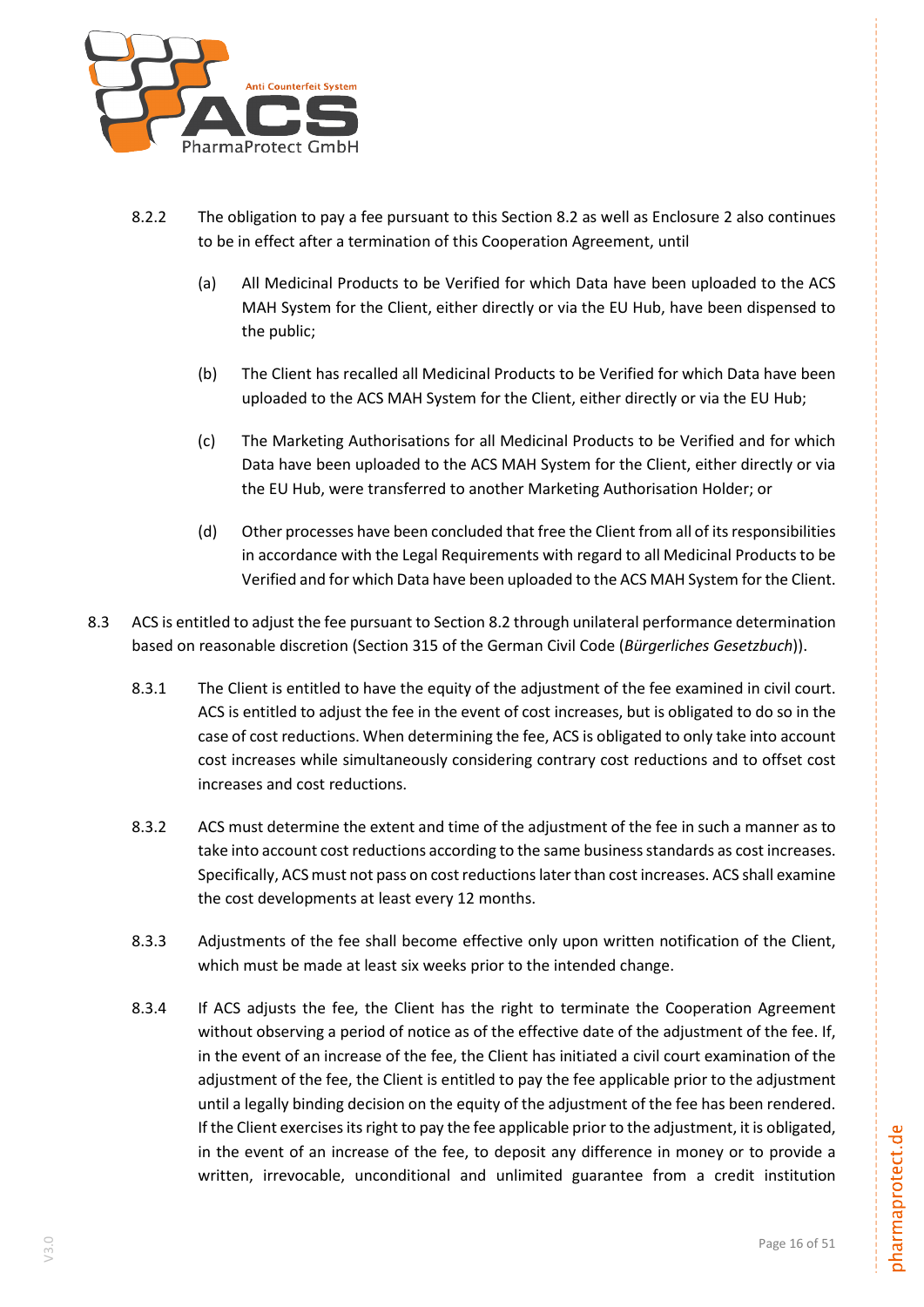

authorised to do business in Germany. In this context, the deposited or secured difference must be increased at least semi-annually in line with its increase.

- 8.3.5 The Client's right to an ordinary termination and to an extraordinary termination for important reasons remains unaffected pursuant to Section [30.2.](#page-26-0)
- 8.4 All fees are listed in Euro and are subject to the legal value-added tax rate applicable at the time.
- 8.5 The Client is obligated to transmit the fully filled out Enclosure 3 (Form for Client information) to ACS no later than on the Date of Effectivenes.

# <span id="page-16-0"></span>**9. Default**

- 9.1 If the Client is fully or partially in default of payment for an invoice amount, ACS is entitled to charge 8.5% default interest per year on top of the overdue invoice amount to bill this interest retroactively on a monthly basis in pro-rated manner.
- <span id="page-16-3"></span><span id="page-16-2"></span>9.2 In addition to the other contractual and legal rights to which ACS is entitled, ACS has the right to do the following when the Client is fully in default with the payment of at least one invoice amount:
	- 9.2.1 Revoke the granting of rights to use the Web Interfaces for the duration of the default;
	- 9.2.2 Immediately inform the EMVO regarding the Client's default, so that the EMVO can suspend the Client's access to the EU Hub; and
	- 9.2.3 To notify the Competent Authority that the Client is not fulfilling its payment obligation under this Cooperation Agreement.

<span id="page-16-4"></span>The same rules apply if the Client is in default with a considerable part of at least one invoice amount. A considerable part is at least 10% of an invoice amount.

9.3 If ACS has exercised its right pursuant to Section [9.2.1,](#page-16-2) ACS is obligated to immediately reactivate the Client's rights upon full payment of overdue invoices. If ACS has exercised its rights pursuant to Section [9.2.2](#page-16-3) and/or Section [9.2.3,](#page-16-4) ACS is upon full settlement of the overdue invoices obligated to immediately inform the EMVO and/or the Competent Authority that the Client is no longer in default.

# <span id="page-16-1"></span>**10. Legitimacy Check**

10.1 ACS is entitled and obligated to perform a Legitimacy Check of the Client and Authorised Third Parties prior to granting the Client and Authorised Third Parties access to the ACS MAH System and the Web Interfaces.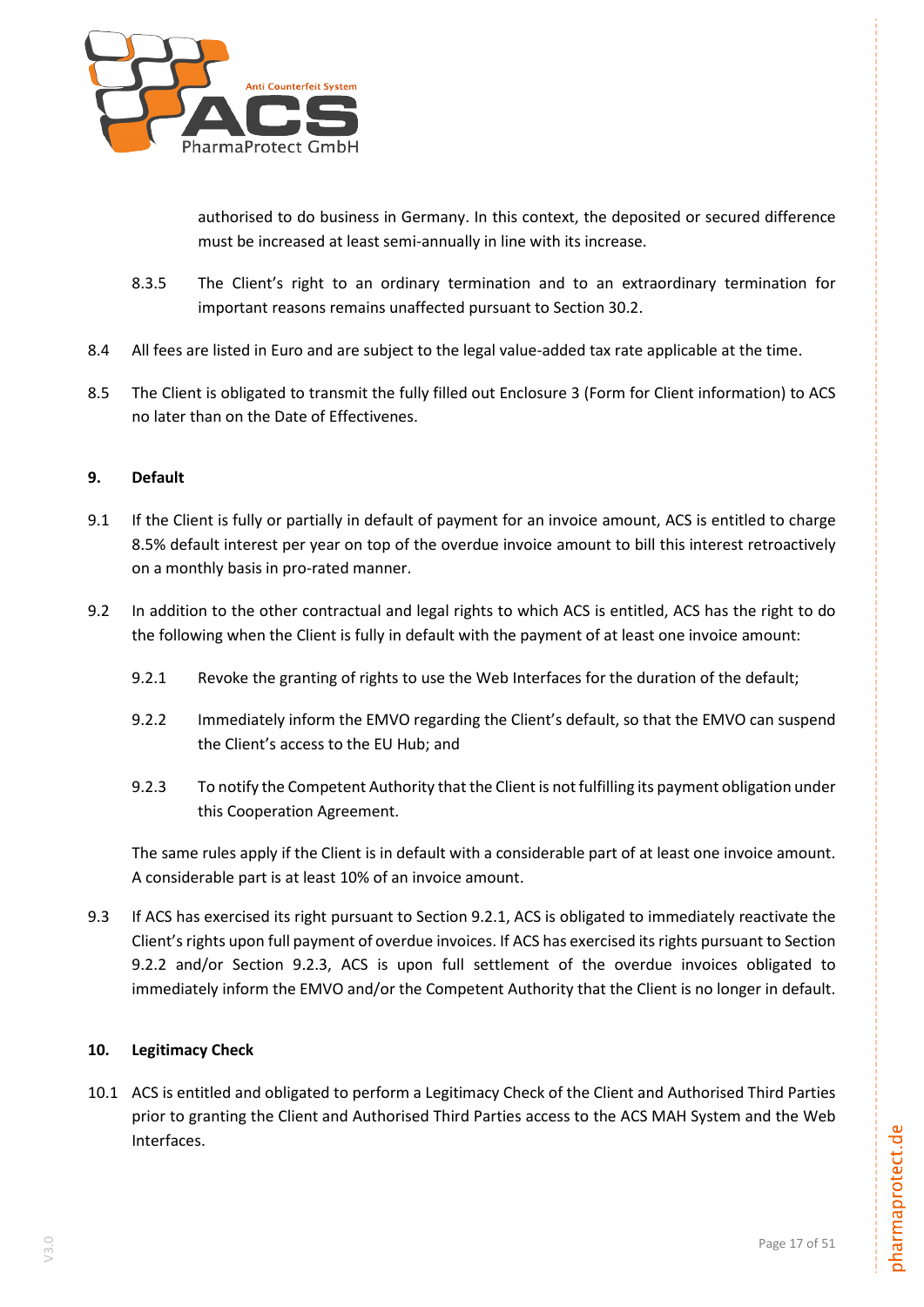

- 10.2 ACS is further entitled and obliged to carry out Legitimacy checks of the Client and Authorised Third Parties on a regular or occasion-related basis. An occasion-related Legitimacy Check may be carried out in particular in the following cases:
	- 10.2.1 Conspicuities during the monitoring of suspected falsifications, which objectively provide a reason for conducting a Legitimacy Check;
	- 10.2.2 Conspicuities within the Client's data in the ACS MAH System, which objectively provide a reason for conducting a Legitimacy Check;
	- 10.2.3 A check demanded by securPharm or the Competent Authority;
	- 10.2.4 A negative result of a regular Legitimacy Check; and
	- 10.2.5 Other information that objectively provides a reason for conducting a Legitimacy Check.
- 10.3 ACS is obligated to establish or maintain the legitimaty of the Client or the Authorised Third Parties with a positive result of a Legitimacy Check for the first time.
- 10.4 If a regular or occasion-related Legitimacy Check has brought a negative result, ACS is obligated to immediately conduct an (or a further) occasion-related Legitimacy Check.
	- 10.4.1 If the (further) occasion-related Legitimacy Check pursuant to sentence 1 brings a positive result, ACS is obligated to maintain the legitimacy of the Client or Authorised Third Party.
	- 10.4.2 If the (further) occasion-related Legitimacy Check pursuant to clause 1 has a negative result, ACS is obligated
		- (a) To withdraw the legitimacy of the Client or the Authorised Third Party for use of the ACS MAH System and Web Interfaces and to block the corresponding user account; and
		- (b) To inform the Client or the Authorised Third Party immediately about the withdrawal and blockage; and
		- (c) To inform the EMVO immediately about the withdrawal and blockage of the Client in order to enable the EMVO to suspend the Client´s access to the EU Hub.

In the event of a negative result of a (further) occasion-related Legitimacy Check of an Authorised Third Party, ACS will inform the Client immediately about the result. The Client is obligated to immediately change its Access Information or Log-in Data and not to provide the new Log-in Data to the Authorised Third Party.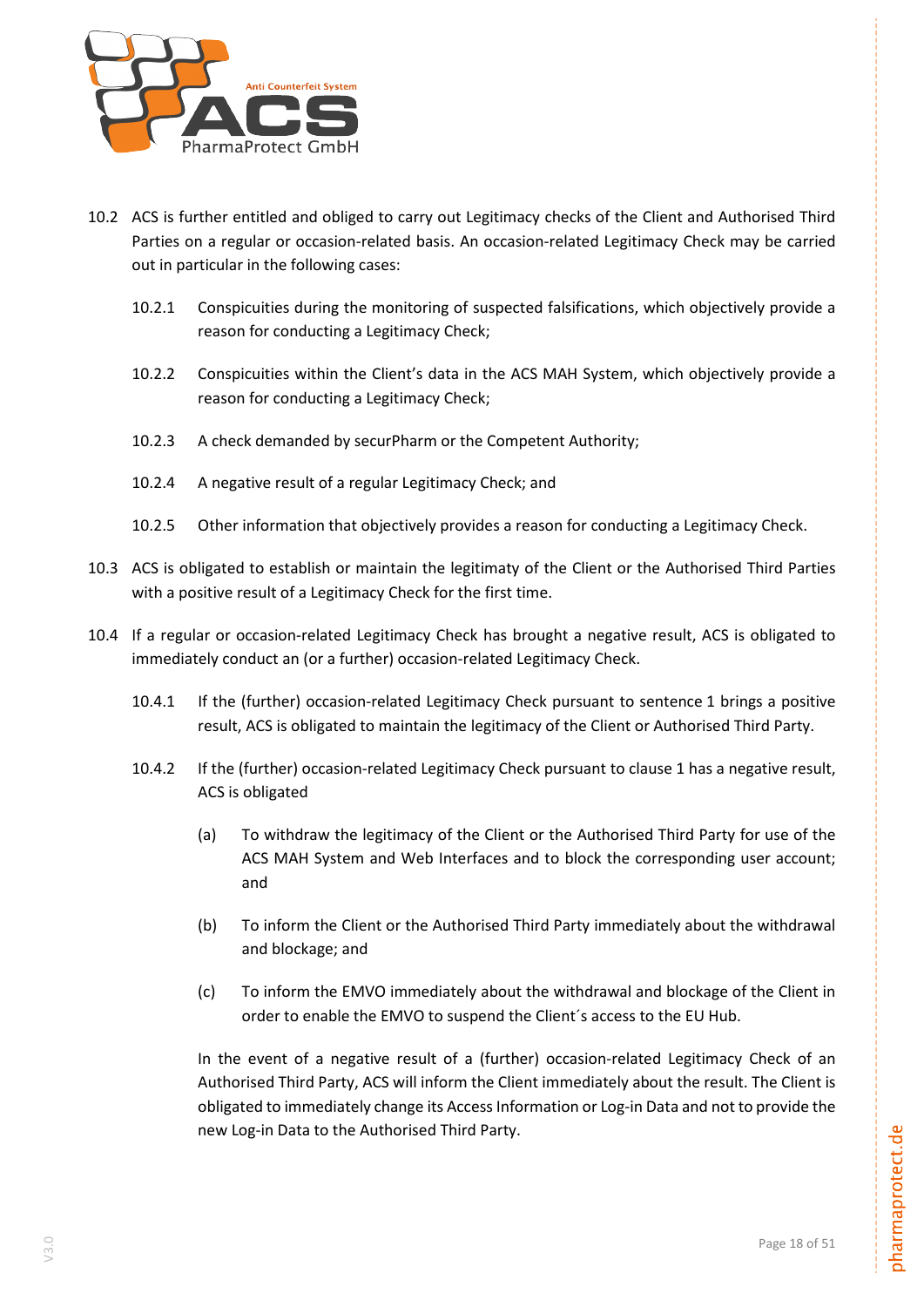

10.4.3 ACS is obligated to conduct a new occasion-related Legitimacy Check at the request of the Client or the Authorised Third Party, if the Client or the Authorised Third Party have provided ACS with reasons in writing which objectively give rise to the assumption that a new occasionrelated Legitimacy Check will lead to a positive result. ACS is only obligated to reactivate the legitimacy of the Client or the Authorised Third Party for use of the ACS MAH System and the Web Interfaces and to remove the blocking of the corresponding user accounts, if a new occasion-related Legitimacy Check has led to a positive result.

# <span id="page-18-0"></span>**11. Collaboration of the Parties**

To coordinate the collaboration of the Parties as part of this Cooperation Agreement, each Party is obligated to name two responsible contacts to the other Party immediately after the Date of Effectiveness (Enclosure 3). The contacts of the Parties shall coordinate the rendering of services of the Party for which they work. Each of the contacts is authorised to make declarations of intent on behalf of the Party in question in connection with this Cooperation Agreement or to make and receive other notifications with binding effect.

#### <span id="page-18-1"></span>**12. Audits**

ACS will, at its own expense, conduct or have conducted, either itself or through third parties, an audit regarding compliance with its contractual and legal duties with regard to the ACS MAH System (specifically all technical and organisational security aspects in connection with the operation of the ACS MAH System) at least once a year, from 2024 onwards at least every three years. At the Client's request, ACS is obligated to grant the Client insight into subject areas of the audit log that are relevant to him.

#### <span id="page-18-2"></span>**13. Alerts by the Client**

- 13.1 The Client is obligated to inform ACS immediately and in writing about relevant changes, e. g. regarding its billing or contact information.
- 13.2 After the conclusion of the respective contractual agreement with an Authorised Third Party, the Client is obligated to provide ACS with the complete contact information of the Authorised Third Party immediately and in writing. The Client is, in addition to the obligations under Sections [6.1](#page-13-4) and [6.3,](#page-13-5) further obligated to ensure that relevant changes of an Authorised Third Party, e.g. regarding its contact information, are submitted to ACS without undue delay and in writing.
- <span id="page-18-3"></span>13.3 The Client is obligated to investigate each potential falsification incident reported to it by the ACS MAH System immediately and to identify whether
	- 13.3.1 There is a handling error by the Client or a technical error for which the Client is responsible;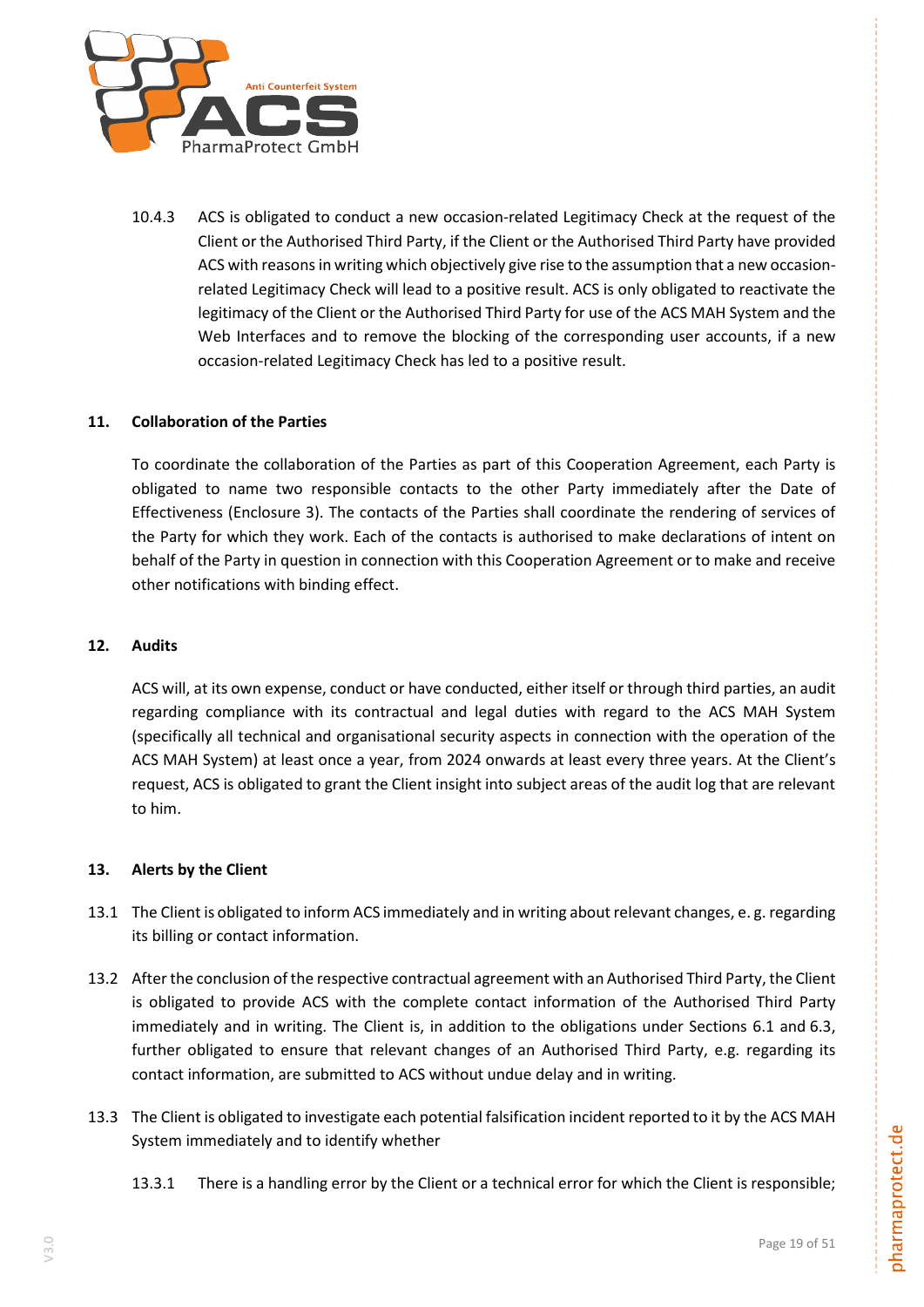

- 13.3.2 The Client cannot exclude a suspected falsification upon its investigation; or
- 13.3.3 A confirmed falsification is present upon its investigation.
- 13.4 The Client is obligated pursuant to Section [13.3](#page-18-3) to immediately remedy errors and to avoid the same type of errors in the future.
- 13.5 The ACS MAH System reports all alarms automatically to the Authority Information Portal after seven days at the latest, unless the corresponding alarm was closed within seven days. The reporting by the ACS MAH System to the Authority Information Portal does not release the Client from its other legal obligations to report to authorities.

# <span id="page-19-0"></span>**14. Alerts by ACS**

The Client agrees that ACS provides securPharm with all required data and actions available in the ACS MAH System in connection with a Safety Feature to generate an audit trail pursuant to Art. 35 1 (g) and Art. 36 (j) of the Delegated Regulation and the required data for generating alerts pursuant to Art. 37 (d), audit trails pursuant to Art. 37 (f), reports pursuant to Art. 37 (g) and information pursuant to Art. 36 (i) of the Delegated Regulation.

#### <span id="page-19-1"></span>**15. Concession of rights**

From the time of the first upload of Data via the EU Hub to the ACS MAH System, until the termination of this Cooperation Agreement, subject to Sections 9.2.1 and 10.4.2, ACS grants to the Client the nonexclusive, spatially unrestricted and transferrable pursuant to Section [31.2](#page-28-2) right to use the ACS MAH System and the Web Interfaces according to this Cooperation Agreement for the purposes in accordance with the Delegated Regulation and the Falsified Medicines Directive.

The Client shall be entitled to grant the necessary rights pursuant to sentence 1 of this section, with the exception of the right to transfer, to Authorised Third Parties and Subcontractors free of charge to the extent necessary for the performance of the duties assigned to them.

#### <span id="page-19-2"></span>**16. External communications**

ACS is entitled to publicise the Client's participation in the ACS MAH System and/or the Web interfaces in press releases, on websites, on lecture slides and in other publications by ACS with a mention of the company name. Use of the company name is only permitted for the purposes mentioned in this section.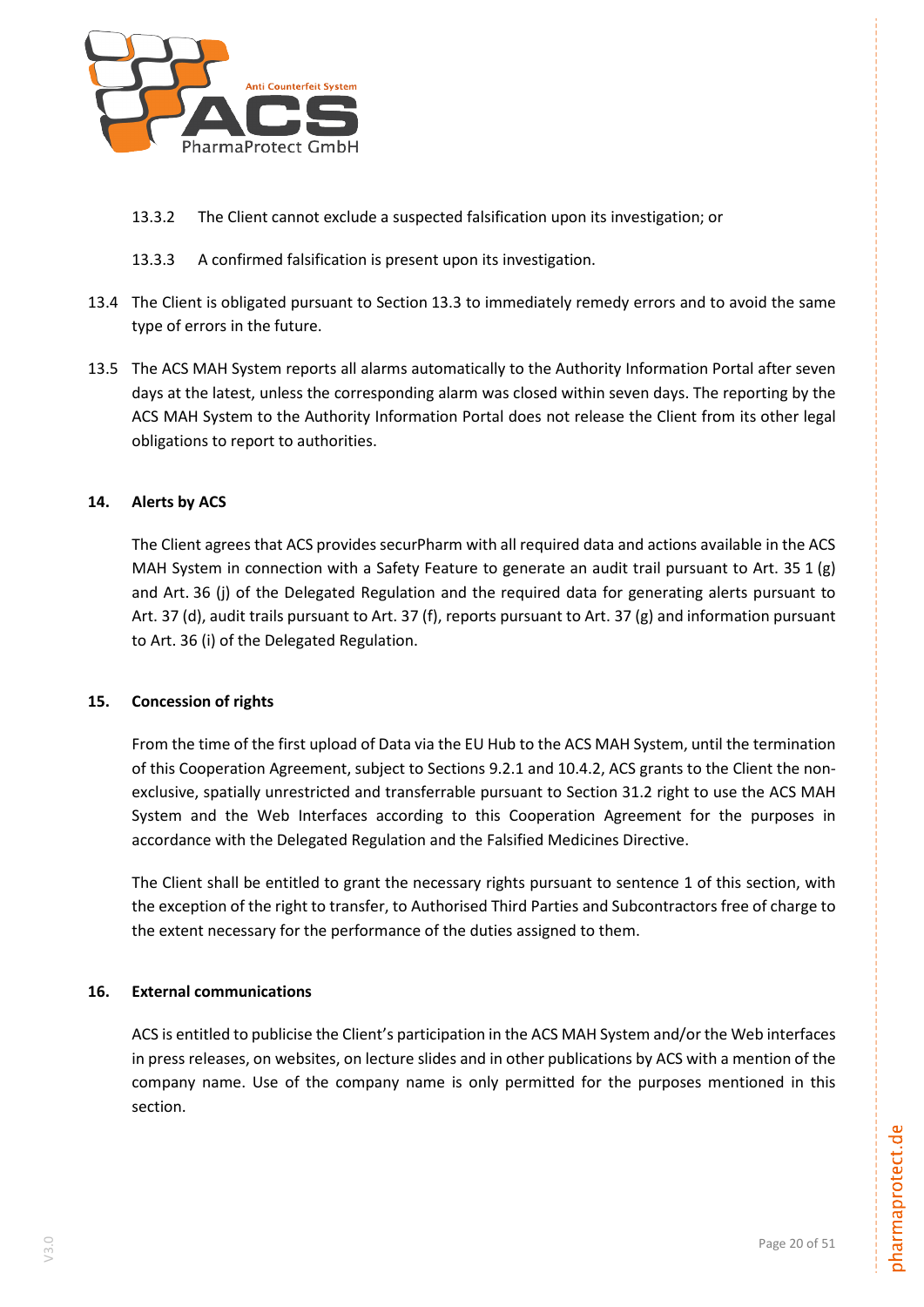

# <span id="page-20-0"></span>**17. Subcontracting**

- 17.1 The Parties are entitled to use Subcontractors to fulfil their contractual obligations. If Subcontractors are used to fulfil the contractual obligations, Section 278 of the German Civil Code (*Bürgerliches Gesetzbuch*) shall apply. Possible claims of the other Party against a Subcontractor remain unaffected.
- 17.2 The coordination of the involvement of Subcontractors is the responsibility of the Party that uses the Subcontractors. The obligations under Section 5.6 shall apply accordingly to the Client with respect to Subcontractors.

# <span id="page-20-1"></span>**18. Circumstances beyond Control**

- 18.1 In cases of Circumstances beyond Control, the affected Party is exempt from rendering its services in accordance with this Cooperation Agreement for the duration and to the extent of the impact. The respective other Party shall be exempt from providing its consideration under this Cooperation Agreement for the duration and to the extent of the effect.
- 18.2 The affected Party will notify the other Party immediately of the onset and the end of such Circumstances beyond Control and put forward its best effort to remedy the Circumstances beyond Control and to limit their effects as far as possible.
- 18.3 If it is ascertained that the Circumstances beyond Control last longer than three (3) months, each Party is entitled to terminate this Cooperation Agreement.

#### <span id="page-20-2"></span>**19. Material defects and defects of title**

- <span id="page-20-3"></span>19.1 Material defects
	- 19.1.1 If the services to be rendered by ACS in accordance with this Cooperation Agreement are deficient, ACS is obligated to eliminate the defect by reworking or through a replacement delivery. A service is deficient, if the performance is not rendered at all or not rendered to the full extent by ACS because of circumstances for which ACS is responsible, and if this results in not meeting the Availability agreed upon for the service in question.
	- 19.1.2 ACS is obligated to start the elimination process for the deficient services within the Response Times and to eliminate the defects within the Processing Time. The Response Time and Processing Time pursuant to Enclosure 4 to this Cooperation Agreement shall apply that result from the classification of the defect in accordance with the following error categories, in each case related to the ACS MAH System:
		- (a) Error category 1: An economically or technically meaningful use is not possible and cannot be achieved even through other means than the one suggested.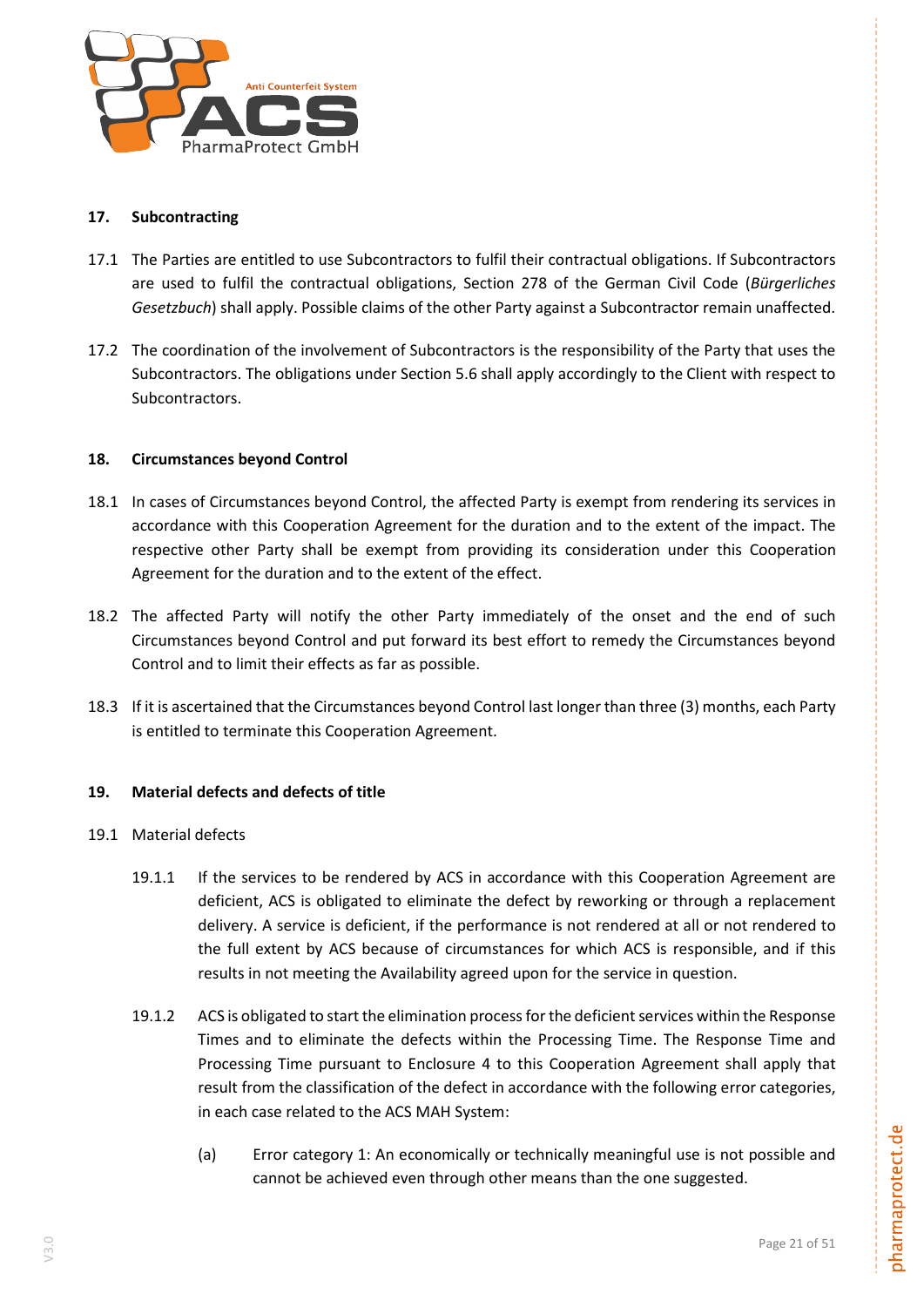

- (b) Error category 2: The core functionality is ensured, but there is a key error in a partial module that either prevents work with this module or makes working with it significantly more difficult.
- (c) Error category 3: The core functionality is ensured, but an error occurs in nonessential partial functions (Example: A report is interrupted, but the necessary information is available.).
- (d) Error category 4: Errors that impair the functionality of a service in a non-essential manner (Example: Spelling errors in the screen mask, errors in the documentation).
- 19.1.3 If ACS does not manage to eliminate the defective performance within the elimination time mentioned in Section [19.1.2](#page-20-3) and not within an additional extension period set by the Client, the Client is entitled to assert its legal warranty rights.
- 19.1.4 The warranty by ACS does not apply, if a defective performance was caused through improper handling by the Client, an Authorised Third Party or a Subcontractor engaged by the Client, improper interference by the Client, an Authorised Third Party or a Subcontractor engaged by the Client, services not provided by one of them in accordance with this Cooperation Agreement (specifically Data) or based on the existing system environment at the place of business of one of them, for which ACS bears no responsibility. The Client is entitled to prove that the events according to sentence 1 were not the cause for the occurrence of the deficient performance.
- <span id="page-21-0"></span>19.2 Defects of title
	- 19.2.1 If any third party asserts intellectual property rights against the Client because of the services to be rendered by ACS in accordance with this Cooperation Agreement, the Client is obligated to inform ACS immediately in writing. ACS will, if the Client requests so and if the third party is not an Authorised Third Party or a Subcontractor, reasonably support the Client in defending the claims at its own expense.
	- 19.2.2 At its own expense and according to its own choice, ACS will either provide the Client with the required usage rights or modify the services to be rendered according to this Cooperation Agreement so they no longer violate the intellectual property rights of any third party and continue to meet the contractual arrangements in accordance with this Cooperation Agreement.
	- 19.2.3 If the services to be rendered in accordance with this Cooperation Agreement are changed, ACS is obligated to perform all required conversions, rearrangement, adjustments of documentations, training measures, etc.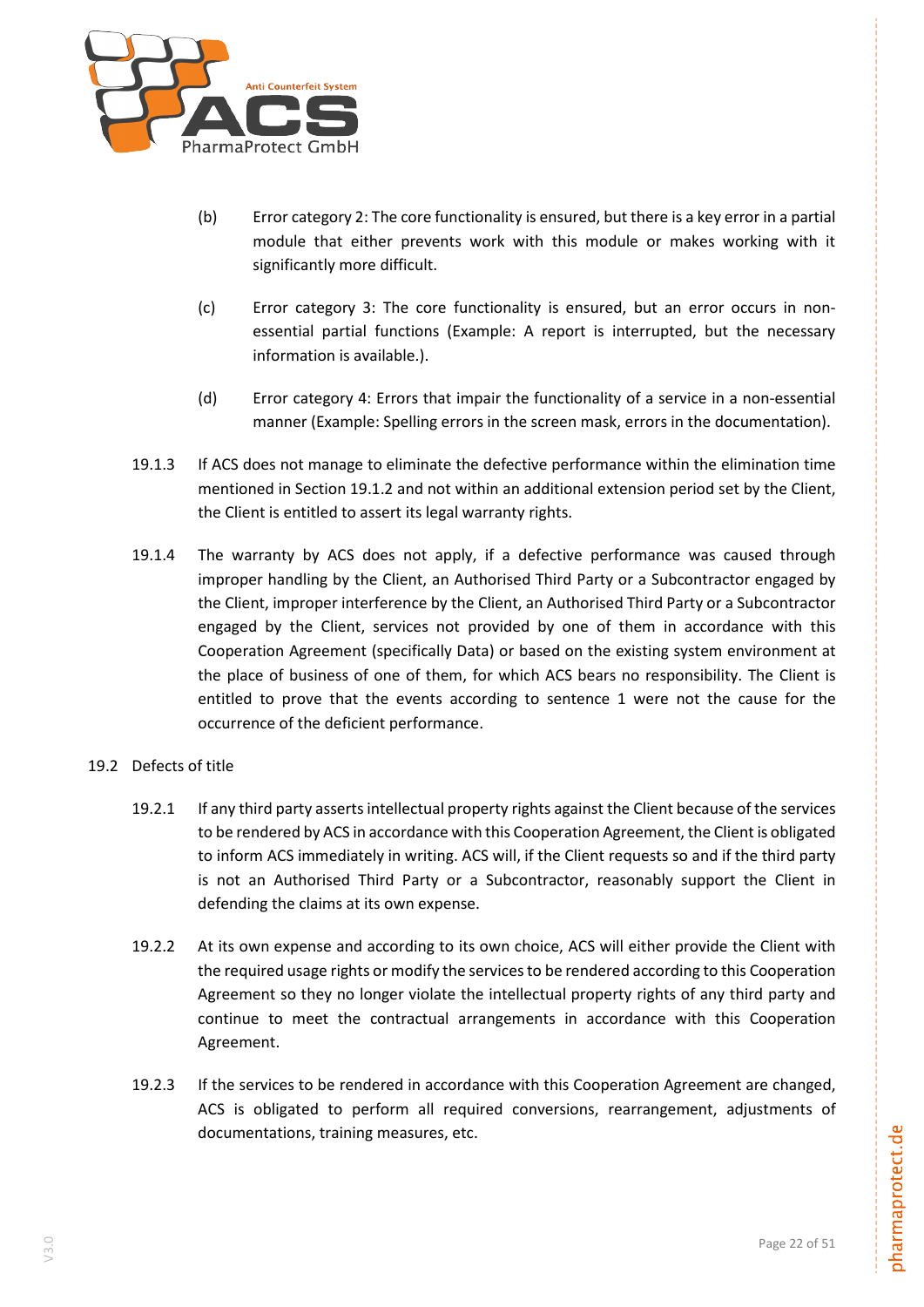

- 19.2.4 If ACS is not able to provide the Client with the required usage rights and to modify the services to be rendered by ACS in accordance with this Cooperation Agreement pursuant to Section [19.2.2,](#page-21-0) the Client is entitled to immediately terminate this Cooperation Agreement without notice. The Client's right to claim damages according to Section [28](#page-25-0) remains unaffected.
- 19.2.5 Upon written proof, ACS is obligated to indemnify the Client against all legally established claims of any third party for the violation of intellectual property rights due to the services to be rendered by ACS in accordance with this Cooperation Agreement. ACS' duty of indemnity applies under the condition that the Client does not terminate the legal dispute with the third party either in court or out of court without the prior written consent of ACS.

# <span id="page-22-0"></span>**20. Rights to data**

- 20.1 The rights and access to the data are determined in accordance with the Legal Requirements.
- 20.2 The Client is only given access to the data of its Medicinal Products to be Verified. The Client bears the full responsibility for activities conducted in connection with access to the data. The Client also bears full responsibility for activities carried out by Authorised Third Parties and Subcontractors engaged by it in connection with access to the data.
- <span id="page-22-2"></span>20.3 ACS only grants access to the data in the ACS MAH System to the Competent Authority for the purpose of fulfilling Art. 39 of the Delegated Regulation, unless access must be granted due to the Falsified Medicines Directive, other provisions of the Delegated Regulation or due to other applicable law.

#### <span id="page-22-1"></span>**21. IT security**

- 21.1 If one Party notices a Security Breach that could impact the other Party or the Data, it shall immediately inform the other Party and indicate the following:
	- 21.1.1 Type of the Security Breach including the number of affected persons and the category as well as the number of relevant data records;
	- 21.1.2 The consequences of the Security Breach;
	- 21.1.3 Measures taken by the reporting Party in order to eliminate the Security Breach and to limit the consequences;
	- 21.1.4 Measures taken by the reporting Party in order to avoid such Security Breaches in the future.
- 21.2 In the case that a Security Breach is reported, both Parties are obligated to take all appropriate steps to eliminate the Security Breach and to limit the consequences. Furthermore, both Parties are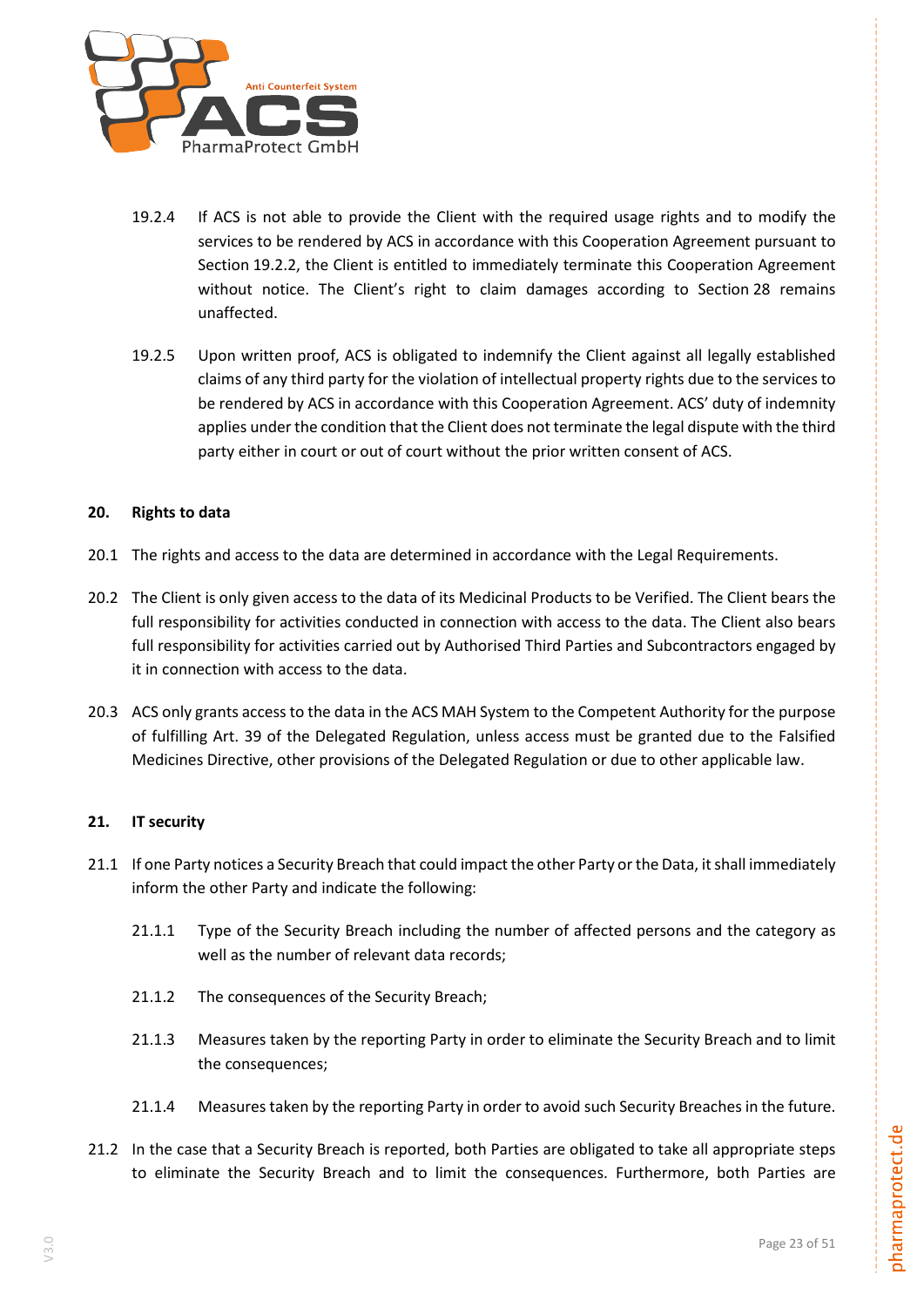

obligated to take appropriate steps in order to avoid a reoccurrence of the Security Breach in the future.

#### <span id="page-23-0"></span>**22. Business continuity management and disaster recovery management**

As of the Date of Effectiveness, ACS is obligated to have established appropriate and customary measures for business continuity management and disaster recovery management with regard to the ACS MAH System and to maintain these until this Cooperation Agreement is terminated.

#### <span id="page-23-1"></span>**23. Data security**

- <span id="page-23-4"></span>23.1 The Data and other information about the Client's Pharmaceutical Packs, the Client's contact information as well as the contact information of Authorised Third Parties and the contract data may be used by ACS in their entirety, individually and as data packages from multiple individual data exclusively for the purpose of fulfilling this Cooperation Agreement. ACS is not allowed to use the data for other purposes, either paid or unpaid.
- 23.2 Immediately on the Date of Effectiveness and no later, ACS must obligate its bodies, agents and external consultants accordingly, if they have access to the data and other information pursuant to Section [23.1.](#page-23-4)

#### <span id="page-23-2"></span>**24. Protection of personal information**

If, as part of the implementation of this Cooperation Agreement, the Parties intend to not process person-related information within the meaning of Art. 4 of the GDPR on the basis of Art. 6 (b) and/or (f) of the GDPR, the Parties shall take the required measures to comply with applicable EU law or that of the member states.

#### <span id="page-23-3"></span>**25. Amendments to this Cooperation Agreement**

- <span id="page-23-6"></span><span id="page-23-5"></span>25.1 ACS is entitled to amend this Cooperation Agreement any time according to this Section [25.](#page-23-3) This does not apply to the fee. For fee adjustments, Section [8.3](#page-15-0) shall apply exclusively.
	- 25.1.1 Amendments to this Cooperation Agreement shall only become effective upon written notification of the Client, which must be made at least six weeks prior to the intended change.
	- 25.1.2 If ACS amends this Cooperation Agreement, the Client has the right to terminate the Cooperation Agreement without observing a period of notice at the time the change becomes effective. ACS will point this fact out to the Client in the notification of the change.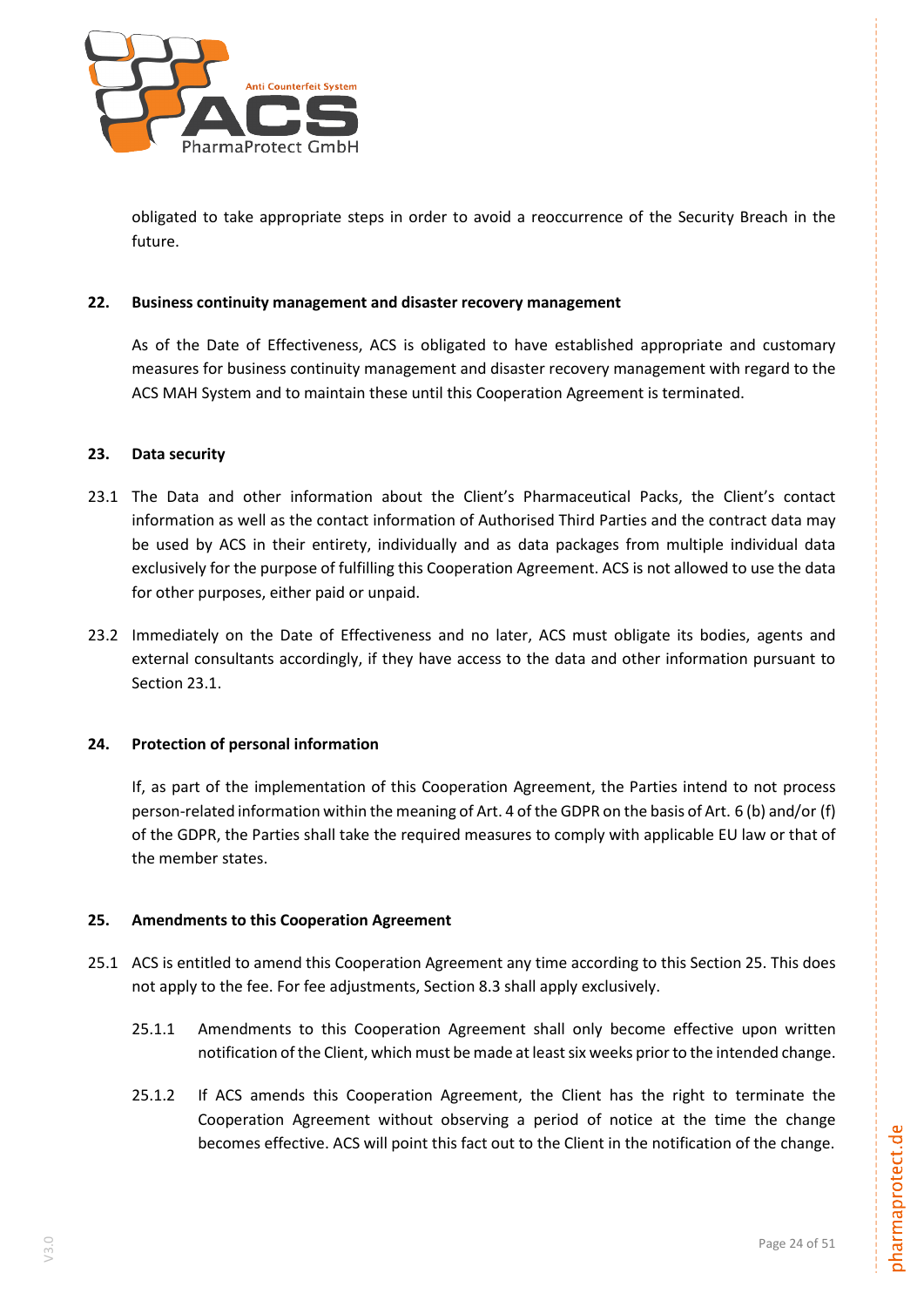

<span id="page-24-3"></span>25.1.3 The Client's right to an ordinary termination pursuant to Section [30.2.1](#page-26-1) and to an extraordinary termination for important reasons pursuant to Section [30.2.2](#page-26-2) remains unaffected.

#### <span id="page-24-0"></span>**26. Changes to the functionalities of the ACS MAH System and the Web Interfaces**

- 26.1 Changes to the functionalities of the ACS MAH System
	- 26.1.1 Section [25](#page-23-3) also applies to technical updates, changes and/or modifications of the functionalities of the ACS MAH System. For technical updates, changes and/or modifications to the ACS MAH System, which lead to changes in the functionalities of the ACS MAH System, Section [25.1.1](#page-23-5) applies provided that a written notification must be made with an appropriate deadline depending on the situation and as long as they do not prevent the Client from meeting its legal obligations according to the Falsified Medicines Directive.
	- 26.1.2 If the provision or installation of such updates, changes and/or modifications to the ACS MAH System involves a (temporary) access restriction or disruption to parts or all of the functionalities of the ACS MAH System and the Web Interfaces for the Client, ACS will inform the Client of this fact in writing beforehand and make all necessary efforts to avoid any restriction or disruption and to mitigate the impacts. Furthermore, ACS will undertake all reasonable efforts to conduct such updates, changes and/or modifications to the ACS MAH System as part of maintenance windows pursuant to Section [27.](#page-24-1)
- 26.2 After written notification of the Client with an appropriate deadline, ACS is entitled to change technical updates, changes and/or modifications of the functionalities of the Web Interfaces any time or to fully or partially discontinue the Web Interfaces. The Client has to ensure that Authorised Third Parties are informed about such technical updates, changes and/or modifications of the functionalities of the Web Interfaces.

# <span id="page-24-1"></span>**27. Maintenance window**

- <span id="page-24-2"></span>27.1 ACS is entitled to conduct maintenance work for centralised data centre infrastructures, specifically power supply, networks, switches, LAN, system management, firewalls and shared storage systems on six (6) dates per calendar year, on a *pro rata temporis* basis, if necessary. If maintenance work is conducted, it is done on the last Sunday of a given calendar month between 2:00 a.m. and 8:00 a.m. (CET or CEST). However, ACS will make an effort to keep the duration of maintenance work as short as possible.
- 27.2 ACS is obligated to inform the Client at least one week prior to the maintenance work pursuant to Section [27.1](#page-24-2) in writing or via email of the start of the maintenance work, if this has an impact on the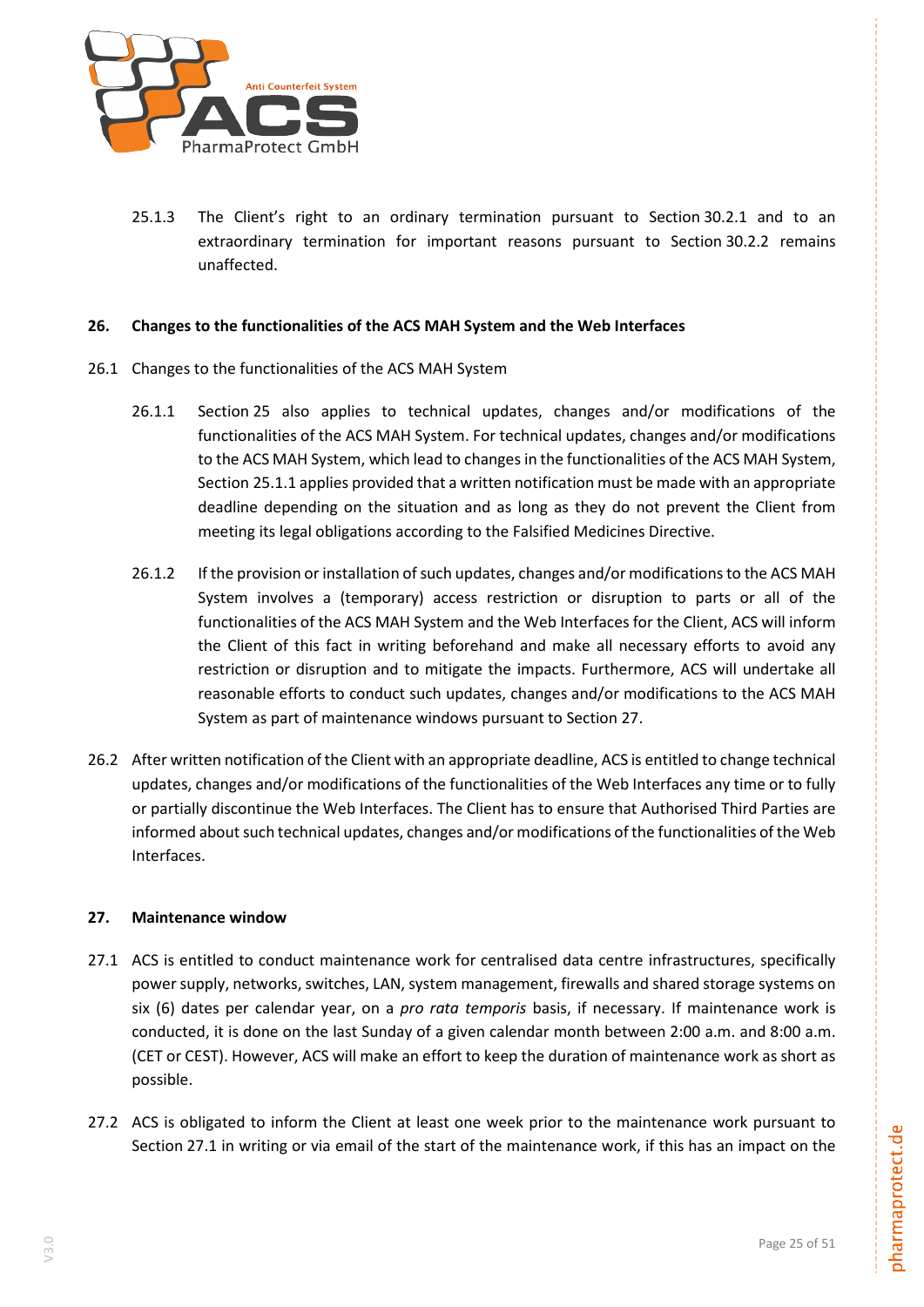

contractually defined performance. The Client has to ensure that Authorised Third Parties are informed of the performance of such maintenance work.

27.3 Furthermore, to fend off immediately imminent threats, ACS is entitled to take the necessary emergency precautions, as long as these are threats that are unforeseen or unforeseen in their extent for the operational security of the ACS MAH System, other parts of the EMVS or the web interfaces.

# <span id="page-25-0"></span>**28. Liability of the Parties**

- <span id="page-25-3"></span>28.1 ACS is liable to the Client for any damage caused intentionally or through gross negligence by ACS, its bodies and agents.
- 28.2 For other damage than that pursuant to Section [28.1](#page-25-3) of this Cooperation Agreement, ACS bears liability towards the Client that is limited to the damages typical for this type of contract and applicable at the time the contract was concluded.
- 28.3 Claims by the Client due to a guarantee given by ACS, due to injury to life, body, health and according to product liability law as well as due to mandatory liability regulations and for damage caused by violations of essential contractual duties by ACS, its bodies and agents remain unaffected. Essential contractual duties are those for which a violation jeopardises the contractual purpose of this Cooperation Agreement, because it takes away rights from the Client or limits those that must be granted to him by ACS according to the content and purpose of this Cooperation Agreement.
- <span id="page-25-4"></span>28.4 Other than that, liability by ACS towards the Client is excluded.
- 28.5 The liability restrictions pursuant to Sections [28.1](#page-25-3) through [28.4](#page-25-4) also apply accordingly to the Client, its bodies and agents as well as Authorised Third Parties.

#### <span id="page-25-1"></span>**29. Compliance**

The Parties are obligated to comply with the laws and codes applicable to them in connection with the prevention of and fight against corruption, money laundering and terrorist funding.

#### <span id="page-25-2"></span>**30. Contractual term and termination**

#### 30.1 Contractual term

The term of this Cooperation Agreement begins on the Date of Effectiveness. This Cooperation Agreement is concluded for an indefinite period.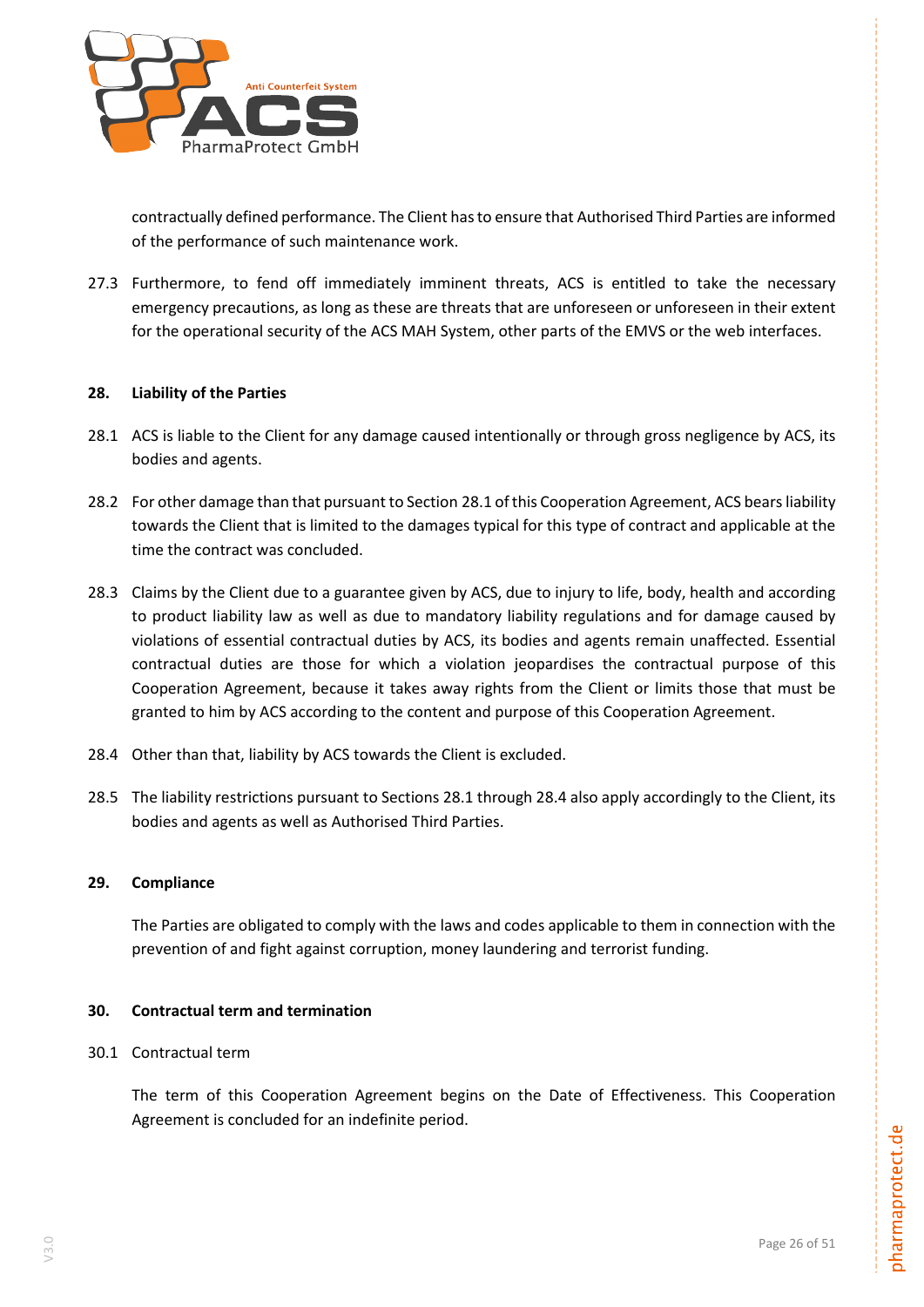

# <span id="page-26-1"></span><span id="page-26-0"></span>30.2 Termination

- 30.2.1 Ordinary termination
	- (a) The Client can ordinarily terminate this Cooperation Agreement at any time with a period of notice of three months to the end of the month.
	- (b) The right of ACS to an ordinary termination of this Cooperation Agreement is excluded.
- <span id="page-26-3"></span><span id="page-26-2"></span>30.2.2 Extraordinary termination
	- (a) Each Party is entitled to an extraordinary termination of this Cooperation Agreement for important reasons without notice.
	- (b) For each Party, an important reason is present specifically if a Party violates at least one key obligation according to this Cooperation Agreement and does not end the violation within 30 calendar days after being asked to do so in writing by the other Party.
	- (c) Furthermore, an important reason exists for ACS specifically in the following cases:
		- (a) Without prejudice to ACS's right pursuant to Section [30.2.2](#page-26-2)[\(b\),](#page-26-3) an important reason is also given for ACS if the Client fails to pay a fee that is due and/or due default interest even after two additional grace periods set in writing by ACS. Any grace period pursuant to this Section must be at least 14 calendar days;
		- (b) The operation of the ACS MAH System is discontinued;
		- (c) The securPharm is dissolved;
		- (d) The ACS MAH System is no longer part of the EMVS; and
		- (e) Violation of the obligations under Section 6.4 by the Client.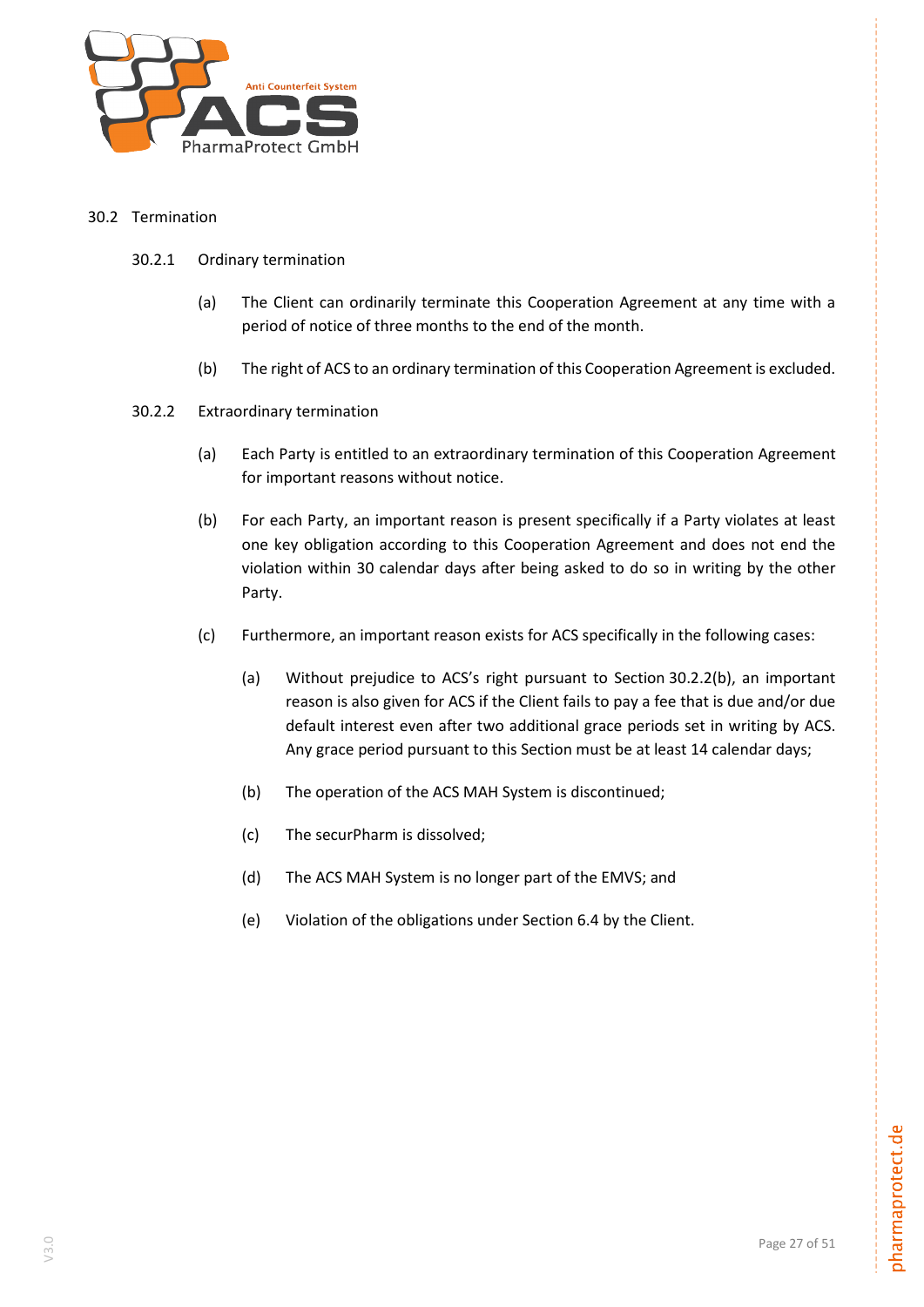

# 30.2.3 General information on termination

- (a) In the case of a termination, ACS is not obligated with regard to its continued performance duty according to Section 30.2.3(d) to refund a fee paid in accordance with Section 8 to the Client. If the continued performance duty of ACS pursuant to Section 30.2.3(d) ceases at a point in time when the Client has already paid a fee, ACS is obligated to refund the fee on a pro rata temporis basis, unless a termination was effected by ACS pursuant to Section 30.2.2(b) or Section 30.2.2(c)(i). A refund of the fee pursuant to Section 8.1 remains excluded, except in cases prescribed by mandatory law.
- (b) Each Party is obligated to return any accessories, documentations and information that belong to the other Party after the termination of the contract without delay. Any potential rights of retention are excluded.
- (c) Any potential claims of the Parties that arose before a termination of this Cooperation Agreement became effective remain unaffected by the termination.
- (d) At the time the termination becomes effective, the Client's right to upload Data through the EU Hub into the ACS MAH System ends. Services by ACS pursuant to Section 4.1 are rendered even after the termination becomes effective, specifically until
	- (a) All Medicinal Products to be Verified for which the Client has uploaded Data through the EU Hub to the ACS MAH System have been dispensed to the public;
	- (b) The Client has recalled all Medicinal Products to be Verified and for which the Client has uploaded Data through the EU Hub to the ACS MAH System;
	- (c) The Marketing Authorisations for all Medicinal Products to be Verified and for which the Client has uploaded Data to the ACS MAH System were transferred to another Marketing Authorisation holder; or
	- (d) Other processes have been concluded that free the Client from all of its responsibilities in accordance with the Legal Requirements with regard to all Medicinal Products to be Verified and for which the Client has uploaded Data to the ACS MAH System.
- (e) To become effective, each termination according to this Cooperation Agreement requires the written form pursuant to Section [34](#page-29-0) of this Cooperation Agreement.

# <span id="page-27-0"></span>**31. Transfer of rights and obligations**

<span id="page-27-1"></span>31.1 ACS is entitled to transfer to any third party individual rights and obligations or their entirety in accordance with this Cooperation Agreement without the consent of the Client.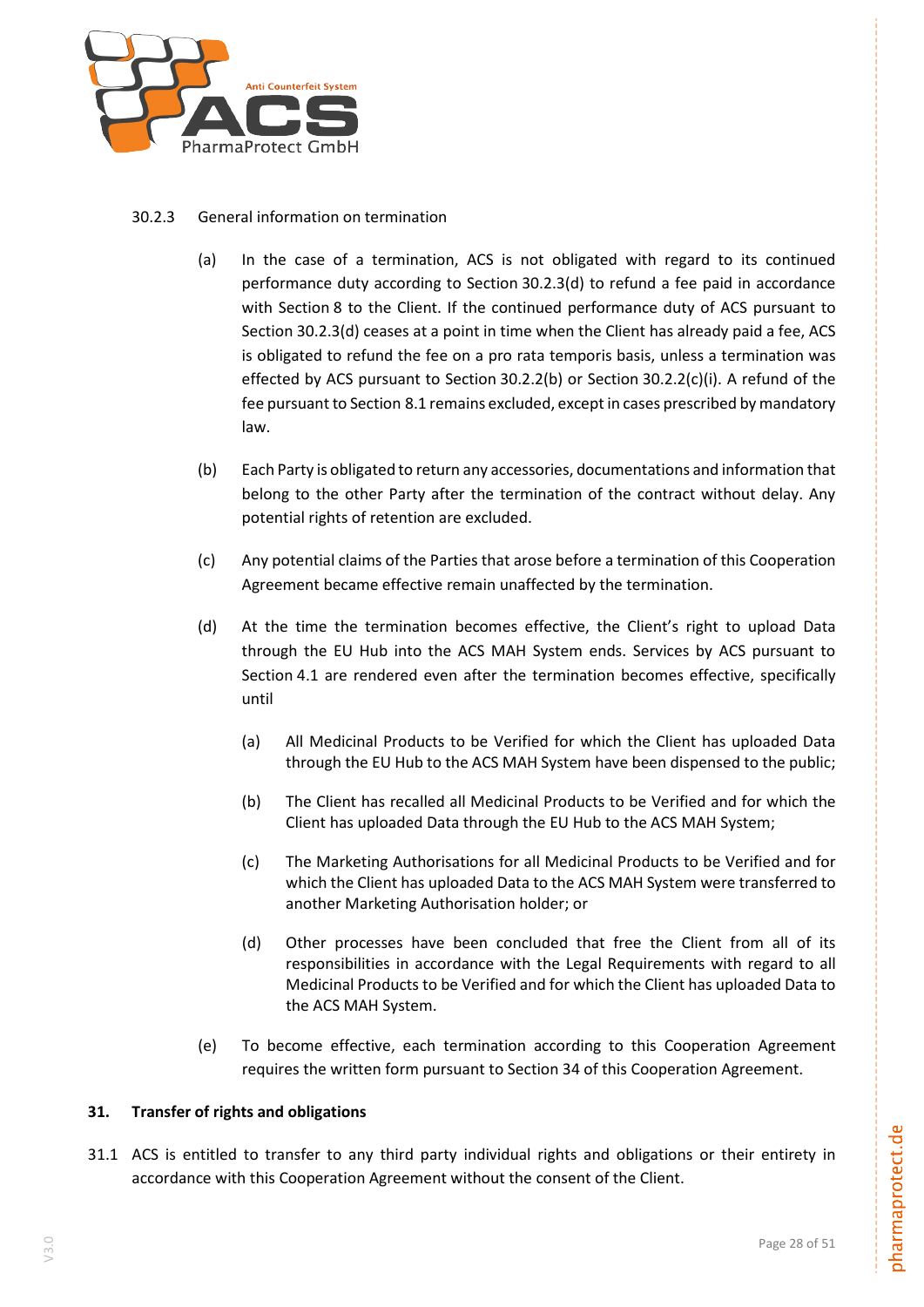

- 31.1.1 ACS is obligated to inform the Client in writing at the earliest possible time, however, at least six week before any transfer pursuant to Section [31.1](#page-27-1) regarding the fact of the upcoming transfer as well as the identity and address of the legal entity to which the transfer will be made.
- 31.1.2 Sections [25.1.2](#page-23-6) and [25.1.3](#page-24-3) apply accordingly.
- <span id="page-28-2"></span>31.2 The Client is entitled to transfer individual rights and obligations or their entirety to a third party in accordance with this Cooperation Agreement. If the third party is not yet a client of ACS at the time of the planned transfer pursuant to sentence 1 of this Sectio[n 31.2,](#page-28-2) the Client is only entitled to make the transfer upon prior written consent of ACS and after payment of a transfer fee by the third party to ACS. ACS may only deny its consent in accordance with sentence 2 for factual reasons.

# <span id="page-28-0"></span>**32. Hierarchy**

- 32.1 If there are contradictions within this Cooperation Agreement and in case the contradiction is sufficient, what first applies are
	- 32.1.1 The provisions in the Confidentiality Agreement pursuant to Enclosure 1,
	- 32.1.2 Then, the provisions stipulated in the main part of this Cooperation Agreement,
	- 32.1.3 Then, the provisions stipulated in Enclosure 2,
	- 32.1.4 Then, the provisions stipulated in Enclosure 4,
	- 32.1.5 Then the provisions stipulated in Enclosure 5, and
	- 32.1.6 Finally the provisions stipulated in Enclosure 3.
- 32.2 All enclosures become effective with the signing of the main part of this Cooperation Agreement unless agreed otherwise.

#### <span id="page-28-1"></span>**33. Place of jurisdiction and applicable law**

- 33.1 Exclusive venue for all disputes arising from or in connection with this Cooperation Agreement or its effectiveness (including claims arising from tort) between the Parties, for which there is no other exclusive jurisdiction, is Berlin, Germany.
- 33.2 The law of the Federal Republic of Germany shall apply to the exclusion of the terms of private international law.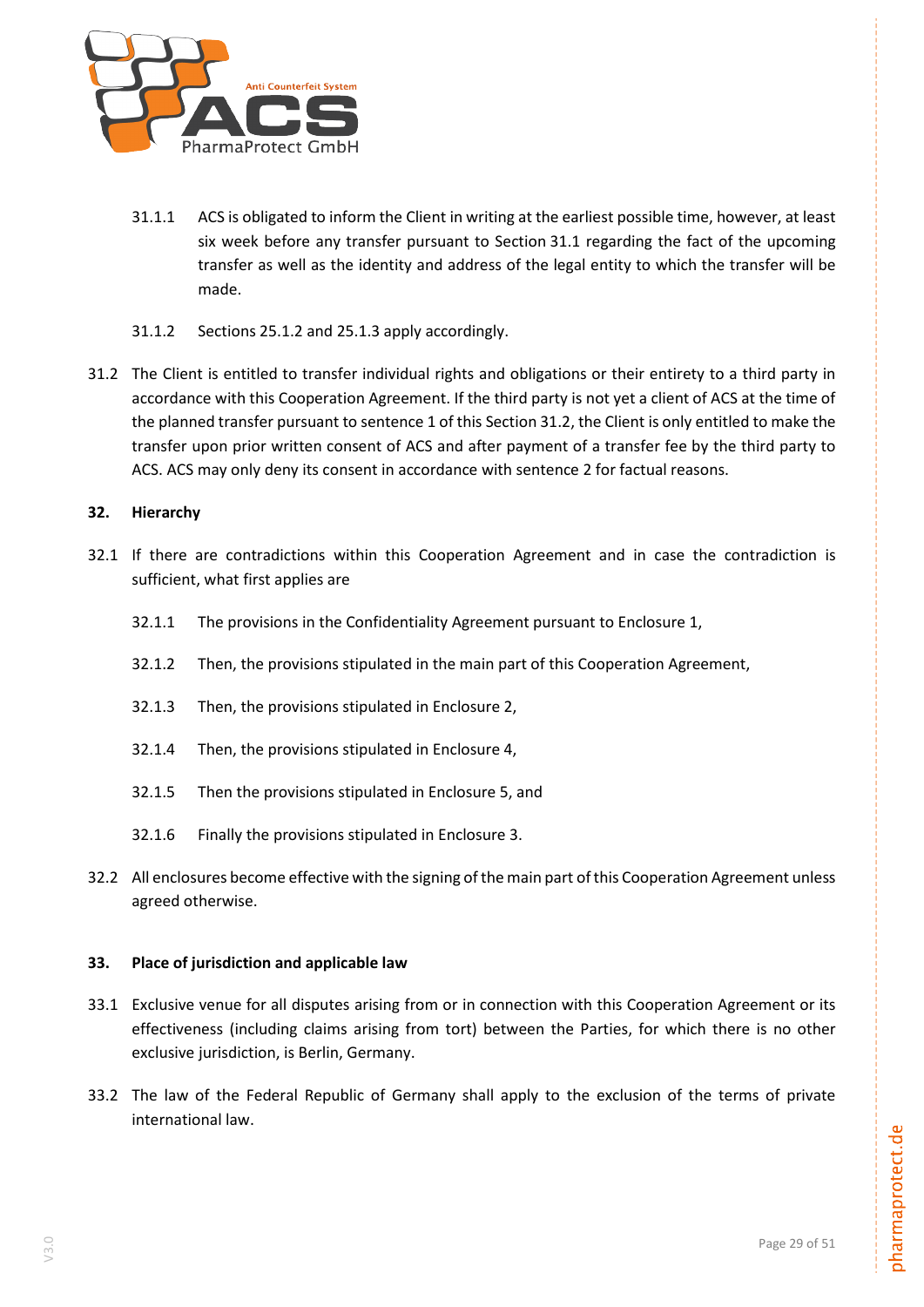

#### <span id="page-29-0"></span>**34. Form requirements**

To become effective, any modifications and additions to this Cooperation Agreement (including its enclosures) must be signed by hand, with a qualified electronic signature or with a simple electronic signature using "Adobe Acrobat Sign" and can be submitted to the other Party by letter (postal mail, courier), fax or email. This also applies to a modification or elimination of this written form requirement.

# <span id="page-29-1"></span>**35. Miscellaneous**

- 35.1 This Cooperation Agreement contains all agreements made between the Parties regarding the subject of this Cooperation Agreement. No supplementary agreements were made.
- 35.2 ACS is entitled to render its services in accordance with this Cooperation Agreement at its headquarters or another place within the European Union.
- 35.3 The application of general terms and conditions of the parties outside of this Cooperation Agreement is excluded, specifically also if one of the Parties references its own general terms and conditions and if the other Party does not expressly object to their inclusion.
- 35.4 If one provision of this Cooperation Agreement or a provision that was incorporated later is completely or partly invalid or impracticable for other reasons than those mentioned in Sections 305 to 310 of the German Civil Code (*Bügerliches Gesetzbuch*), or if this Cooperation Agreement turned out to contain a loophole, the other provisions shall remain unaffected. The Parties are aware of the jurisprudence of the German Federal Court of Justice on severability clauses, based on which they merely reverse the burden of proof. However, the Parties are obligated to replace the invalid or impracticable provision with a valid and practicable one, which comes closest to the originally agreed upon clause and therefore waive Section 139 of the German Civil Code (*Bügerliches Gesetzbuch*). The same applies if the regulatory gap becomes apparent during the implementation of the Cooperation Agreement.
- 35.5 This Cooperation Agreement does not entitle either Party to represent the other in legal transactions. The Parties are separate and independent companies.
- 35.6 Due to reasons for perpetuation of evidence, each Party is obligated to sign two copies of this Cooperation Agreement. Each Party shall receive one of the two signed copies of this Cooperation Agreement.
- 35.7 Any potential translations of this Cooperation Agreement are exclusively made for the Client's information and are not legally binding. Only the German version of this Cooperation Agreement is legally binding.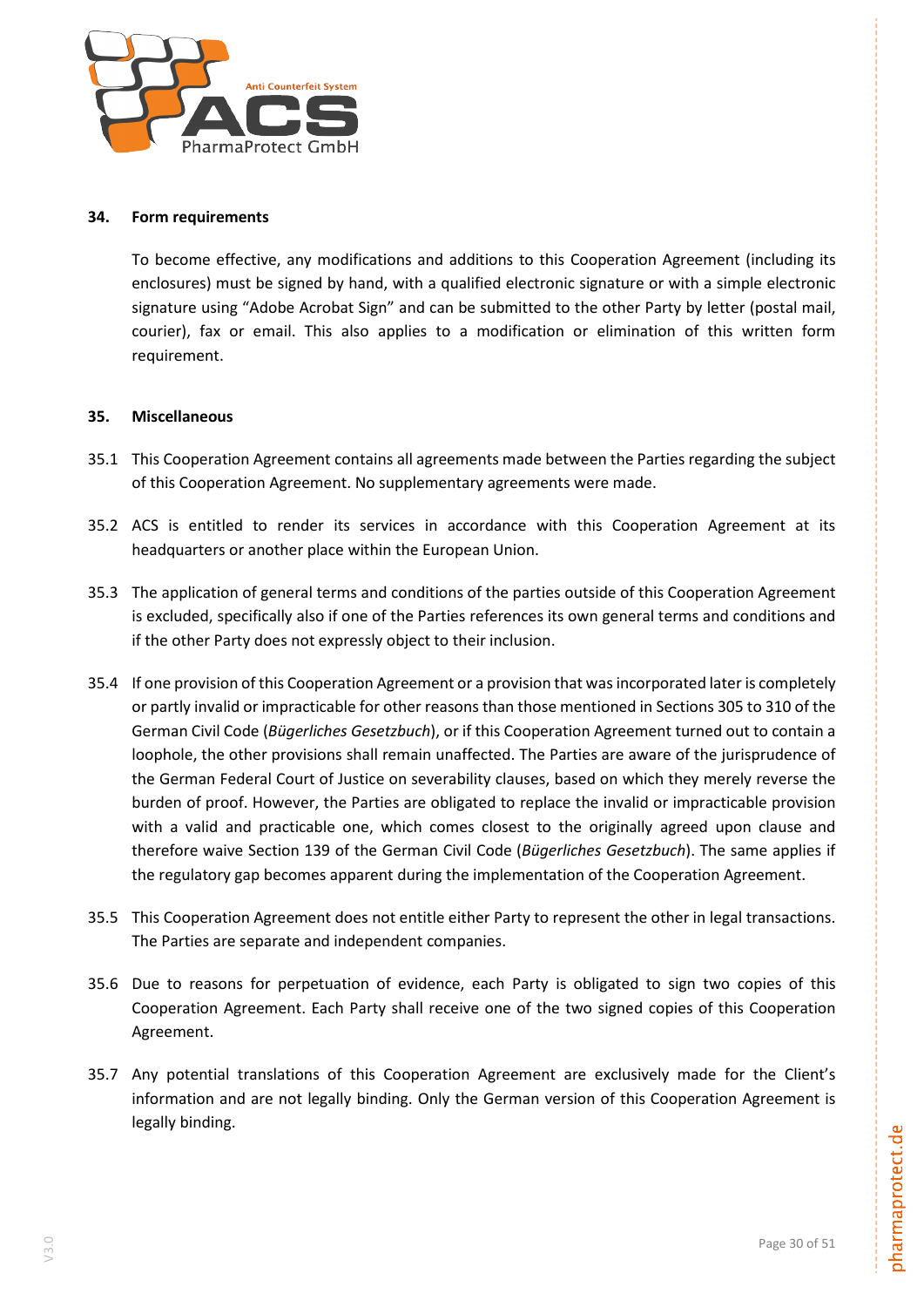

# **For ACS PharmaProtect GmbH**

Berlin,

Signature

Dr. Markus Gerigk

\_\_\_\_\_\_\_\_\_\_\_\_\_\_\_\_\_\_\_\_\_\_\_\_\_\_\_\_\_\_

\_\_\_\_\_\_\_\_\_\_\_\_\_\_\_\_\_\_\_\_\_\_\_\_\_\_\_\_\_\_

\_\_\_\_\_\_\_\_\_\_\_\_\_\_\_\_\_\_\_\_\_\_\_\_\_\_\_\_\_\_

**For\_\_\_\_\_\_\_\_\_\_\_\_\_\_\_\_\_\_\_\_\_\_\_\_\_\_\_**

Place, Date

Signature

Name in block letters

Place, Date

Signature

Name in block letters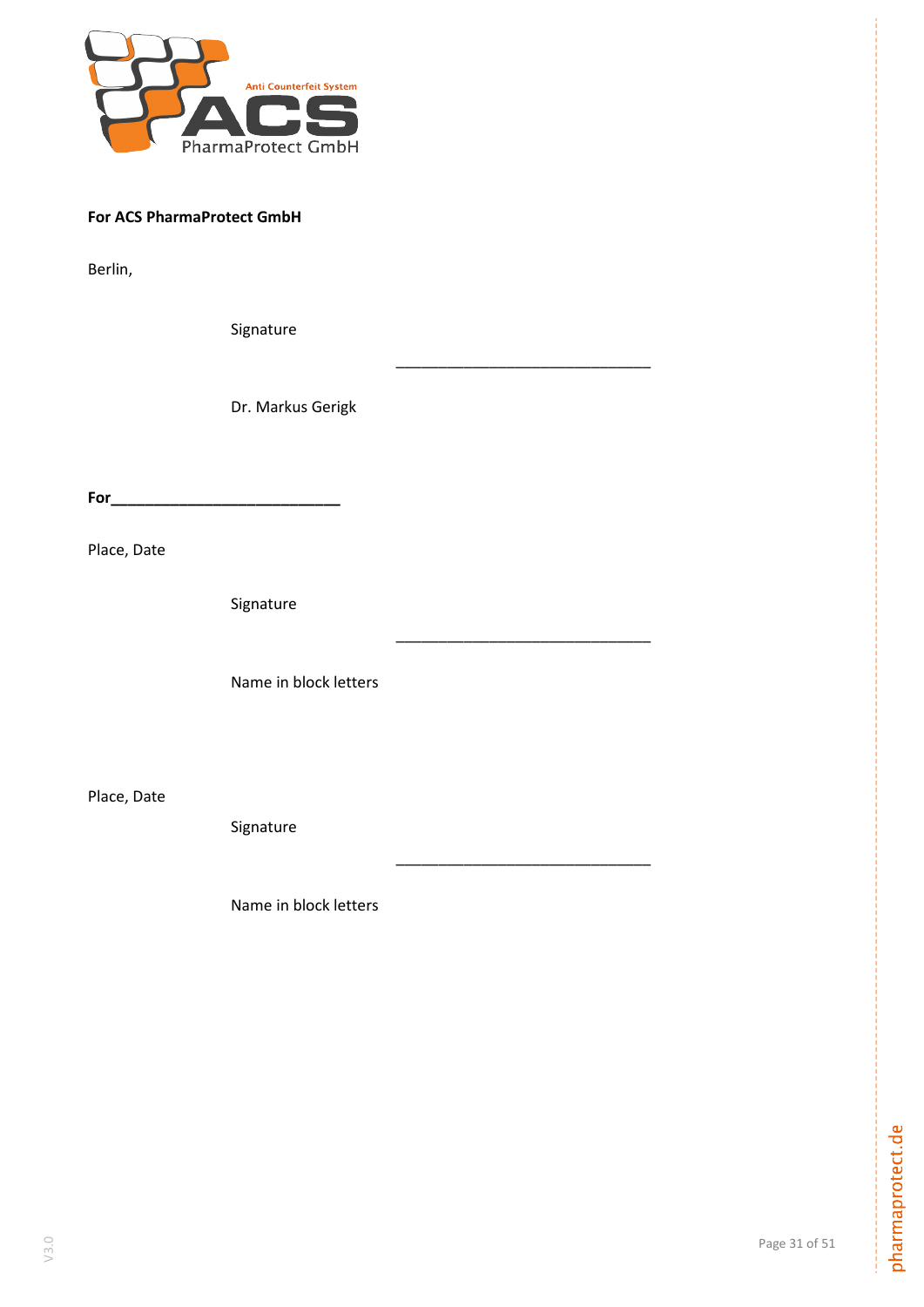

# **Enclosure 1 Confidentiality Agreement As of: 09 May 2022**

between \_\_\_\_\_\_\_\_\_\_\_\_\_\_\_\_\_\_\_\_\_\_\_\_\_\_\_\_\_\_\_\_\_\_\_\_\_\_\_\_\_\_\_\_\_\_\_\_\_\_\_\_\_\_\_\_\_\_\_\_ [Company name] \_\_\_\_\_\_\_\_\_\_\_\_\_\_\_\_\_\_\_\_\_\_\_\_\_\_\_\_\_\_\_\_\_\_\_\_\_\_\_\_\_\_\_\_\_\_\_\_\_\_\_\_\_\_\_\_\_\_\_\_ [Street] \_\_\_\_\_\_\_\_\_\_\_\_\_\_\_\_\_\_\_\_\_\_\_\_\_\_\_\_\_\_\_\_\_\_\_\_\_\_\_\_\_\_\_\_\_\_\_\_\_\_\_\_\_\_\_\_\_\_\_\_ [City, Postcode] \_\_\_\_\_\_\_\_\_\_\_\_\_\_\_\_\_\_\_\_\_\_\_\_\_\_\_\_\_\_\_\_\_\_\_\_\_\_\_\_\_\_\_\_\_\_\_\_\_\_\_\_\_\_\_\_\_\_\_\_ ("**Client**") [Country] and ACS PharmaProtect GmbH, represented by its management,

Taubenstraße 20, 10117 Berlin, Germany ("**ACS**")

# **1. Preamble**

The Parties have concluded the Cooperation Agreement, part of which is this Confidentiality Agreement.

# **2. Confidentiality obligations**

Each Party is obligated to keep the Confidential Information of the disclosing Party strictly confidential and to only make it accessible, disclose it and use it in accordance with this Confidentiality Agreement. Specifically, the recipient of Confidential Information is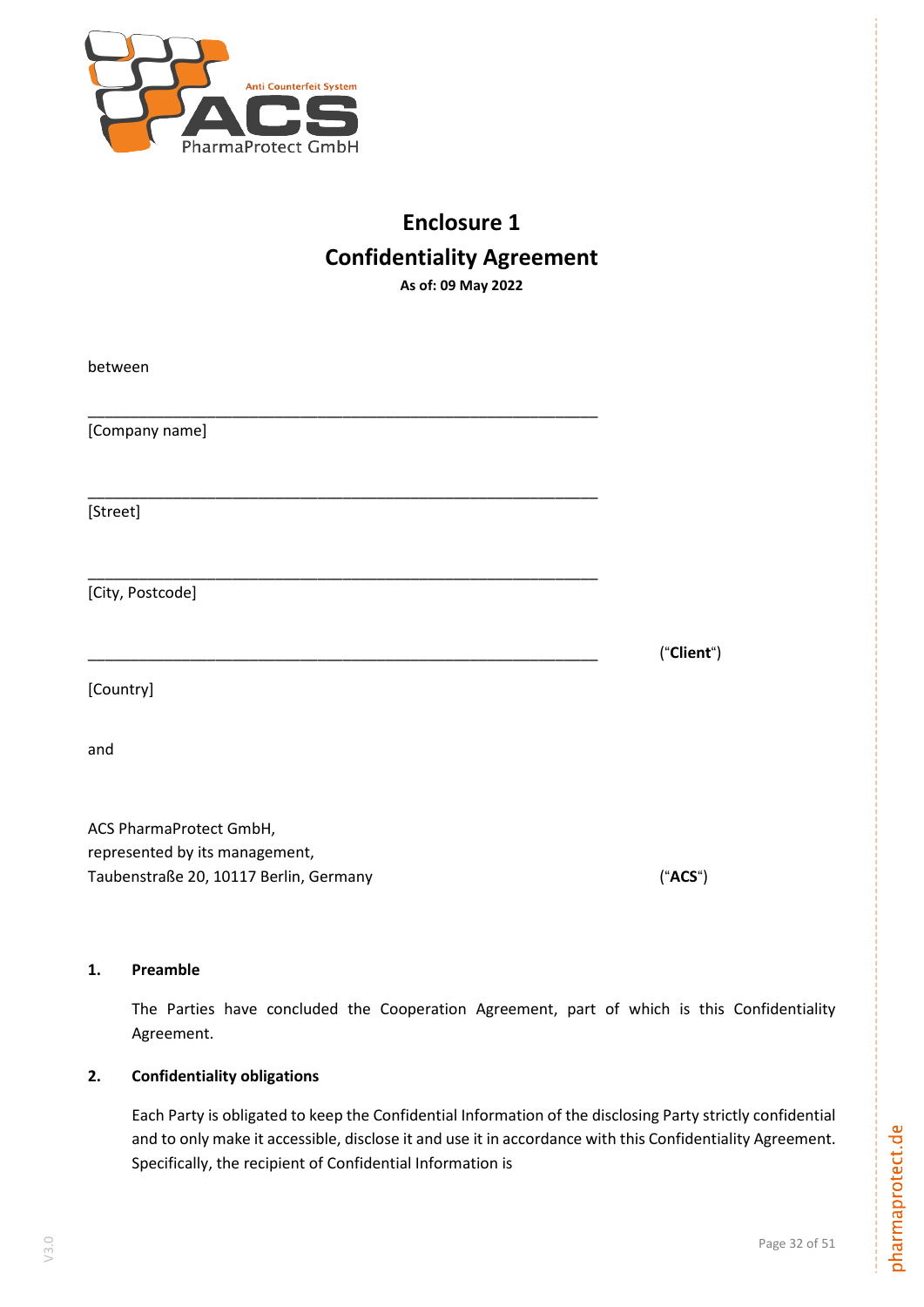

- 2.1 Obligated with regard to the protection of Confidential Information of the disclosing Party to apply at least the standard it applies to the protection of its own Confidential Information, however, never a standard that is below that of a proper businessperson in the pharmaceutical industry, including the use of appropriate and current IT hardware and software security measures, access restrictions and controls including organizational and legal measures for the protection of the Confidential Information of the disclosing Party;
- 2.2 Only authorised to disclose or make available Confidential Information of the disclosing Party towards its bodies and employees to the extent that this is required for the implementation of the Cooperation Agreement and/or the legal obligations pursuant to the Falsified Medicines Directive, the Delegated Regulation or the corresponding national laws; in this case, the bodies and employees of the recipient must be obligated in writing to meet confidentiality and non-usage requirements prior to disclosing or making available the Confidential Information of the other Party, e.g. in a service or work contract or any other agreements, and these requirements must appropriately ensure protection of the Confidential Information of the disclosing Party;
- 2.3 Authorised to disclose or make available Confidential Information of the disclosing Party towards
	- 2.3.1 External consultants of the recipient only to the extent that they are legally and/or professionally obligated to maintain confidentiality;
	- 2.3.2 Authorised Third Parties, Subcontractors or other third parties, including Affiliated Companies, but only entitled according to Section 2.2 of this Enclosure 1; and
- 2.4 Obligated to limit copies of Confidential Information of the disclosing Party to the required number for the implementation of this Cooperation Agreement.

#### <span id="page-32-0"></span>**3. Use of Confidential Information**

Each Party is obligated to only use the Confidential Information of the other Party that was or is disclosed or made accessible to it for the purposes of this Cooperation Agreement and not for other purposes.

#### **4. Return and destruction**

- 4.1 At the written request (main part of the Cooperation Agreement, Section 34) of the disclosing Party, the recipient is obligated, based on its own choice, to either return all Confidential Information of the disclosing Party within 14 calendar days upon receipt of the request or to destroy it. With the exception of statutory storage obligations, the recipient is specifically not entitled to retain copies of the Confidential Information of the disclosing Party (regardless of its form) contrary to this Section 4.1 of this Enclosure 1.
- 4.2 The return and/or destruction of the Confidential Information of the disclosing Party as per the contract must be confirmed to the disclosing Party upon its request by the recipient in writing without delay (main part of the Cooperation Agreement, Section 34).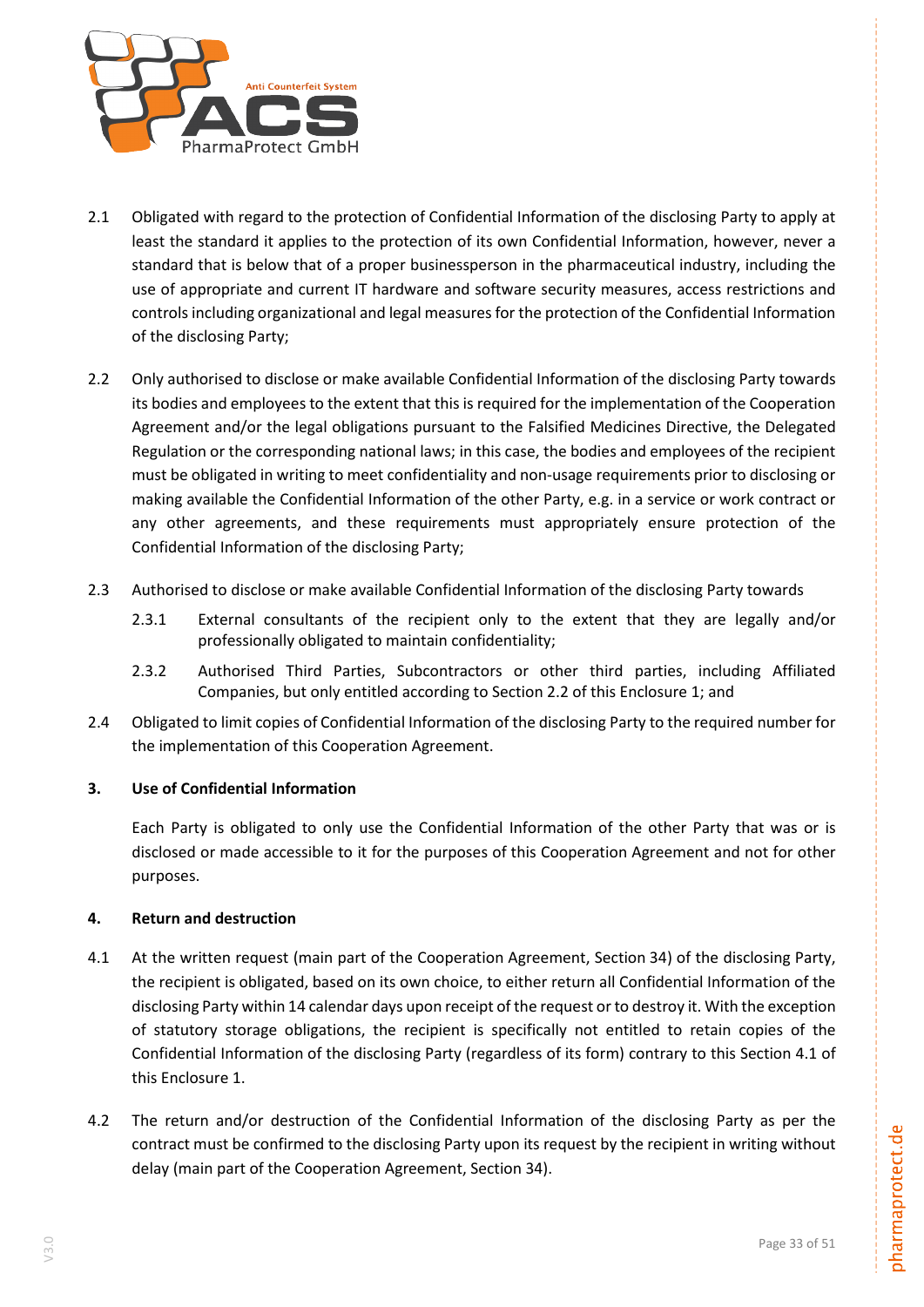

#### **5. Mandatory disclosure**

- 5.1 If the recipient is forced to disclose or make accessible the Confidential Information of the disclosing Party due to a court order, an official decision or a comparable order ("**Order**"), the recipient is obligated to inform the disclosing Party of this fact in writing without delay (main part of the Cooperation Agreement, Section 34) in order to enable the disclosing Party to take legal measures to protect its Confidential Information.
- 5.2 With the exception of prior written permission by the disclosing Party, the recipient is only allowed to disclose or make available the Confidential Information of the disclosing Party immediately before the end of the deadline set in the Order.
- 5.3 Any disclosure or provision of access pursuant to Section 5.1 of this Enclosure 1 may only occur to the extent in accordance with the Order.
- 5.4 Each Party declares that at the time pursuant to Section [8.1](#page-33-0) of this Enclosure 1 no injunction was imposed against them.

# **6. Liability**

Pursuant to Section 28 of the main part of the Cooperation Agreement, the Parties shall be liable for violations of this Confidentiality Agreement.

# **7. Continued validity**

The confidentiality obligations and the duty pursuant to Section [3](#page-32-0) of this Enclosure 1 continue to be valid even after the Cooperation Agreement is terminated.

# **8. Term and termination**

- <span id="page-33-0"></span>8.1 The term of this Confidentiality Agreement begins with the Date of Effectiveness.
- 8.2 As part of this Cooperation Agreement, a separate termination of this Confidentiality Agreement is excluded. A termination or other discontinuation of the main part of this Cooperation Agreement also ends this Confidentiality Agreement, effective at the same time.

# **9. Miscellaneous**

- 9.1. All definitions in accordance with the main part of this Cooperation Agreement also apply to this Confidentiality Agreement.
- 9.2. Sections 33 to 35 of the main part of the Cooperation Agreement apply to this Confidentiality Agreement accordingly.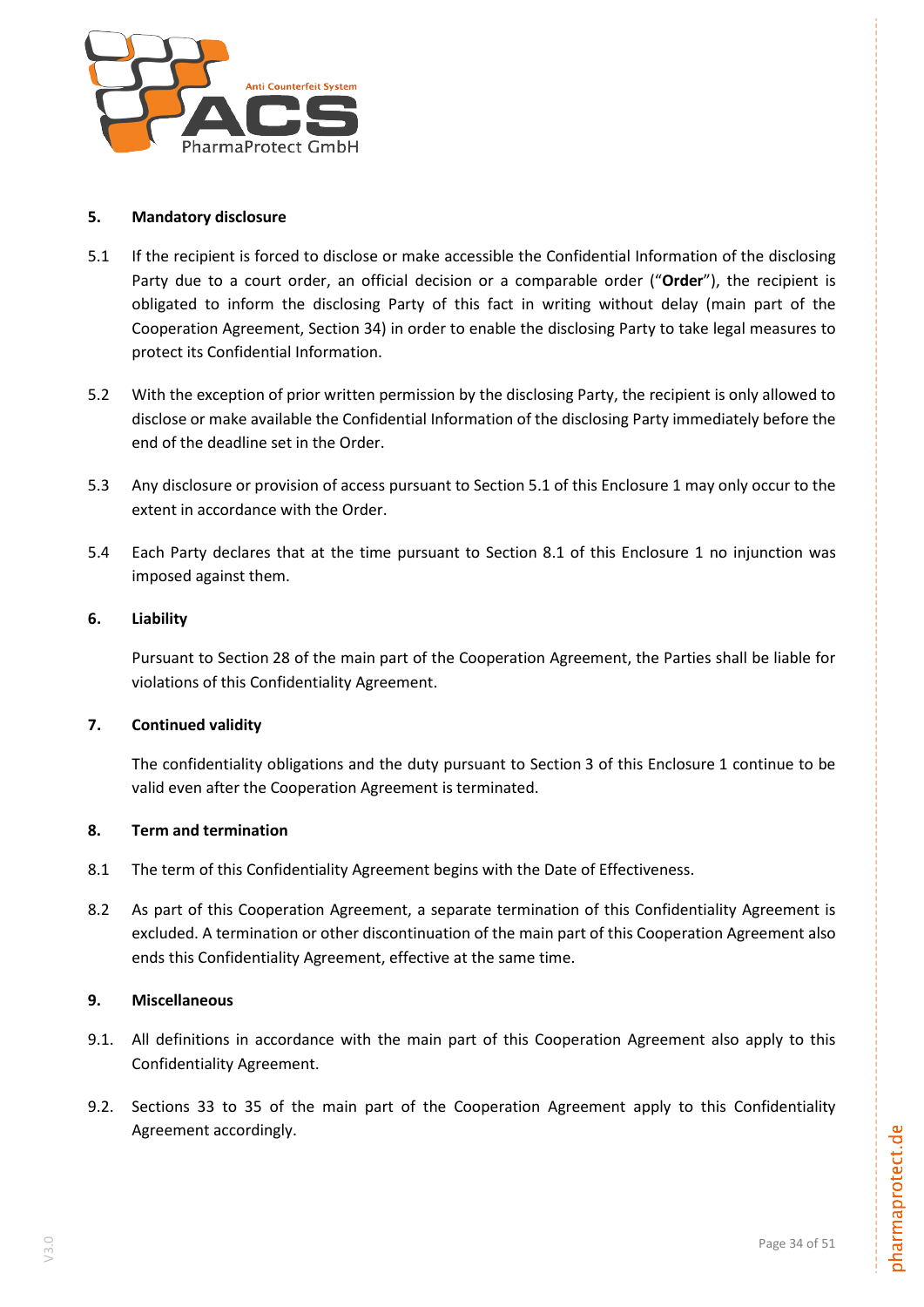

# **Enclosure 2**

# **Fee and payment terms**

**As of: 09 May 2022**

Pursuant to Sections [8.1](#page-14-1) and [8.2](#page-14-3) of the Cooperation Agreement, the fee for the contractual use of the functionalities of the ACS MAH System consist of a fee to be paid at the time the Cooperation Agreement is concluded and of the annual fee.

# **1. Fee payable at the time the Cooperation Agreement is concluded (initial set-up fee)**

The fee to be paid by the Client in accordance with Section [8.1](#page-14-1) of the Cooperation Agreement at the time the Cooperation Agreement is concluded is EUR 30,000.00.

# **2. Annual fee**

ACS determines the amount of the annual fee to be paid by the Client pursuant to Section [8.2](#page-14-3) of the Cooperation Agreement in accordance with Section 2.1 of this Enclosure 2. For Affiliated Companies, Section 2.2 of this Enclosure 2 applies additionally.

- <span id="page-34-0"></span>2.1 ACS determines the annual fee as follows:
	- 2.1.1 The calculation of the annual fee is based on two parameters:
		- (a) the number of Pharmaceutical Packs of Medicinal Products to be Verified uploaded into the ACS MAH System for the Client via the EU Hub in a calendar year ("**Number of Packages**"), and
		- (b) the net ex-factory sales of Medicinal Products to be Verified of the Client (**"Product Turnover"**), whereby in the outpatient sector, the net ex-factory Product Turnover is calculated based on the uniform sales prices pursuant to Section 78 of the German Medicinal Products Act (*Arzneimittelgesetz*) (sales price of the pharmaceutical entrepreneur, ApU)) without discounts; the determination of the Product Turnover is based on charged information obtained by ACS from IQVIA.
	- 2.1.2 The amount of the annual fee is derived from adding the relevant amounts for the Number of Packages and the Product Turnover in accordance with Sections 2.5.1 and 2.5.2 pursuant to this Enclosure 2.

In deviation from Section 2.1.1 and sentence 1 of this Section 2.1.2, the annual fee exclusively corresponds to the amount relevant for the Product Turnover according to Clause 2.4.2 of this Enclosure 2, if the Product Turnover of the Client is less than € 100,000.00 p.a., since in this case the consideration of the Number of Packages shall be omitted.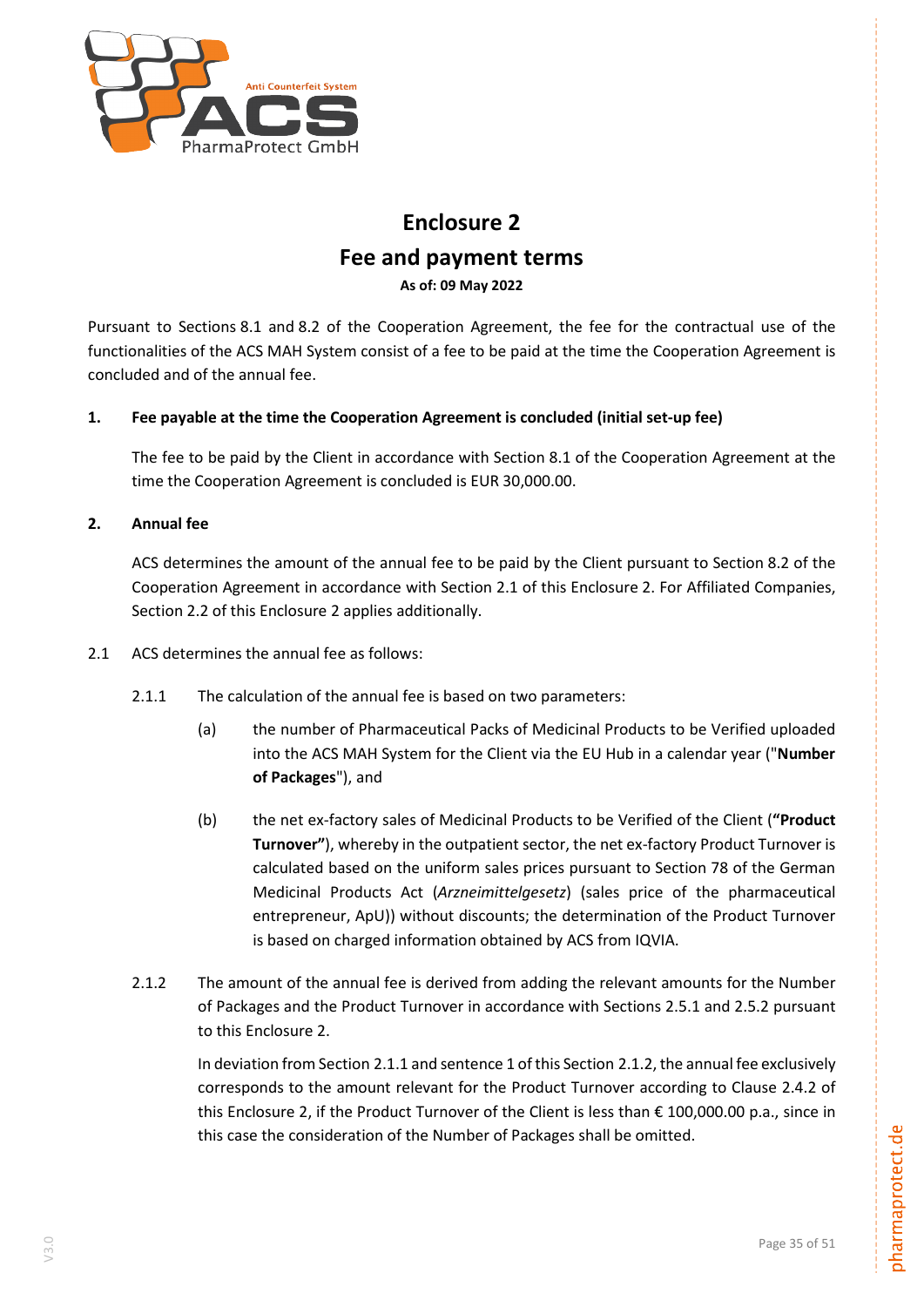

- 2.1.3 If the date of the first upload of Data for the Client into the EU Hub does not fall on a day in January of a calendar year, the Client owes the annual fee on a *pro rata temporis* basis relating to the month in which the date of the first upload of Data for the Client into the EU Hub falls.
- 2.1.4 ACS determines the annual fee owed by the Client for the previous year after the end of each calendar year, however, no later than during the first quarter following the end of each calendar year.
	- a) The Number of Packages and the Product Turnover used by ACS will be communicated to the Client in writing with the invoice.

Within one month upon receipt of the invoice, the Client is entitled to provide proof of the incorrectness of the Number of Packages and/or the Product Turnover ACS based its calculation on.

- (i) If the Client provides proof of the incorrectness and if the number of Pharmaceutical Packs actually placed on the market and/or the actual turnover deviates from the Number of Packages and/or the Product Turnover ACS based its calculation on in such a way that the annual fee to be paid by the Client for the previous year would change, ACS is obligated to calculate the annual fee owed by the Client for the previous year based on the information submitted by the Client on the actual number of packages actually marketed and/or the actual product turnover.
- (ii) ACS is entitled to provide proof of the incorrectness of the Client's reported actual number of packages and the actual turnover.
- <span id="page-35-0"></span>b) If the determination of the annual fee owed for the previous year shows that the Client
	- (i) Overpaid for the advance payment pursuant to [2.3,](#page-4-1) the invoice amount of the first invoice for the current calendar year will be reduced accordingly. The reduction will be shown separately in the invoice.
	- (ii) Underpaid for the advance payment pursuant to [2.3,](#page-4-1) the invoice amount of the first invoice for the current calendar year will be increased accordingly. The increase will be shown separately in the invoice.
- 2.1.5 If the Client is no longer a contractual partner of ACS during the current calendar year and a proceeding according to Section [2.1.4b\)](#page-35-0) is not possible, the Client shall receive a separate invoice for advance payments that were too high or too low no later than the last day of the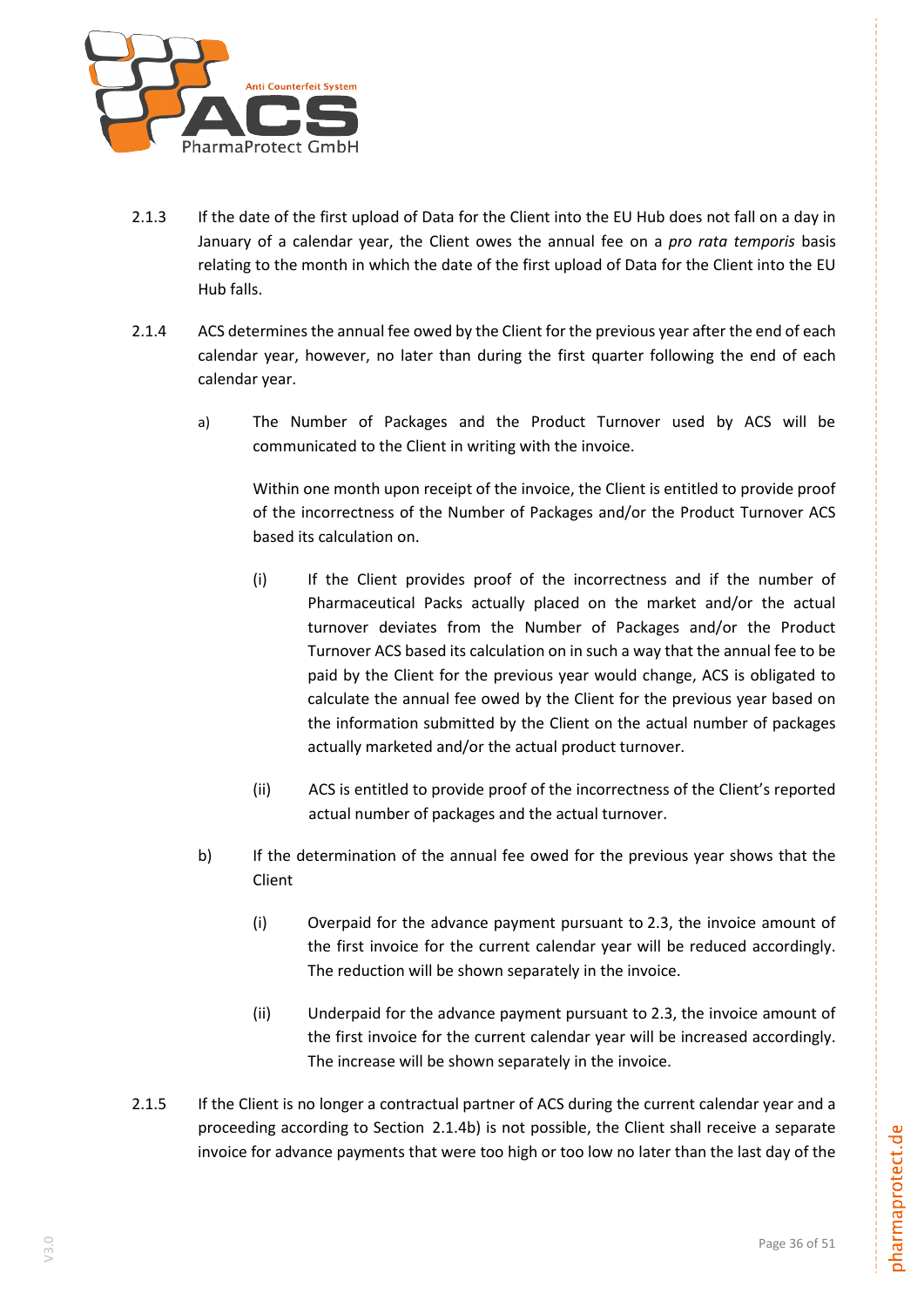

first calendar quarter of the current calendar years. Any potential overpayment will be reimbursed to the Client simultaneously with billing by ACS.

- 2.2 Affiliated Companies shall be granted, upon request, a Group Rebate on the annual fee in accordance with this Section 2.2, provided that the conditions set forth in this Section 2.2 are met.
	- 2.2.1 A request for the granting of a Group Rebate may only be submitted by the Entitled Group Company by 30 September of a year with effect for the current calendar year. The request must be submitted in written form (Section 34 of the main part of the Cooperation Agreement) and must contain the following information:
		- a) The confirmation that solely the Entitled Group Company is authorised to submit the request;
		- b) The Affiliated Companies to be included with their full company name and address and with the ACS contract number;
		- c) Proof that the companies to be included are affiliates of the Entitled Group Company (e.g., copies of financial statements); and
		- d) Bank details of a Group company or the Entitled Group Company to which ACS will reimburse, in full discharge of liabilities with regard to the Group, the amounts, if any, resulting from the Group Rebate.
	- 2.2.2 A request for a Group Rebate shall be deemed to have been made for an indefinite period of time unless the Entitled Group Company notifies ACS in writing (Section 34 of the main part of the Cooperation Agreement) of a change by 30 September of any year (subject to the changes pursuant to Section 2.2.4f) of this Enclosure 2).
	- 2.2.3 Upon submission of the request for a Group Rebate, a fee in the amount of  $\epsilon$  10,000 shall be paid, which shall be invoiced separately to the Entitled Group Company within the invoice regarding the advance payment following the request. For each additional calendar year for which the request for the Group Rebate is valid, a fee in the amount of  $\epsilon$  5,000 shall be payable, which shall be invoiced separately to the Entitled Group Company in the first invoice regarding the advance payment of each calendar year. The fees are due 30 calendar days after the respective invoice date.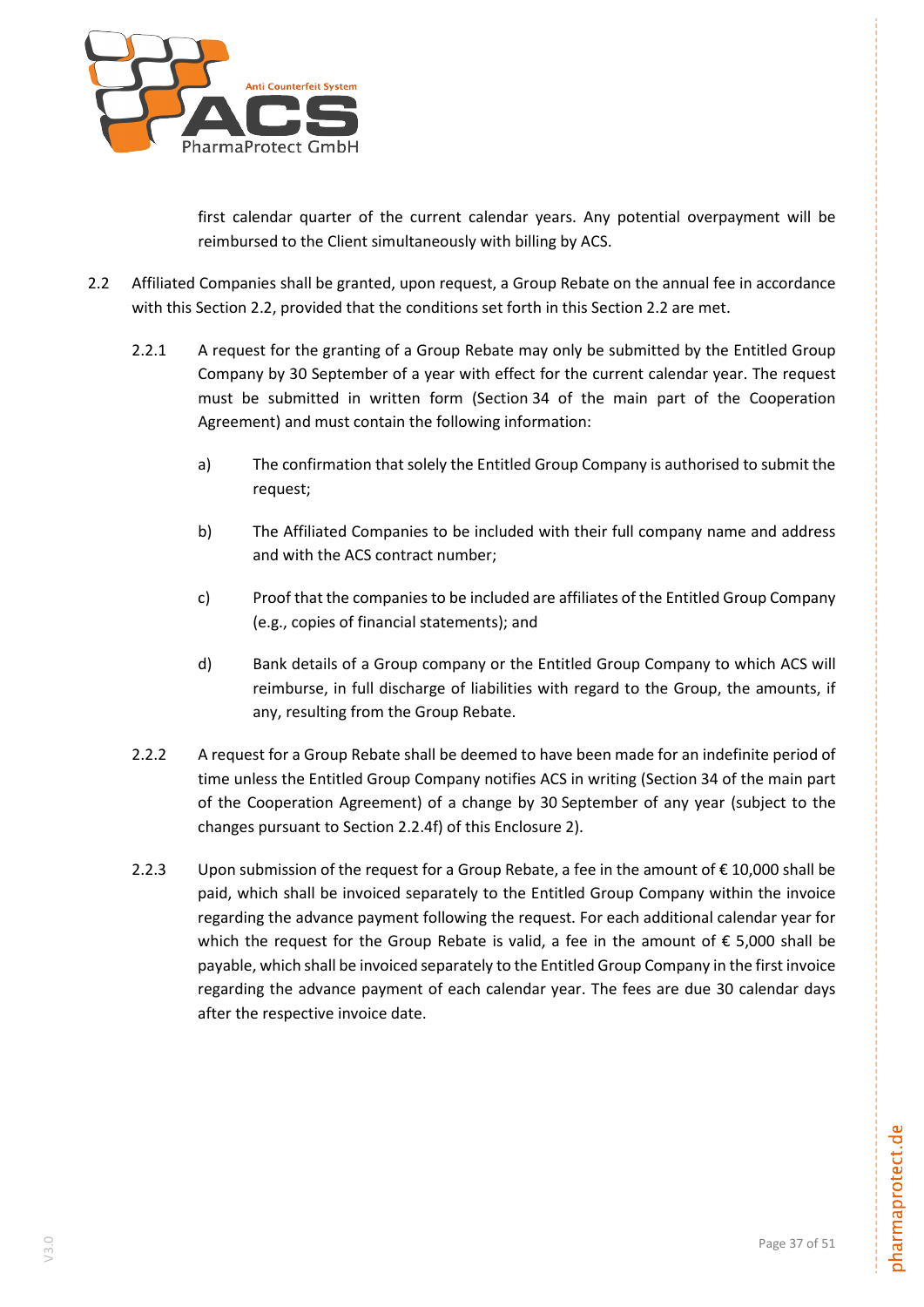

- 2.2.4 The granting of a Group Rebate is subject to the following conditions:
	- a) In accordance with Section 2.1, ACS determines for each Group Company and the Entitled Group Company the annual fee owed in each case for the previous year and sends them each their invoice separately, i.e. ACS first settles its accounts with each Group Company and the Entitled Group Company as if no request for a Group Rebate involving the Client had been made.
	- b) No later than within the second calendar quarter following the end of each calendar year, ACS calculates a hypothetical annual fee of the Group for the prior calendar year by adding the respective Package Numbers and Product Turnovers of the Group.
	- c) If the hypothetical annual fee pursuant to letter b) above is lower than the sum of the annual fees owed by the Group, the Entitled Group Ccompany will receive the difference shown on a refund invoice no later than on 30 June of the current calendar year. A difference will be transferred by ACS to the account specified in the request pursuant to clause 2.2.1 at the same time as the invoice is issued in accordance with this letter c), whereby the payment is in full discharge of liabilities with regard to the Group. Any internal settlement within the Group shall be the responsibility of the company belonging to the Group that is the holder of the account.
	- d) The Package Numbers and Product Turnovers used by ACS to calculate the Group Rebate will be provided to the Entitled Group Company in the refund invoice.
	- e) The Entitled Group Company is entitled to raise objections to the invoice in accordance with letter c) of this Section 2.2.4 within one month of receipt of the invoice and is obligated to substantiate any objections. In the event of justified objections, ACS shall be obligated to recalculate the Group Rebate on the basis of the facts submitted and to grant the Group Rebate calculated in this way to the Group. ACS is entitled to prove the incorrectness of the facts submitted by the Entitled Group Company.
	- f) If a company that was named in the request for the granting of a Group Rebate pursuant to Section 2.2.1 of this Enclosure 2 loses its status as an Affiliated Company of the Entitled Group Company in the course of a calendar year, the Entitled Group Company is obligated to notify ACS thereof in writing without undue delay (Section 34 of the main part of the Cooperation Agreement). ACS will only consider the exited company in the context of the calculation of the Group Rebate on a pro rata basis, with cut-off dates being 31 March, 30 June, 30 September, 31 December, depending on which of the cut-off dates follows the receipt of the complete written notification.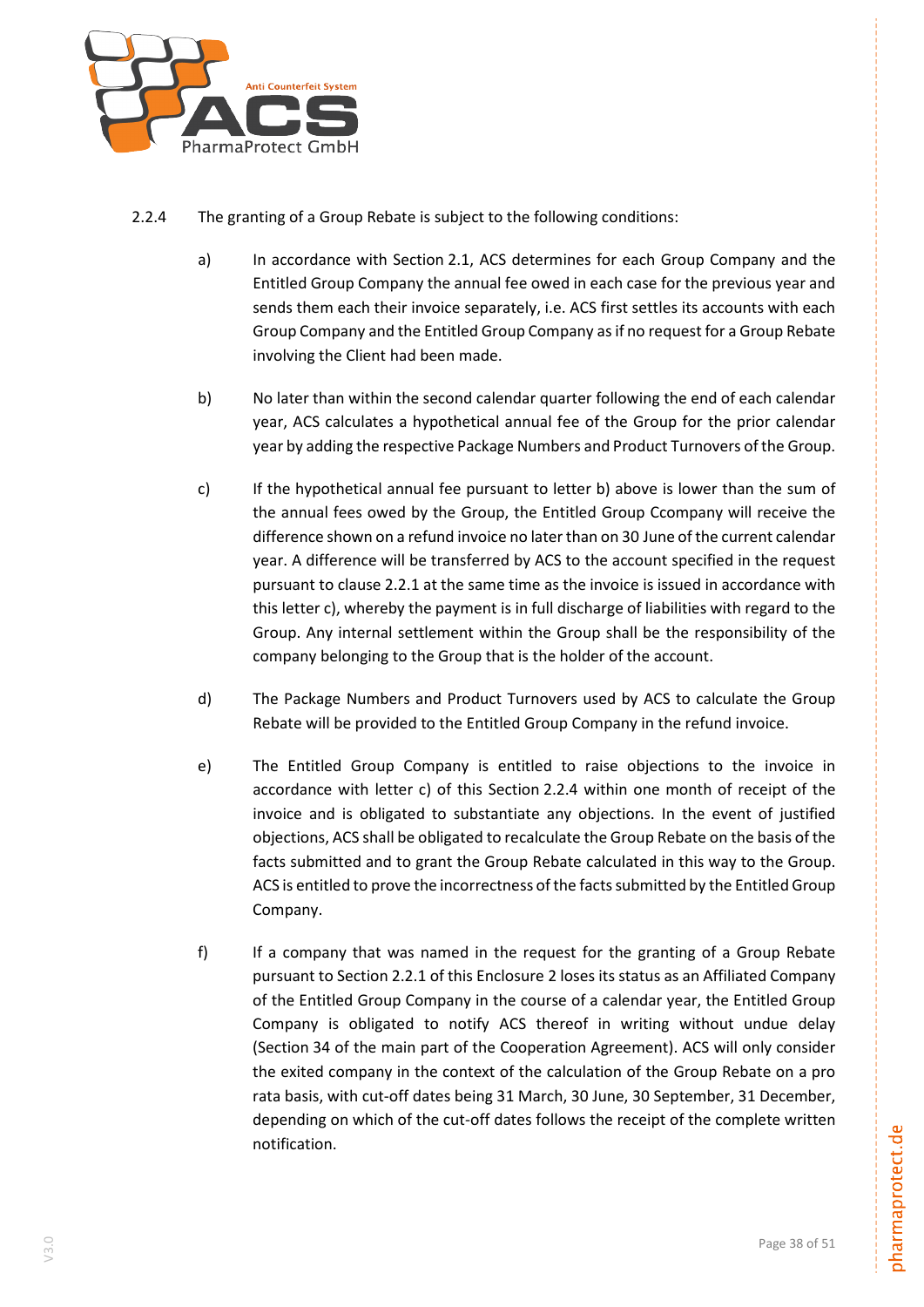

If in the course of a calendar year a company acquires the status of an Affiliated Company of the Entitled Group Company, the Entitled Group Company may request ACS in written form (Section 34 of the main part of the Cooperation Agreement) to subsequently include a company in the request for the granting of a Group Rebate by providing the information in accordance with Section 2.2.1b) and c) of this Enclosure 2. If necessary, the Group Rebate shall be calculated on a pro-rata basis, the cut-off dates being 1 January, 1 April, 1 July, 1 October, depending on which of the cut-off dates follows receipt of the complete written notification.

- <span id="page-38-1"></span><span id="page-38-0"></span>2.3 Advance payments of the annual fee owed by the Client will be invoiced to the Client by ACS quarterly as of 31 March, 30 June, 30 September and 31 December in equal instalments.
	- 2.3.1 For the amount of advance payments,
		- a) The Number of Packages of the respective calendar year, *pro rata temporis* basis, if necessary, pursuant to Section 2.1.4a),
		- b) The Product Turnover of the respective previous calendar year, in accordance with the fee-based information obtained by ACS from IQVIA,

shall be relevant. In the year in which the Client first becomes a Client of ACS, ACS shall be entitled to determine the amount of the advance payments at its reasonable discretion.

However, if the Client is able to provide credible facts that the Number of Packages and/or the Product Turnover during the current calendar year deviates so much from the previous Number of Packages and/or the Product Turnover that the fee to be paid by the Client would decrease compared to the calendar year in question, ACS is obligated to take that fact into account appropriately for the amount of the advance payments.

Any group affiliation of the Client has no influence on the amount of the advance payments.

- 2.3.2 If the amount of the advance payments cannot be calculated pursuant to Section [2.3.1,](#page-38-0) the amount shall be based on the average number of packages and the average turnover of comparable companies.
- 2.3.3 In deviation from Section [2.3,](#page-38-1) if the sum of the advance payments for a calendar year is less than 10,000.00 €, the Client shall receive an invoice for a one-time advance payment as of the last day of the first calendar quarter of a contract year.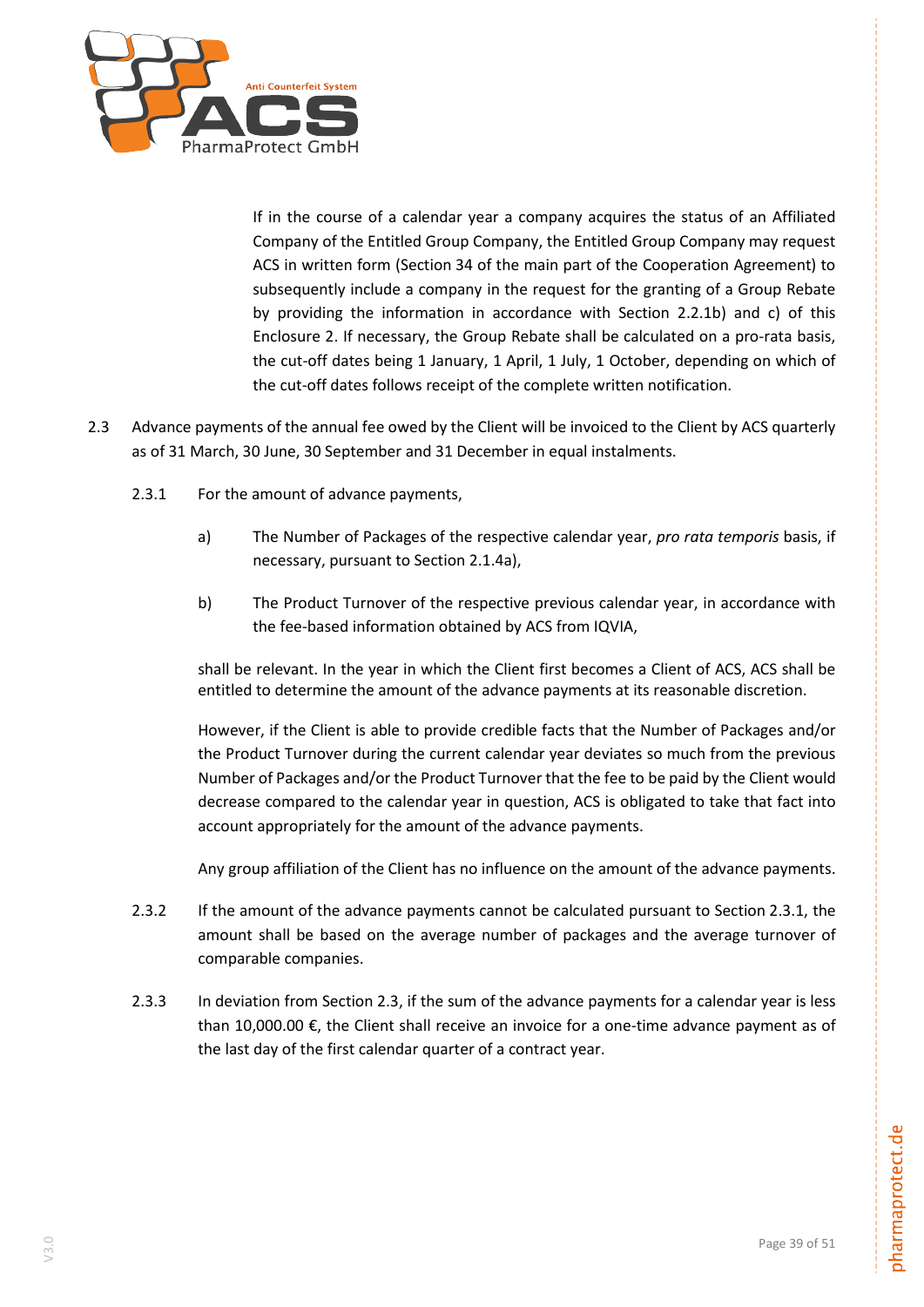

- 2.4 The information, which is provided to ACS by IQVIA for a fee, is based on:
	- 2.4.1 In the outpatient sector the turnover calculated with uniform sales prices by the Client pursuant to Section 78 of the German Medicinal Products Act (*Arzneimittelgesetz*) (sales price of the pharmaceutical entrepreneur, ApU)

# as well as

2.4.2 The projected net revenue in the hospital market according to the assessed price (in Euro) of the smallest institutional package of Medicinal Products to be Verified or alternatively the largest original pack of Medicinal Products to be Verified. The assessed price is the weighted wholesale price (gross price minus discounts), which is determined from a survey of panel hospitals.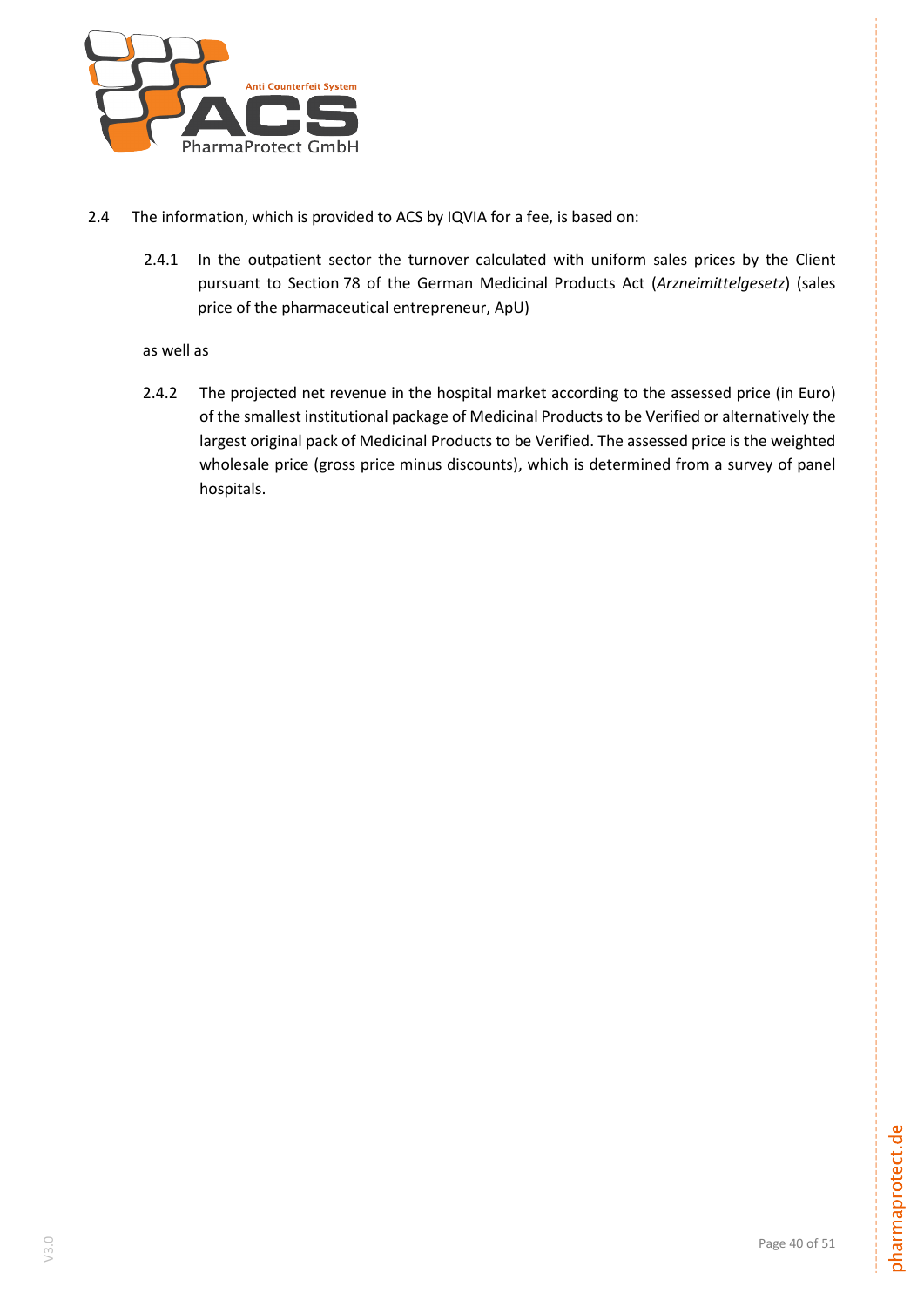

2.5 The following amounts result from the Number of Packages and Product Turnover determined pursuant to Section [2.1:](#page-34-0)

| 2.5.1 Number of Packages |                             |            |                     |
|--------------------------|-----------------------------|------------|---------------------|
|                          | Number of packages per year |            |                     |
| Level                    | from                        | to         | Fee in EUR per year |
| 9                        | > 31,623,000                | $\infty$   | 47,500.00           |
| 8                        | >10,000,000                 | 31,623,000 | 38,000.00           |
| 7                        | > 3,162,300                 | 10,000,000 | 30,000.00           |
| 6                        | > 1,000,000                 | 3,162,300  | 25,000.00           |
| 5                        | > 316,230                   | 1,000,000  | 16,000.00           |
| 4                        | >100,000                    | 316,230    | 11,000.00           |
| 3                        | > 31,623                    | 100,000    | 6,500.00            |
| $\overline{2}$           | >10,000                     | 31,623     | 3,000.00            |
| 1                        | 0                           | 10,000     | 1,300.00            |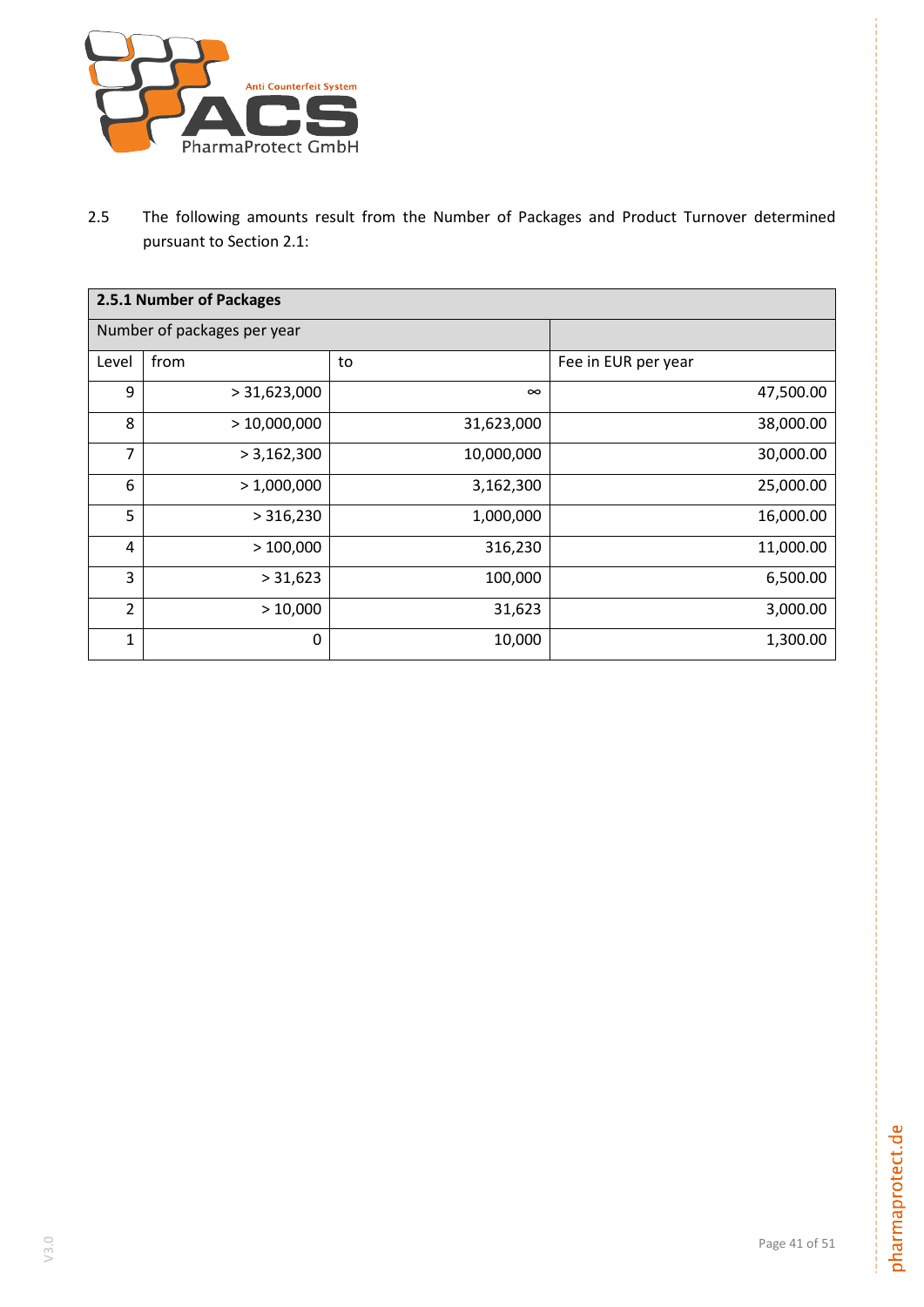

| 2.5.2 Product Turnover |                                  |                  |                     |
|------------------------|----------------------------------|------------------|---------------------|
|                        | Product Turnover in EUR per year |                  |                     |
| Level                  | from                             | to               | Fee in EUR per year |
| S                      | > 1,778,000,000.00               | $\infty$         | 140,000.00          |
| ${\sf R}$              | > 1,000,000,000.00               | 1,778,000,000.00 | 115,000.00          |
| Q                      | > 562,300,000.00                 | 1,000,000,000.00 | 98,500.00           |
| P                      | > 316,200,000.00                 | 562,300,000.00   | 87,500.00           |
| $\mathsf{O}$           | > 177,800,000.00                 | 316,200,000.00   | 74,500.00           |
| N                      | >100,000,000.00                  | 177,800,000.00   | 60,000.00           |
| M                      | > 56,230,000.00                  | 100,000,000.00   | 46,500.00           |
| L                      | > 31,620,000.00                  | 56,230,000.00    | 34,500.00           |
| К                      | > 17,780,000.00                  | 31,620,000.00    | 25,000.00           |
| J                      | >10,000,000.00                   | 17,780.000.00    | 17,500.00           |
|                        | > 5,623,000.00                   | 10,000,000.00    | 12,000.00           |
| H                      | > 3,162,000.00                   | 5,623,000.00     | 8,000.00            |
| G                      | > 1,778,000.00                   | 3,162,000.00     | 5,500.00            |
| F                      | > 1,000,000.00                   | 1,778,000.00     | 3,500.00            |
| E                      | > 562,000.00                     | 1,000,000.00     | 2,300.00            |
| D                      | > 316,200.00                     | 562,000.00       | 1,500.00            |
| C                      | >177,800.00                      | 316,200.00       | 950.00              |
| B                      | >100,000.00                      | 177,800.00       | 600.00              |
| Α                      | 0                                | 100,000.00       | 500.00              |

# **3. General**

- 3.1 Any rebates, discounts or other price reductions are not taken into consideration during the determination of the Product Turnover.
- 3.2 All invoices from ACS are exclusively sent out electronically (email). ACS is under no obligation to use any potential invoice portals of the Client.
- 3.3 The Client is obligated to pay for any costs associated with the paying of invoice amounts, e.g. wire transfers.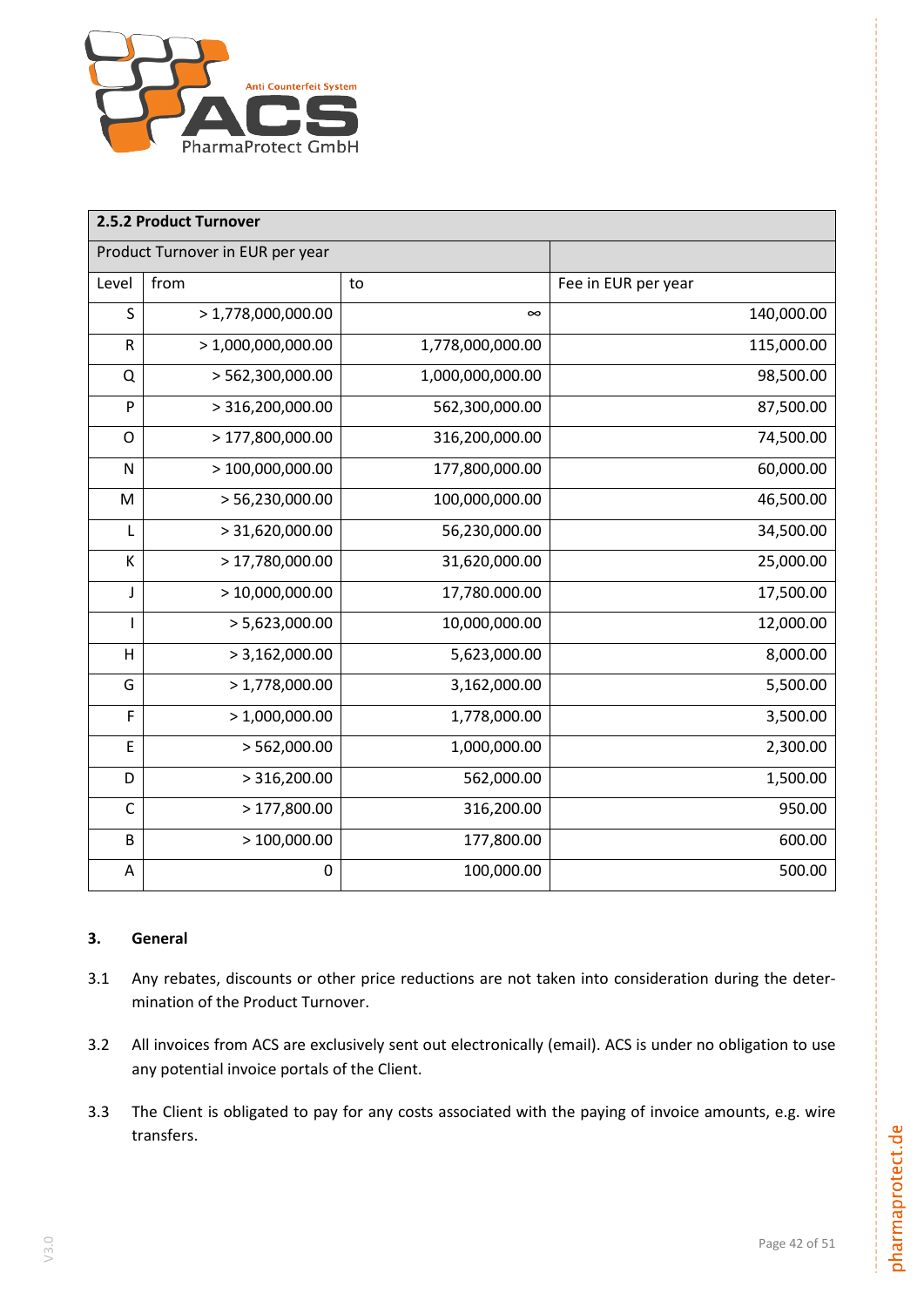

3.4 The Client can modify his own client data for billing, e.g. the billing address, at any time. ACS is obligated to consider the changes during billing, if the modifications have been received by ACS at least 60 calendar days prior.

# **4. Special services**

- 4.1 If the Client commissions ACS with the provision of additional services, e.g. additional training seminars or consulting services, these shall be billed to the Client based on the amount of time worked per started work hour and based on the ACS price list effective at the time.
- 4.2 The Client's use of ACS support will be billed to the Client based on the amount of time worked per started hour and based on the ACS price list effective at the time, if the time spent exceeds 2 hours in a given month and is not covered by ACS' warranty services.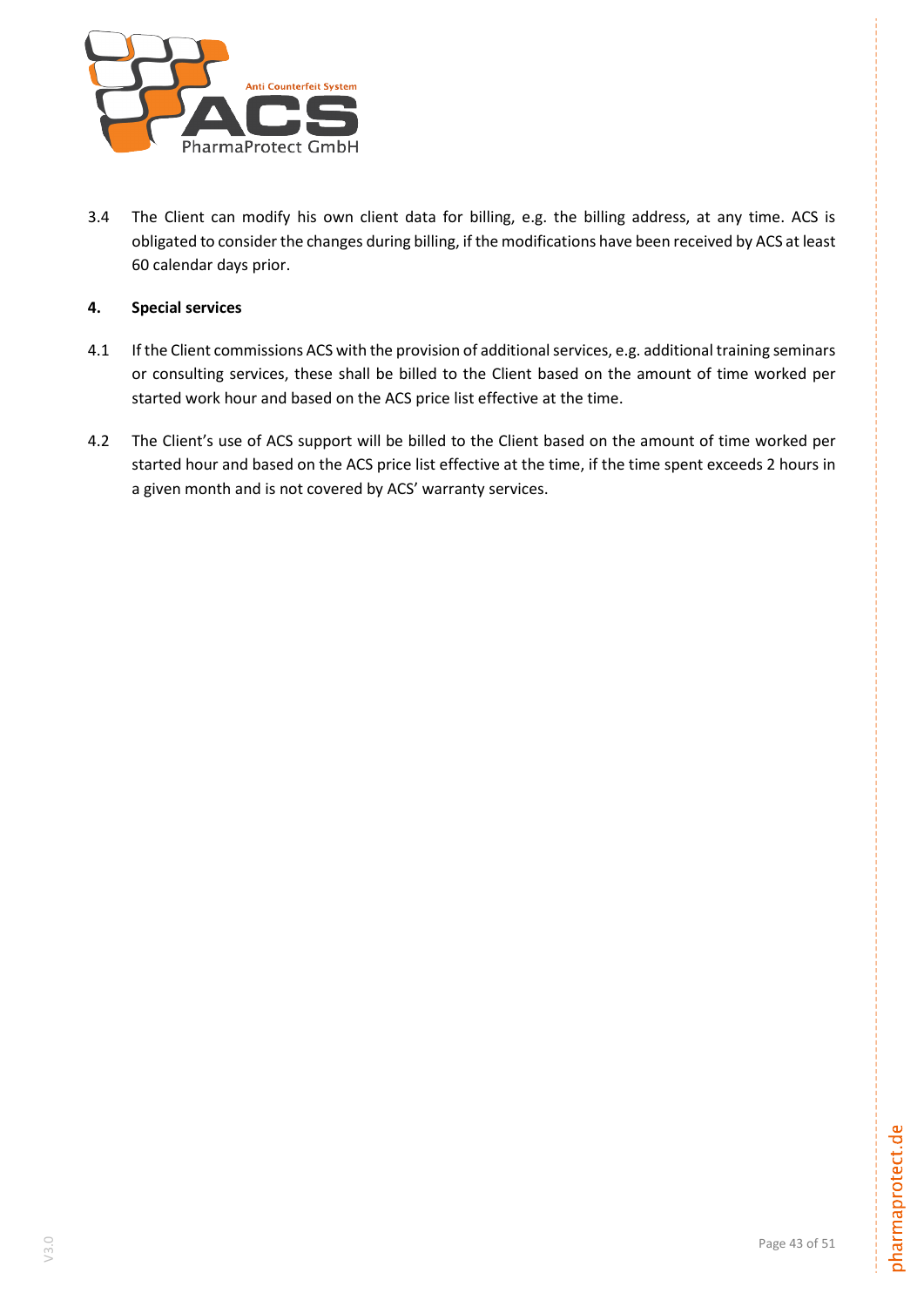

# **Enclosure 3 Form for Client information**

**As of: 09 May 2022**

| 1.                                                        | <b>General Client information</b> |
|-----------------------------------------------------------|-----------------------------------|
| Company name incl.<br>corporate form                      |                                   |
| Department/Division                                       |                                   |
| Address                                                   |                                   |
| Postal code and city                                      |                                   |
| Country                                                   |                                   |
| Sales tax ID no. (USt-<br>$IdNr.$ )                       |                                   |
| Tax ID no. (St.-Nr.; only<br>for companies in<br>Germany) |                                   |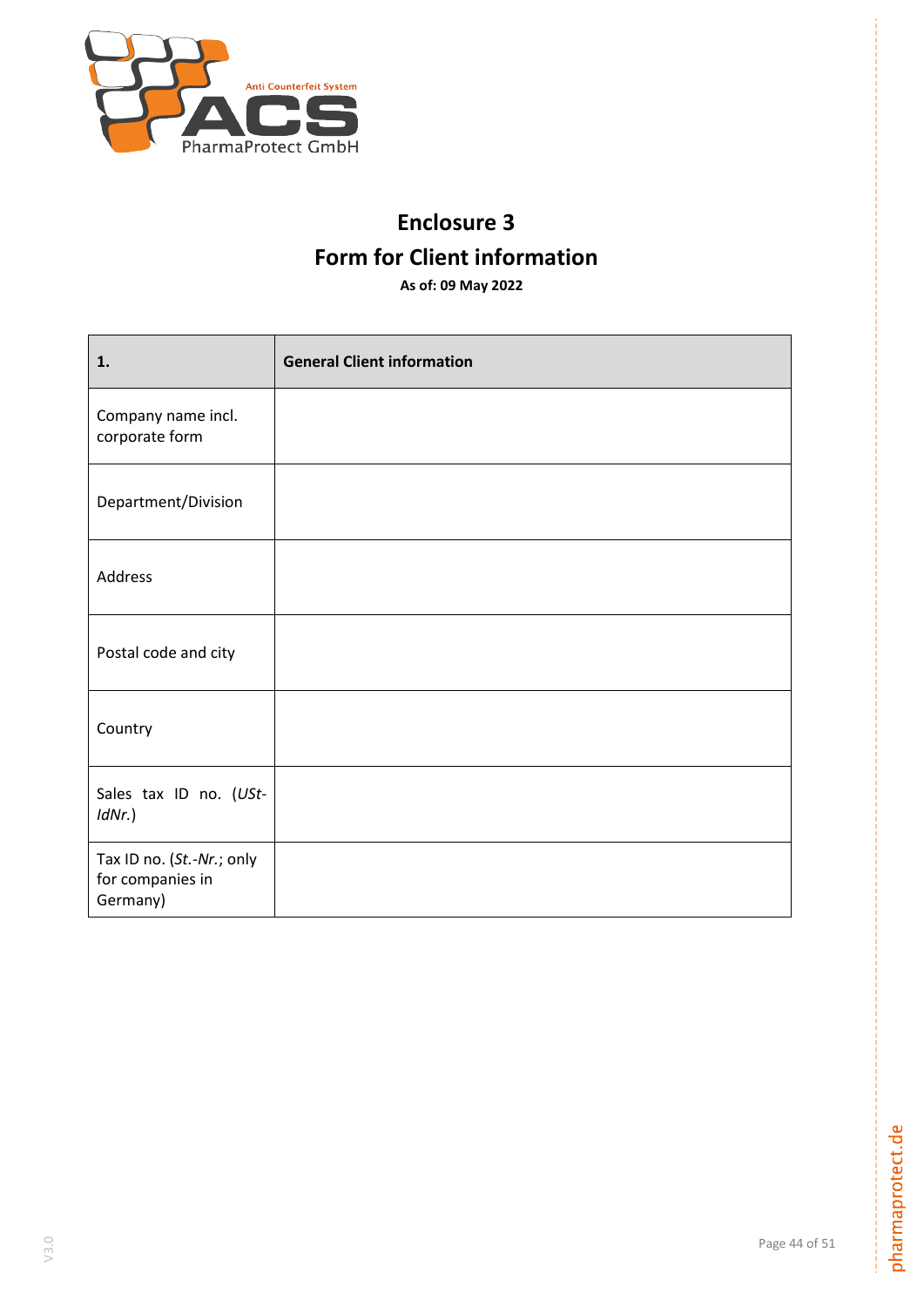

| 2.                                                                                                                        | <b>Contacts</b>                                                      |
|---------------------------------------------------------------------------------------------------------------------------|----------------------------------------------------------------------|
| Main contact                                                                                                              | Name:                                                                |
|                                                                                                                           | Email:                                                               |
| Deputy contact                                                                                                            | Name:                                                                |
|                                                                                                                           | Email:                                                               |
| 3.                                                                                                                        | <b>Administrators</b>                                                |
| <b>First Administrator</b>                                                                                                | Name <sup>*1</sup> :                                                 |
|                                                                                                                           | Email $^*$ ?:                                                        |
|                                                                                                                           | Address, incl. postal code, city and country (if different from 1.): |
|                                                                                                                           | Name <sup>*1</sup> :                                                 |
| <b>Second Administrator</b>                                                                                               | Email:                                                               |
|                                                                                                                           | Address, incl. postal code, city and country (if different from 1.): |
| *1 Recipient of temporary access information sent by regular mail.<br>*2 Recipient of system news for the ACS MAH System. |                                                                      |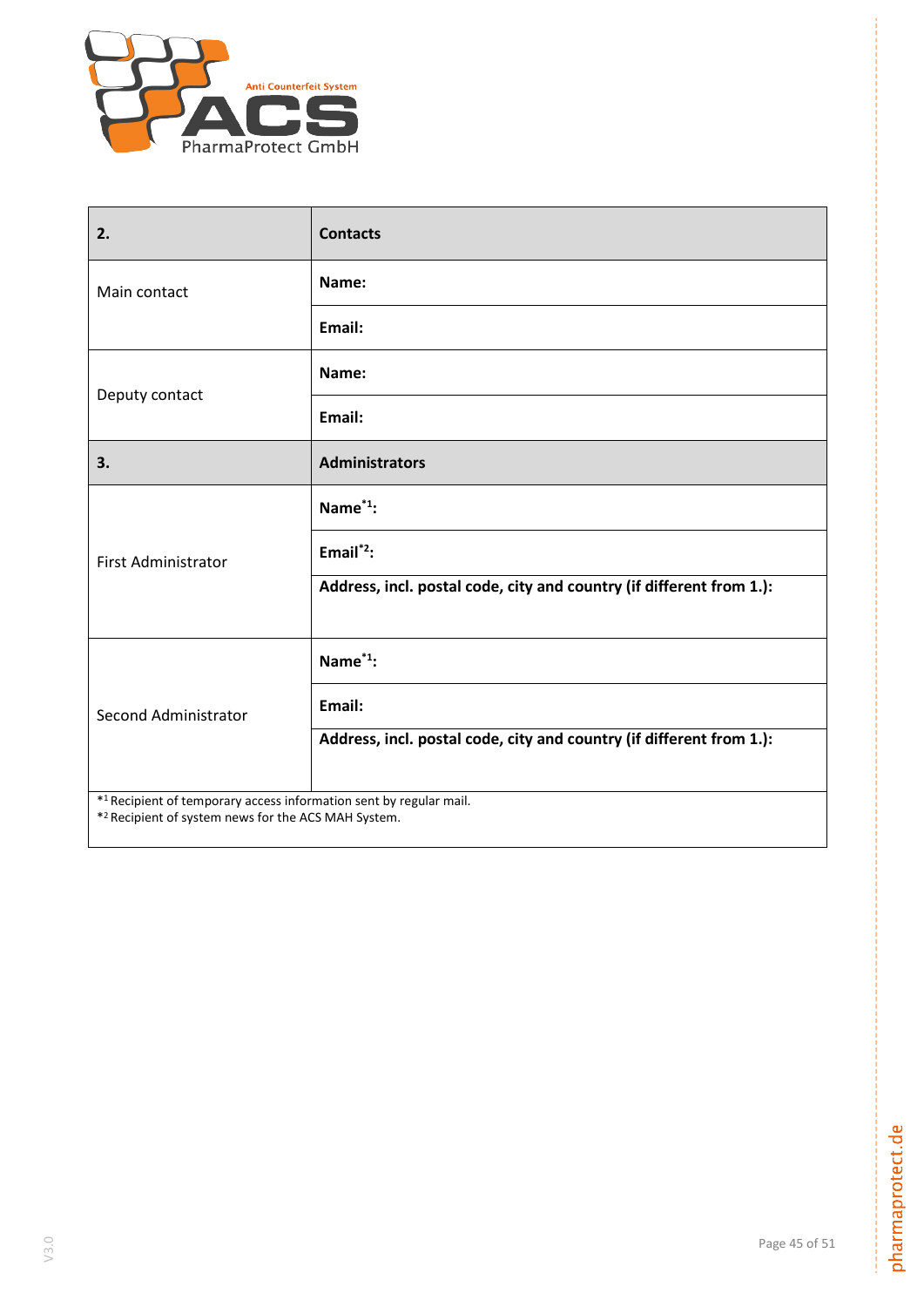

| 4.                                                       | <b>Billing information</b>                                     |
|----------------------------------------------------------|----------------------------------------------------------------|
| Email address for invoices                               |                                                                |
| Billing contact (e.g. for<br>questions regarding payment | Name:                                                          |
| processes)                                               | Email:                                                         |
| Required billing information                             |                                                                |
| Invoice language                                         | $\square$ DE<br>$\square$ EN                                   |
| 5.                                                       | <b>Billing recipient information</b><br>(if different from 1.) |
|                                                          |                                                                |
| Company name incl. corporate<br>form                     |                                                                |
| Department/Division                                      |                                                                |
| Address                                                  |                                                                |
| Postal code and city                                     |                                                                |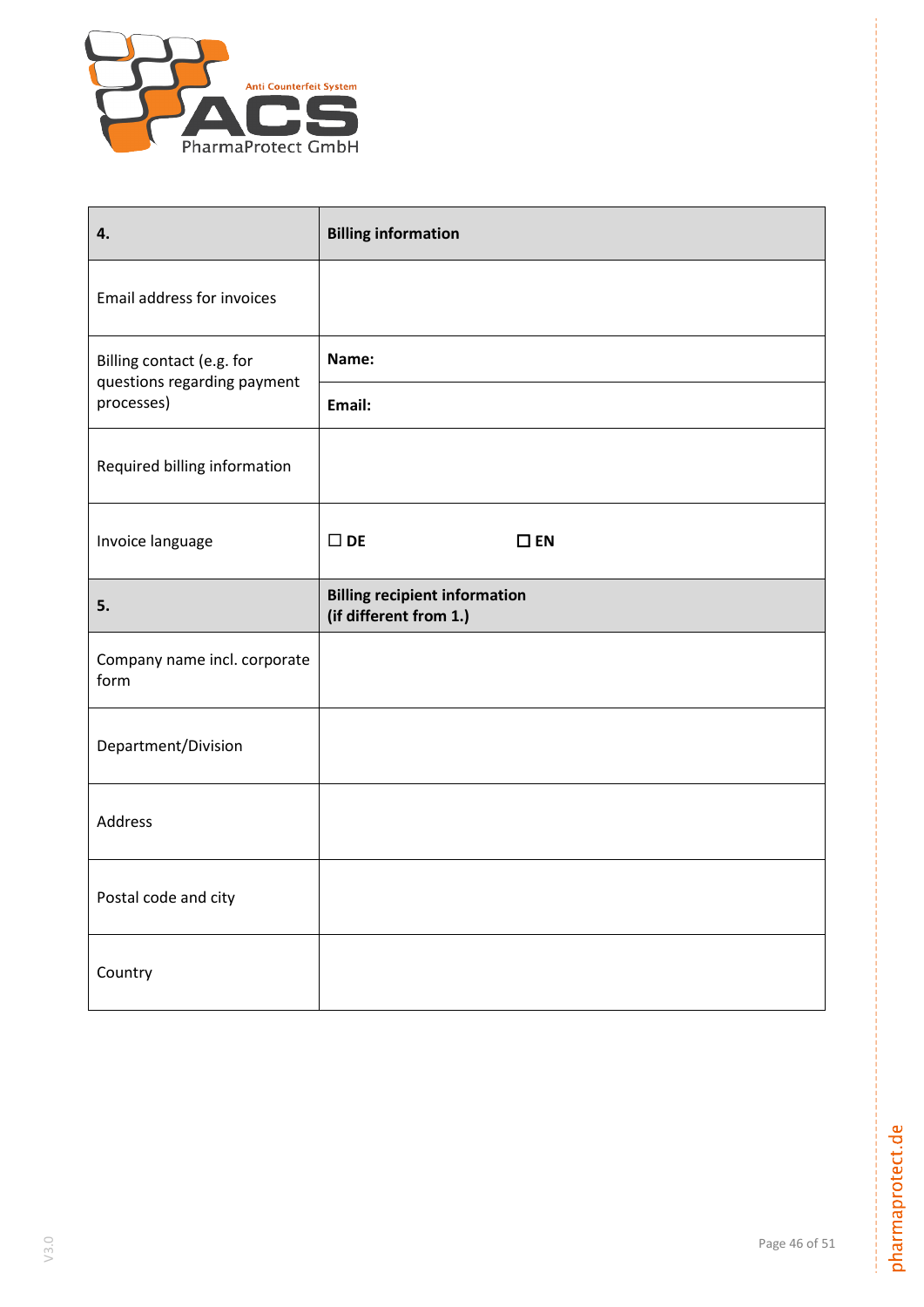

| 6.                                           | Information concerning a remote billing address<br>(if different from 1. or 4.) |
|----------------------------------------------|---------------------------------------------------------------------------------|
| Company name incl. corporate<br>form         |                                                                                 |
| Department/Division                          |                                                                                 |
| Address                                      |                                                                                 |
| Postal code and city                         |                                                                                 |
| Country                                      |                                                                                 |
|                                              |                                                                                 |
| 7.                                           | <b>Information regarding ACS PharmaProtect GmbH</b>                             |
| Address                                      | ACS PharmaProtect GmbH, Taubenstraße 20,<br>10117 Berlin, Germany               |
| Website                                      | https://www.pharmaprotect.de                                                    |
| Contact for general inquiries<br>and changes | Email: info@pharmaprotect.de                                                    |
| Contact for technical inquiries              | Email: support@pharmaprotect.de                                                 |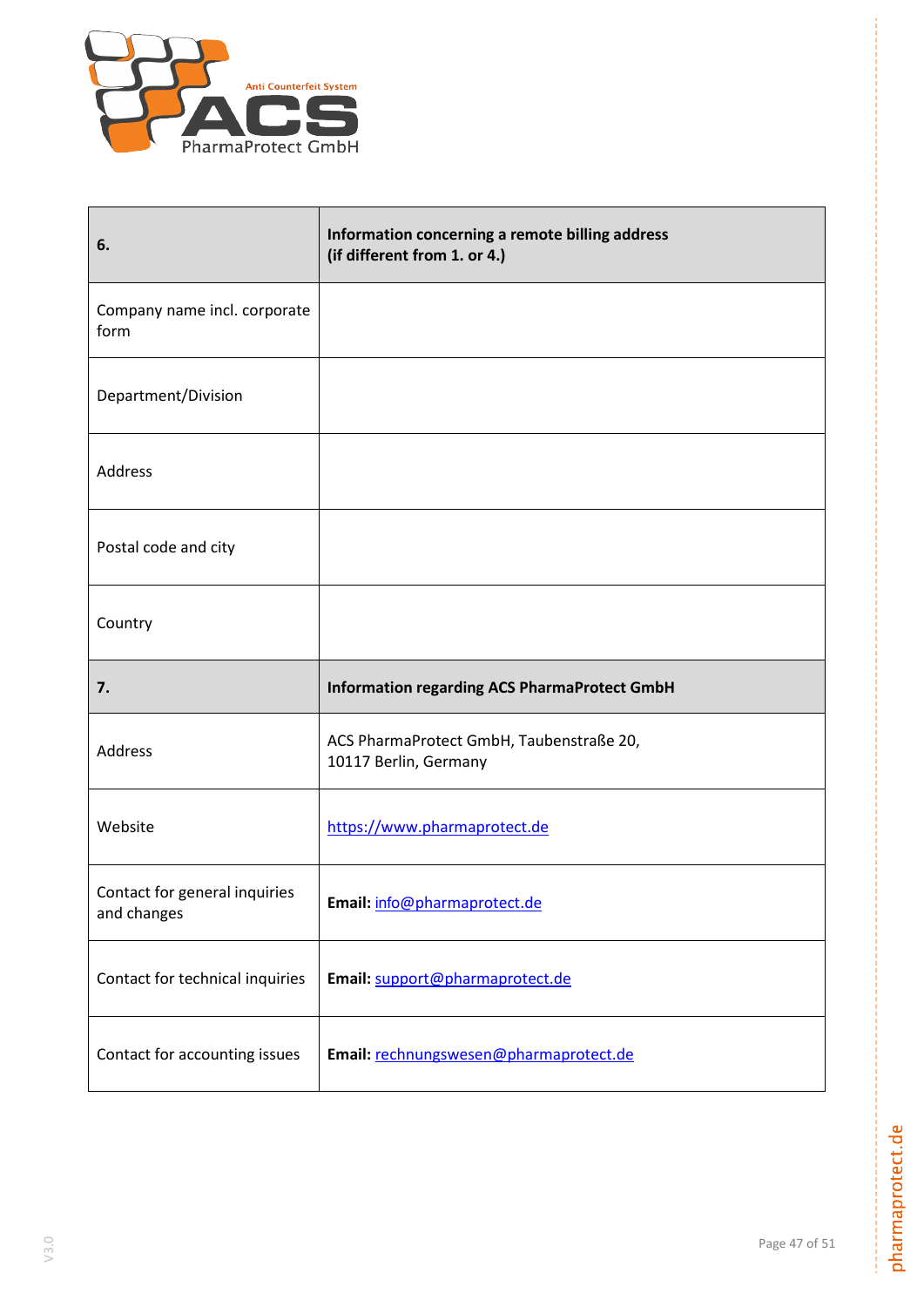

# **Enclosure 4**

# **Response Times and Processing Times**

**As of: 22 October 2019**

- 1. The following Response Times and Processing Times apply.
- 2. Definition of error categories: see main part of the Cooperation Agreement.
- 3. Response Times

| Error category                                                       | Response Time within core<br>hours (Mo - Fr 8:00 a.m. to<br>$7:00 p.m.$ : | Response Time outside of core<br>hours                         |
|----------------------------------------------------------------------|---------------------------------------------------------------------------|----------------------------------------------------------------|
| and<br>essential<br>Critical<br>error<br>(error categories $1 + 2$ ) | within 60 minutes                                                         | within 120 minutes                                             |
| Non-essential<br>(error<br>error<br>categories $3 + 4$ )             | within 60 minutes                                                         | within 120 minutes as of the<br>start of the next core period. |

4. Processing Times

If errors do not already result in a reduction of the defined availabilities, the following maximum Processing Times apply for these errors:

4.1 Production environment, within core hours (Mo - Fr 8:00 a.m. to 7:00 p.m.):

| Error category | <b>Processing Time</b>                              |
|----------------|-----------------------------------------------------|
|                | within 8 hours upon receipt of notification         |
|                | within 20 hours upon receipt of notification        |
| $3 + 4$        | within 2 business days upon receipt of notification |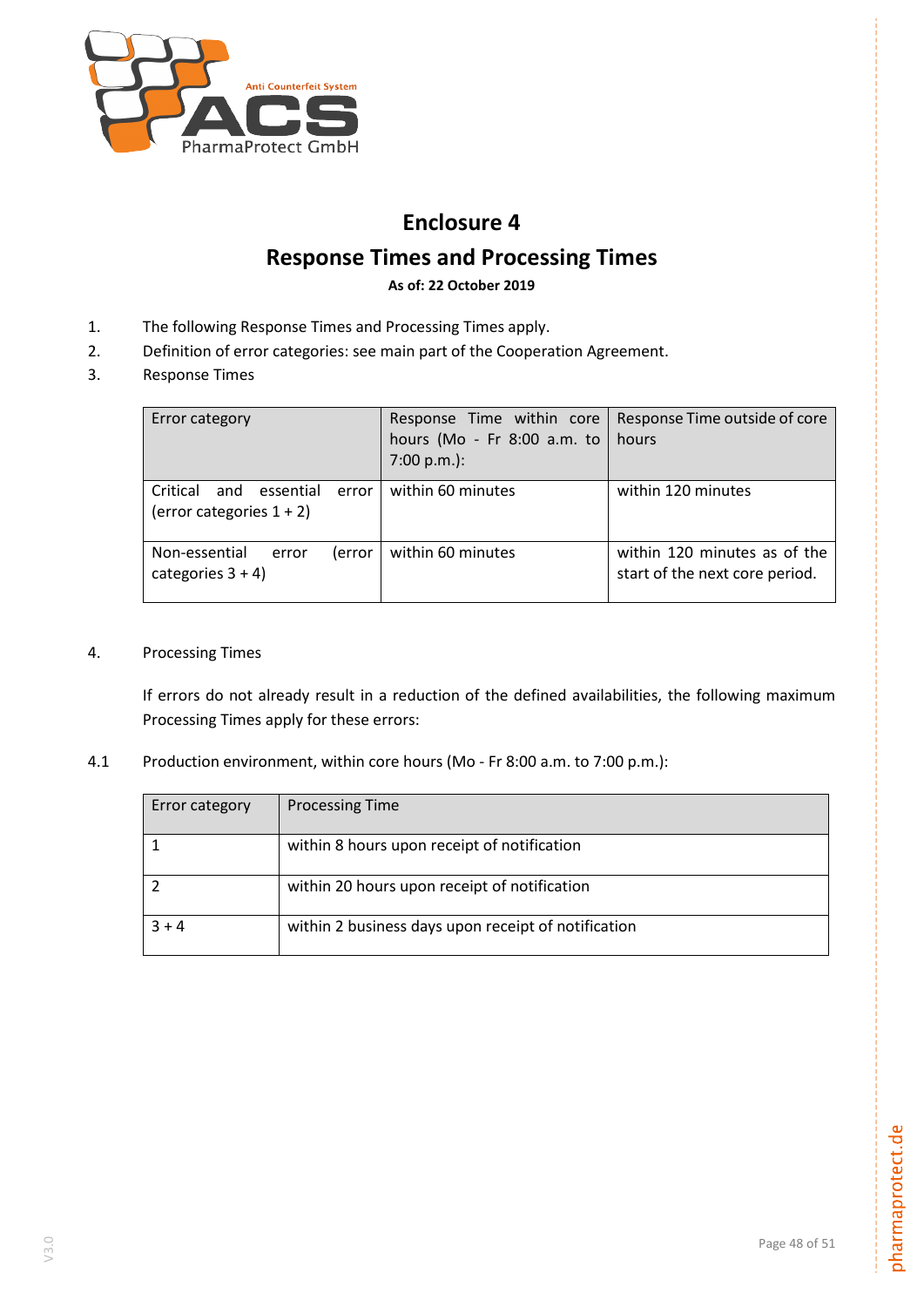

# 4.2 Production environment, outside of core hours

| Error category | <b>Processing Time</b>                              |
|----------------|-----------------------------------------------------|
|                | within 16 hours upon receipt of notification        |
|                | within 2 business days upon receipt of notification |
| $3 + 4$        | within 2 business days upon receipt of notification |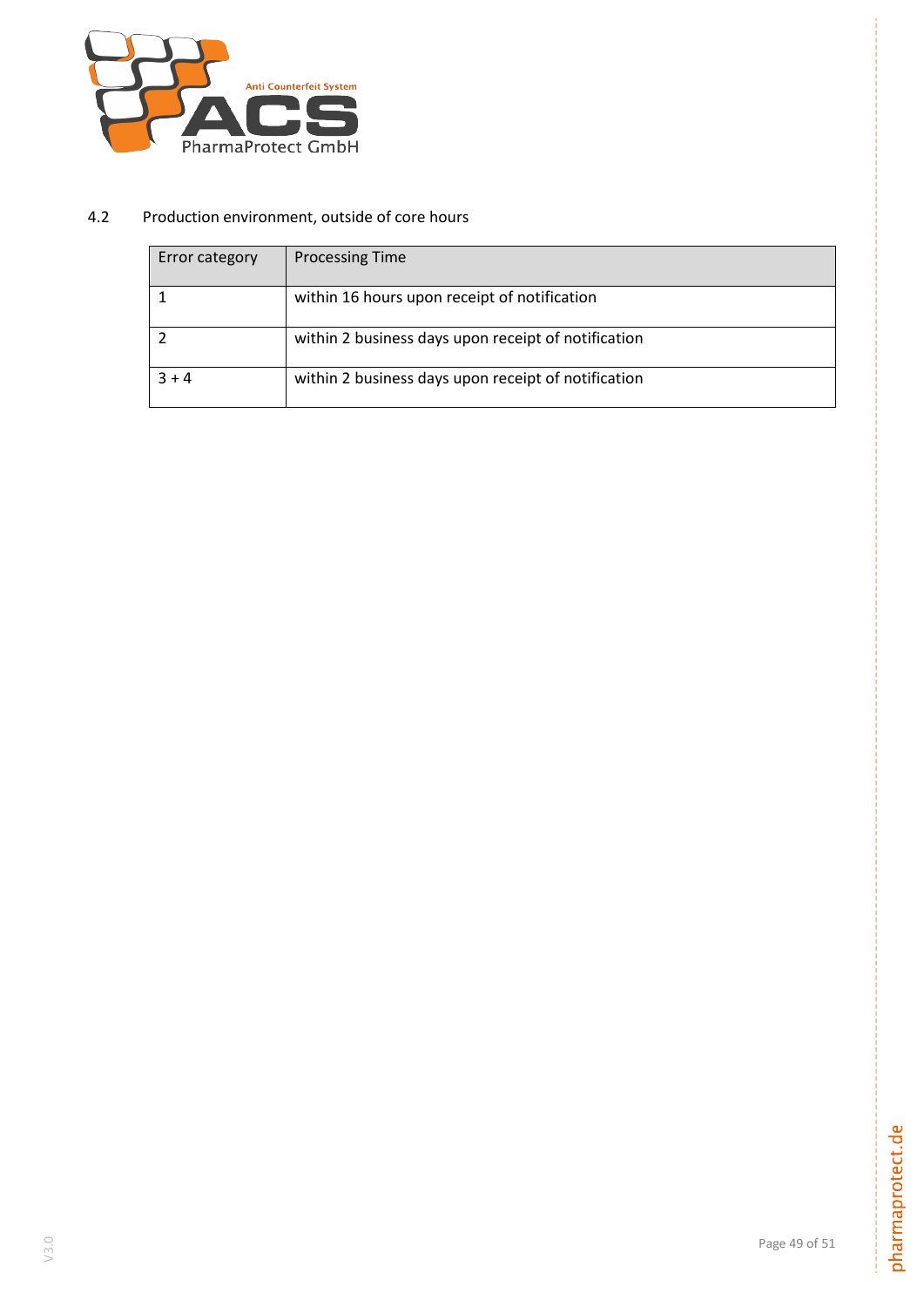

# **Enclosure 5**

# **Availability**

**As of: 5 December 2018** 

| Performance                                                                                           | <b>Expected</b><br>availability | <b>Survey</b><br>period<br>(expected<br>availability) | <b>Minimum</b><br>availability | <b>Survey</b><br>period<br>(minimum<br>availability) | <b>Measuring</b><br>period |
|-------------------------------------------------------------------------------------------------------|---------------------------------|-------------------------------------------------------|--------------------------------|------------------------------------------------------|----------------------------|
| <b>EU Hub interface</b>                                                                               |                                 |                                                       |                                |                                                      |                            |
| Verification of Pack-related<br>Data                                                                  | 99.0%                           | per year                                              | 98.0%                          | per month                                            | 24/7                       |
| Provision and editing of<br><b>Pack-related Data</b>                                                  | 99.0%                           | per year                                              | 98.0%                          | per month                                            | 24/7                       |
| Pharmacy Server interface                                                                             |                                 |                                                       |                                |                                                      |                            |
| Verification of<br><b>Pharmaceutical Packs</b><br>without status change                               | 99.5%                           | per year                                              | 98.5%                          | per month                                            | 24/7                       |
| Dispensation of a<br><b>Pharmaceutical Pack with</b><br>integrated verification with<br>status change | 99.5%                           | per year                                              | 98.5%                          | per month                                            | 24/7                       |
| Recall of a dispensed<br>Pharmaceutical Pack as part<br>of defined rules.                             | 99.5%                           | per year                                              | 98.5%                          | per month                                            | 24/7                       |

The calculation basis for availability of the individual services are the agreed upon measuring times during the survey period shown in the table.

The availability of the individual services is considered fulfilled when the service in question is available at the service transfer point to the functional extent agreed upon. The service transfer point is the internet access router at the data centre of Arvato Systems.

ACS is obligated to inform the Client about the type and duration of any availability shortfall for each individual service in writing and without delay as soon as ACS becomes aware of it.